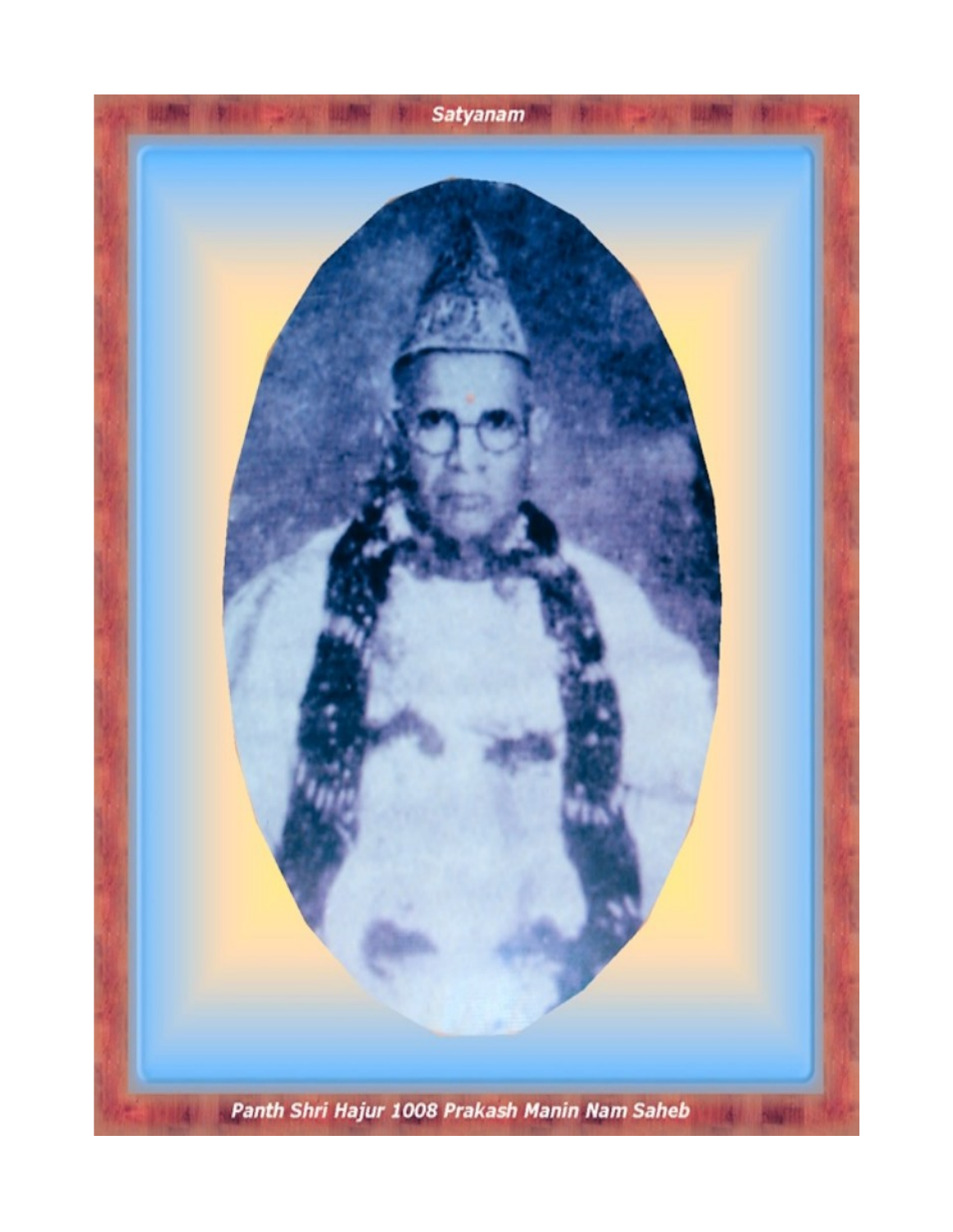The Prakash Mani Gita (on Surat Shabd Yoga Sadhana) By Shri Huzur Prakash Mani Nam Saheb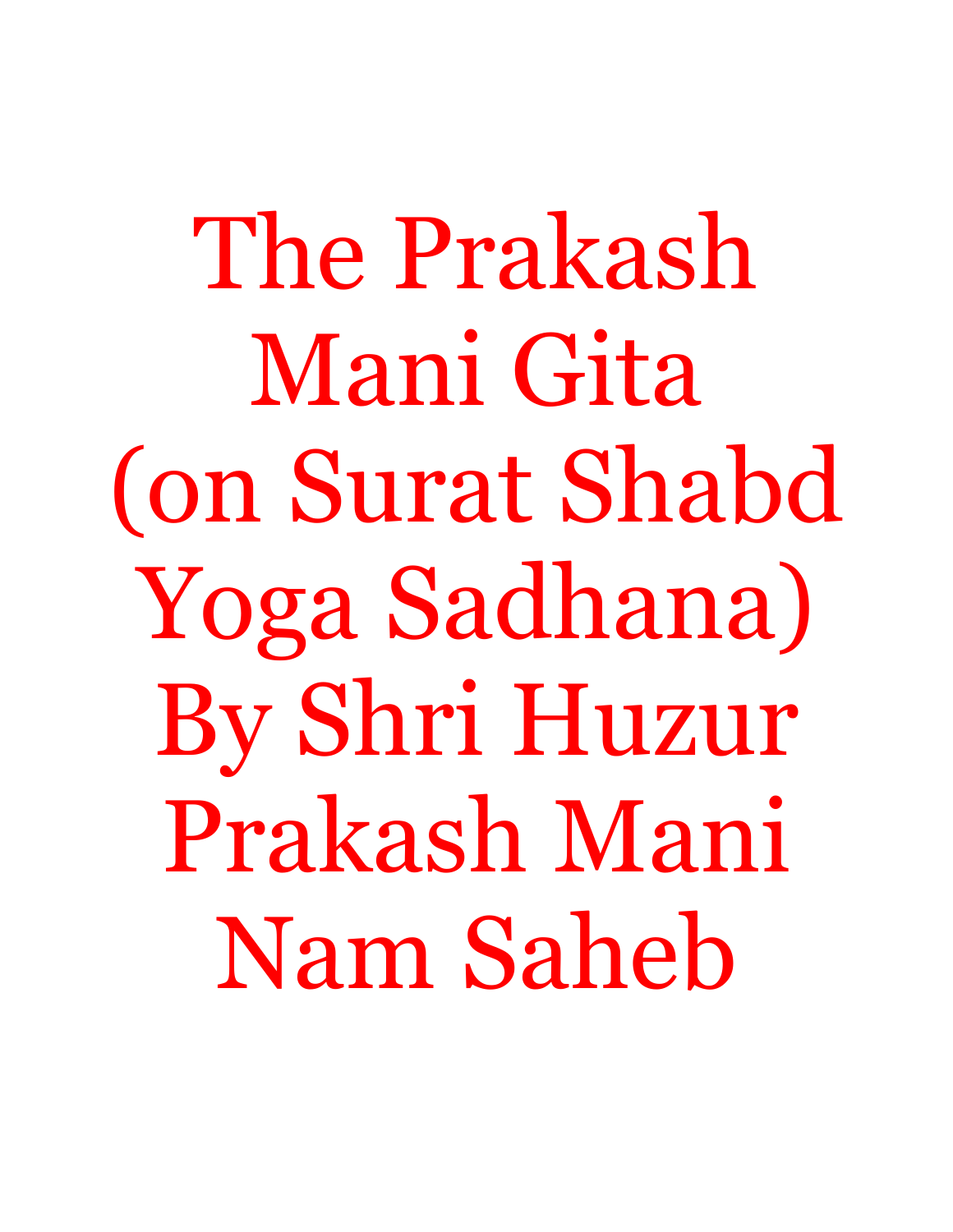Translated from the Hindi by Mahant Jagdish Das Shastri

Edited by Dr. J. Das, Kabir Association of Canada

[http://www.Kabir.ca](http://www.Kabir.ca/)

[http://members.shaw.ca/kabirweb/oth](http://members.shaw.ca/kabirweb/otherReadings/prakashmaniGita.htm) [erReadings/prakashmaniGita.htm](http://members.shaw.ca/kabirweb/otherReadings/prakashmaniGita.htm)

[http://HajurSaheb.com/html/prakash](http://HajurSaheb.com/html/prakashmani_gita1.html) mani gita1.html

[http://groups.yahoo.com/group/KABI](http://groups.yahoo.com/group/KABIR/message/157) [R/message/157](http://groups.yahoo.com/group/KABIR/message/157)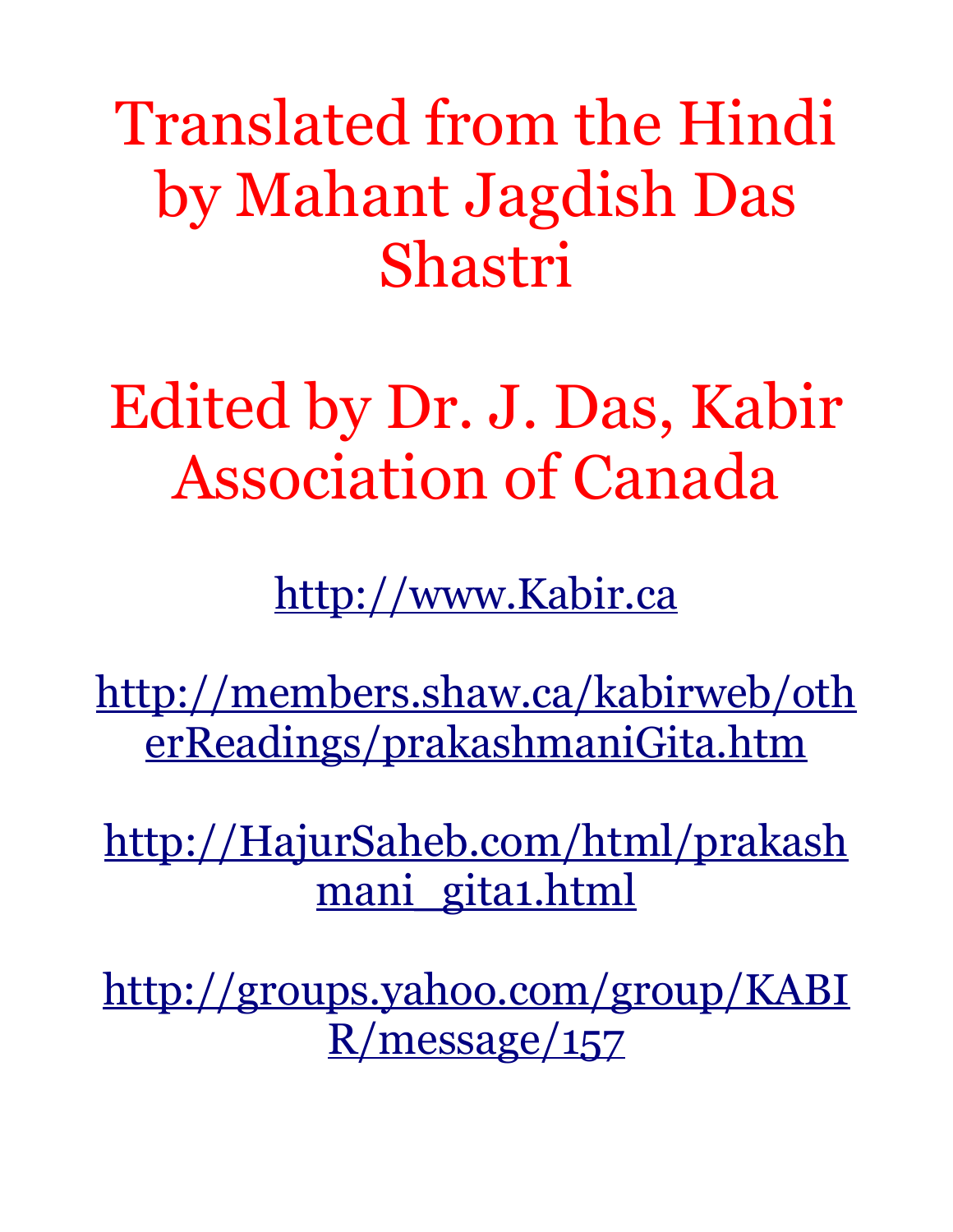Who was Prakashmani?

*Prakashmani was a great scholar of spirituality and was the first acharya (head) in line of Guru Kabir who wrote several great literatures since the first disciple Dharamdas. This Gita is a theological explanation of the inner path to reach God realization in this life.*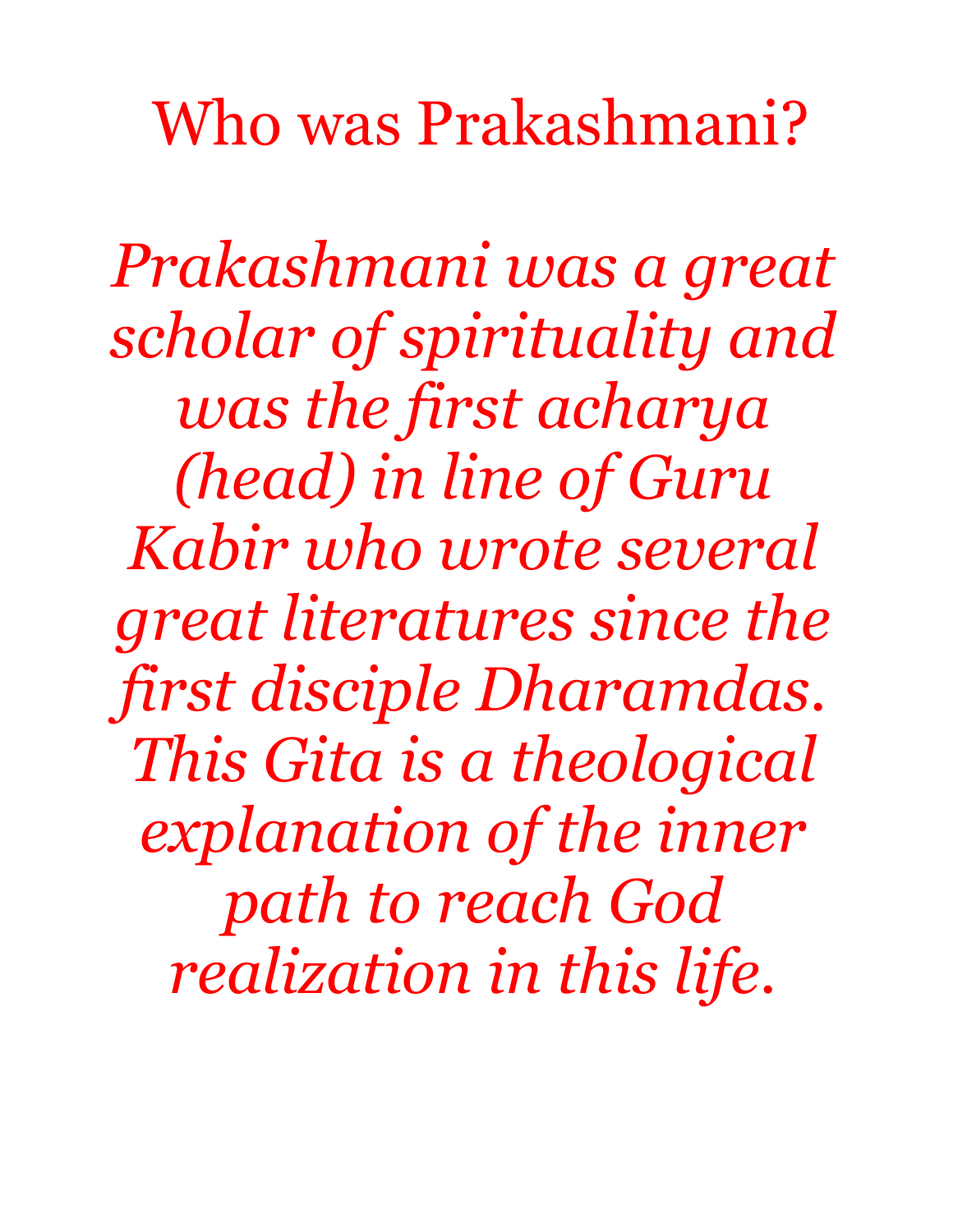#### Chapter 1.

Mangalacharan: Salutation.

Salutation to Satguru Kabir Saheb who is the ocean of mercy and bliss. We offer humble salutation to get a drop of that bliss. Prakashmani Nam Saheb speaks of the greatness of Kabir. The word Kabir means great. Those people who wish to get salvation and bliss should know, first of all, that bliss is already their true nature. A drop of that bliss can intoxicate others. For it, many munis and rishis gave up worldly pleasures. Kabir Saheb explained the greatness of God,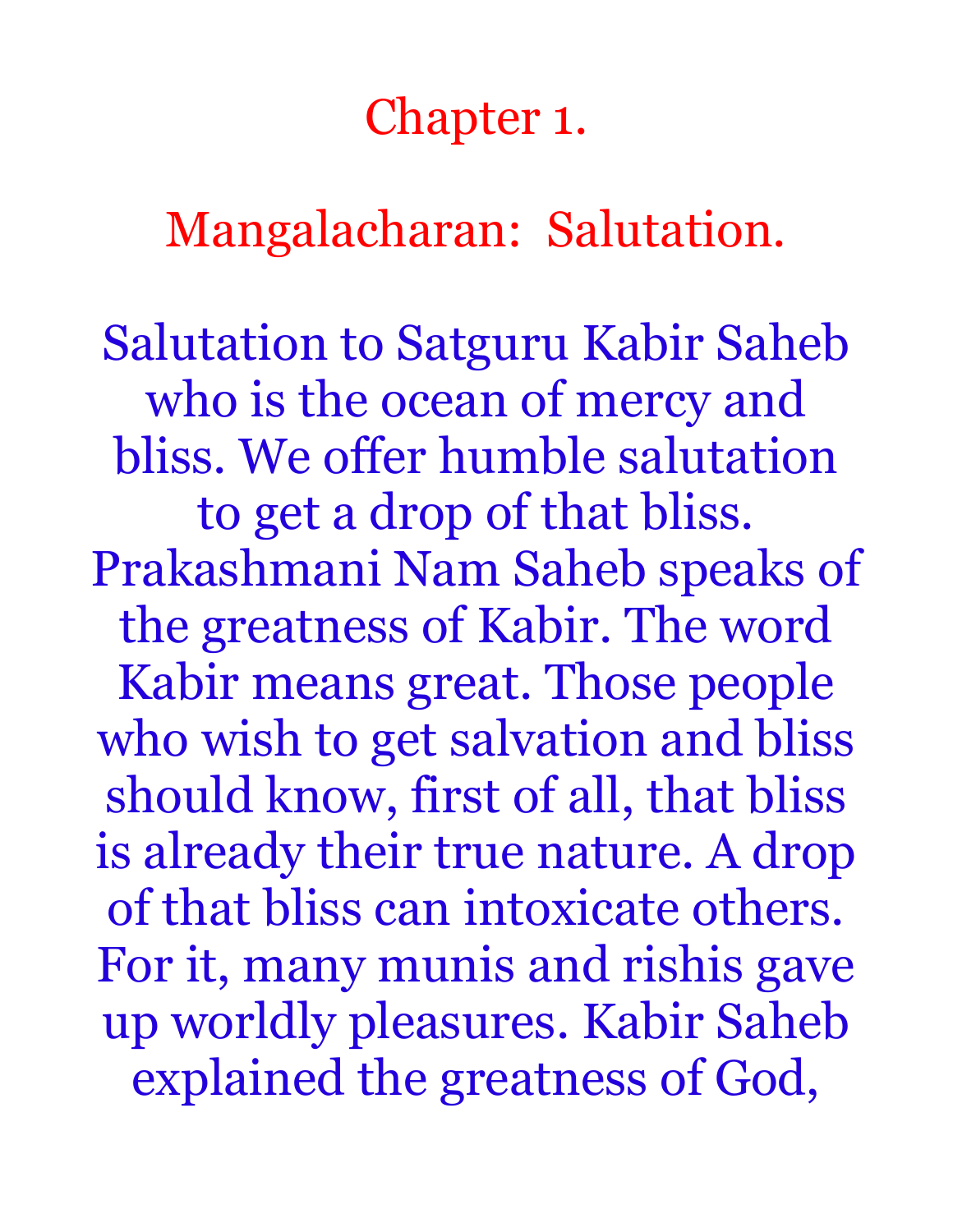## and that we should bow down to Him to realize bliss.

The "Word" (Shabda) is guru, and it removes worldly bondage and confers salvation quickly. It breaks the bondage of worldly existence and removes all the sins. The Word will support all devotees who follow the guru's teachings and obtain eternal life.

The Satguru imparts knowledge of Surati Shabd Yoga, and control of the mind and senses. When both are controlled, we glimpse the essence of everything. Thus we bow down to Him that reveals this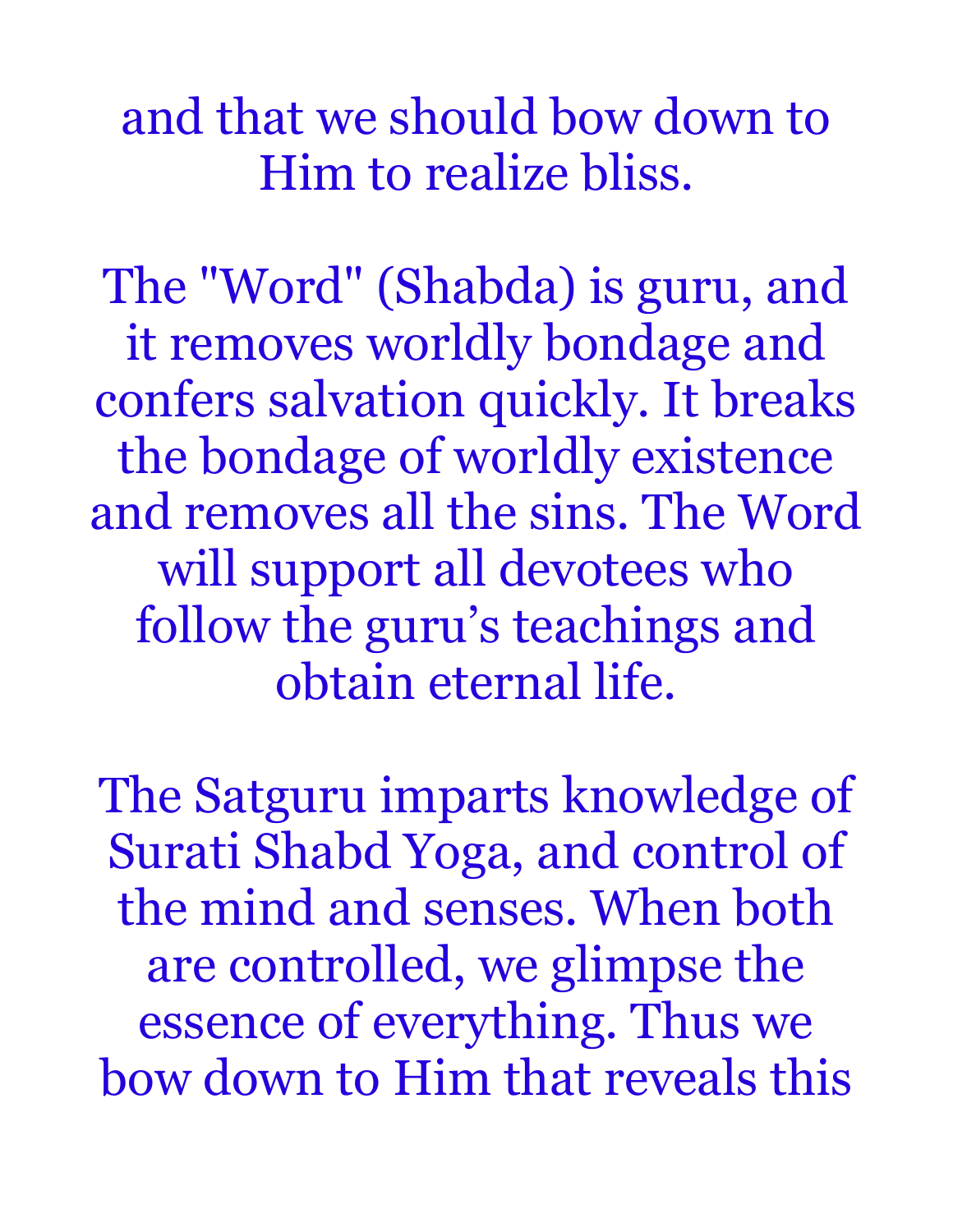#### essence.

The Satguru came into the world to remove bondage from the souls. Those who had positive and good thoughts and pure hearts came close to Him. He showered his grace on them and freed them from the worldly bondage. Whenever the devotees called for him, he appeared and, with the power of the Word, alleviated their suffering and taught them the essence of all knowledge. We need to take refuge in the Satguru who is the manifestation of the Word.

All the souls in the world desire to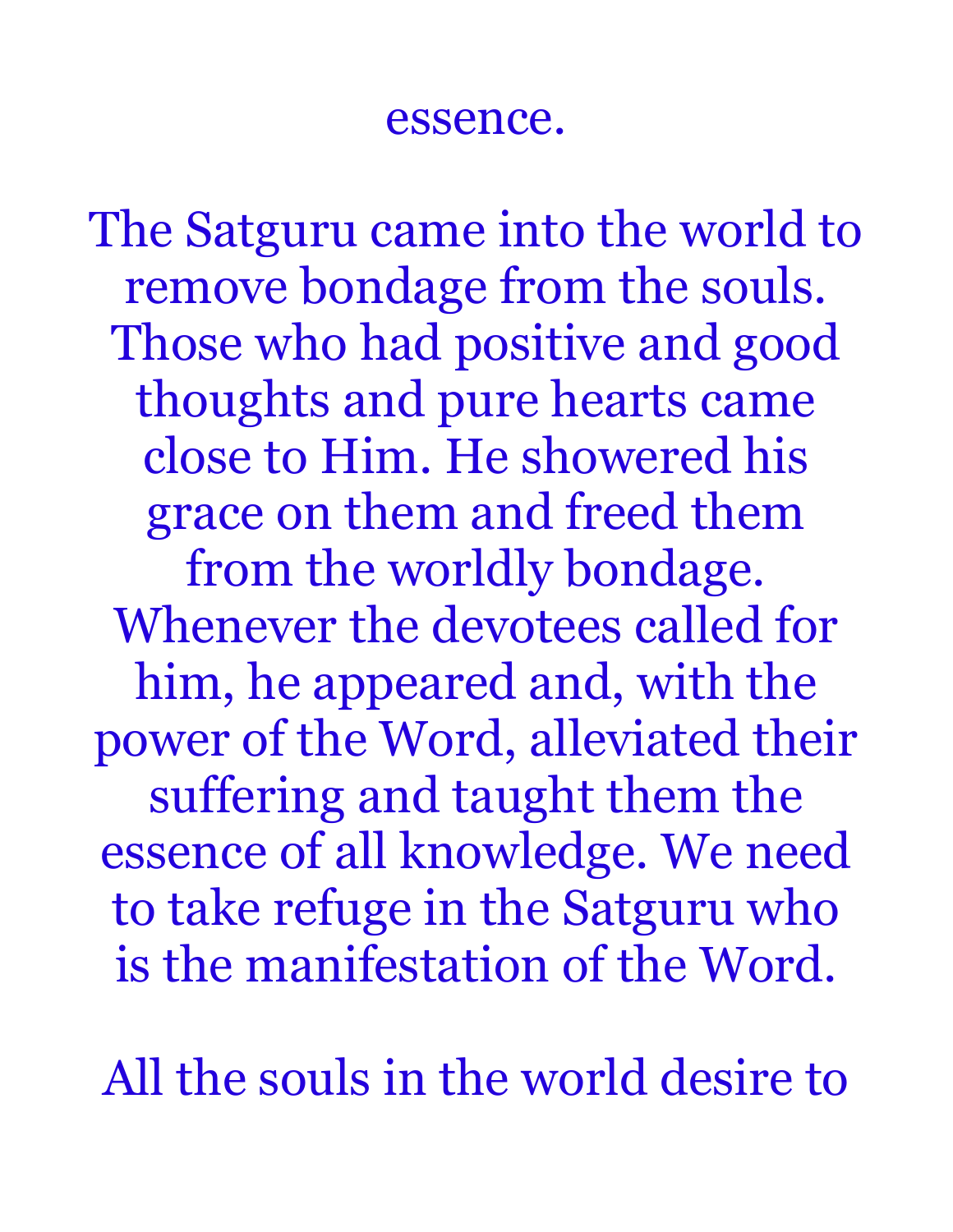know their real nature. The soul that resides in all of us is called Jiva. But what is Jiva? Jiva is the destination, or the object of meditation. He is Himself the meditator, the act of meditation and the object of meditation, which is a state of non-duality. He is thus the knowledge and the guru. He is immortal and is the Inner Light of every living being, as the Light of Consciousness. I bow down to Him. His Word is like the boat that takes people across this worldly ocean. Who created that boat? Kabir Saheb. Again I bow down to him. I pray to his Light that destroys all the darkness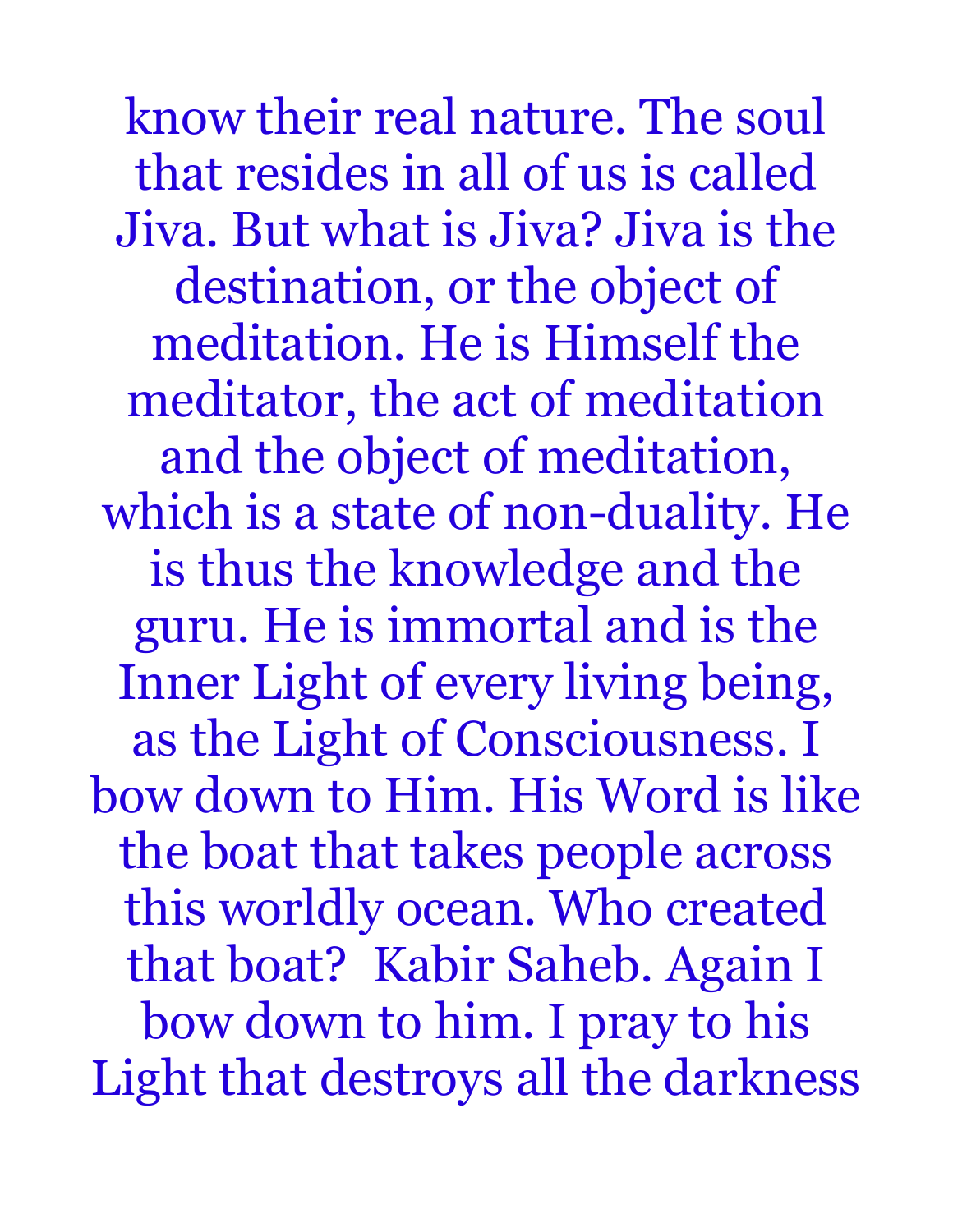of ignorance. With his power, the water of his washed feet brought life to dry branch of a banyan tree. Again I bow down to him.

When a devotee performs his devotion with pure thoughts, then Satguru bestows on him the gift of God's name (initiates him into the secret of the Name). The devotee then attains liberation (moksha). It is, therefore, the duty of the devotee to serve the Satguru and have all his karmic bondage and fear of birth and death removed.

Devotee: O Satguru, ocean of compassion! Please explain to me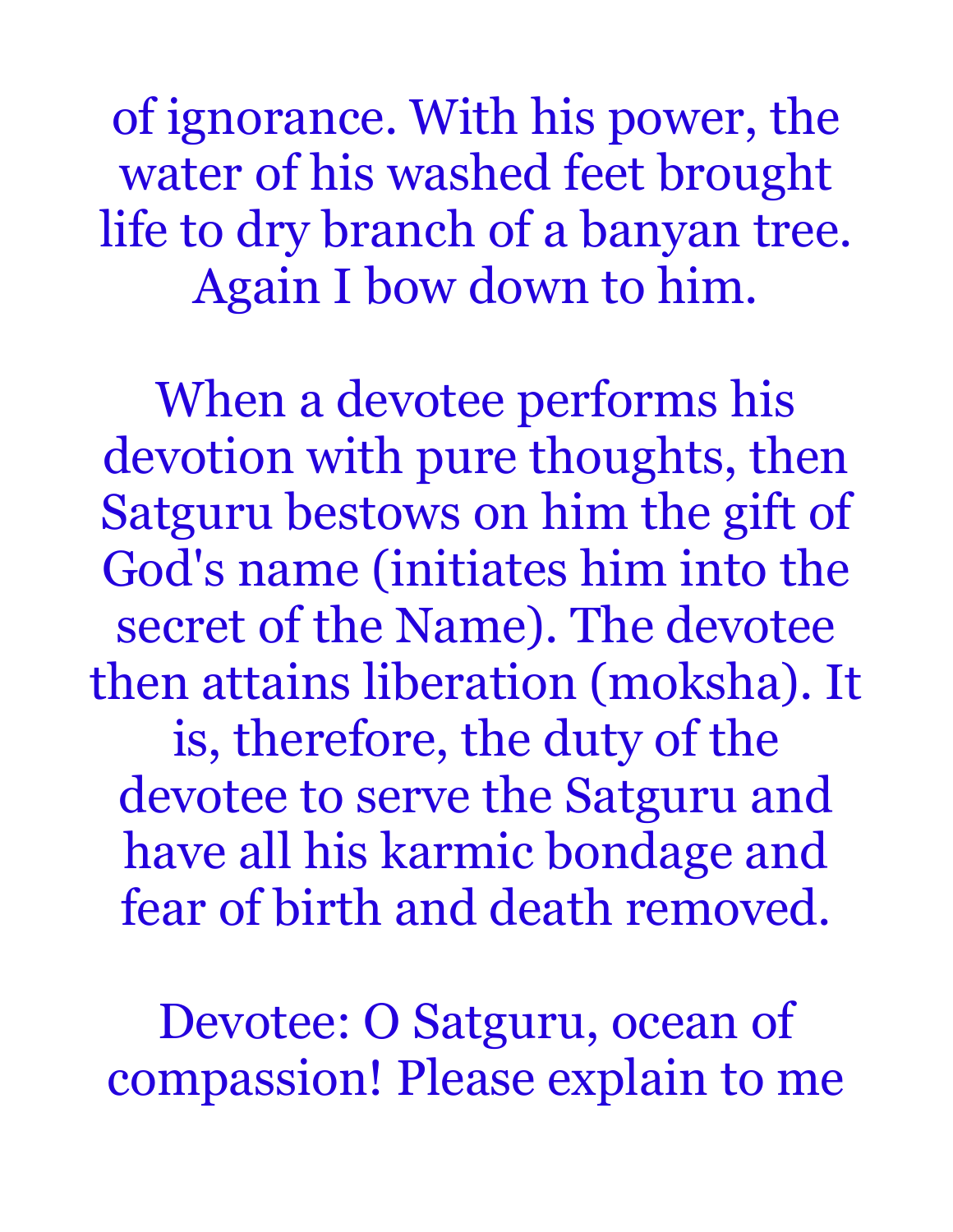# the significance of Nij Nam, by which the Sar Shabd (Essence of the Word) would manifest in my heart.

Satguru: Nij Nam is that which enlightens a person. It is for the welfare of the soul. It is also called Sar Nam and Adi Nam. It is the means by which the soul obtains liberation. Though there are many names, one does not obtain salvation through them. But when one meditates on Nij Nam and realizes it in the depth of his heart, he is assured of salvation.

What is Nij Nam? Nij means the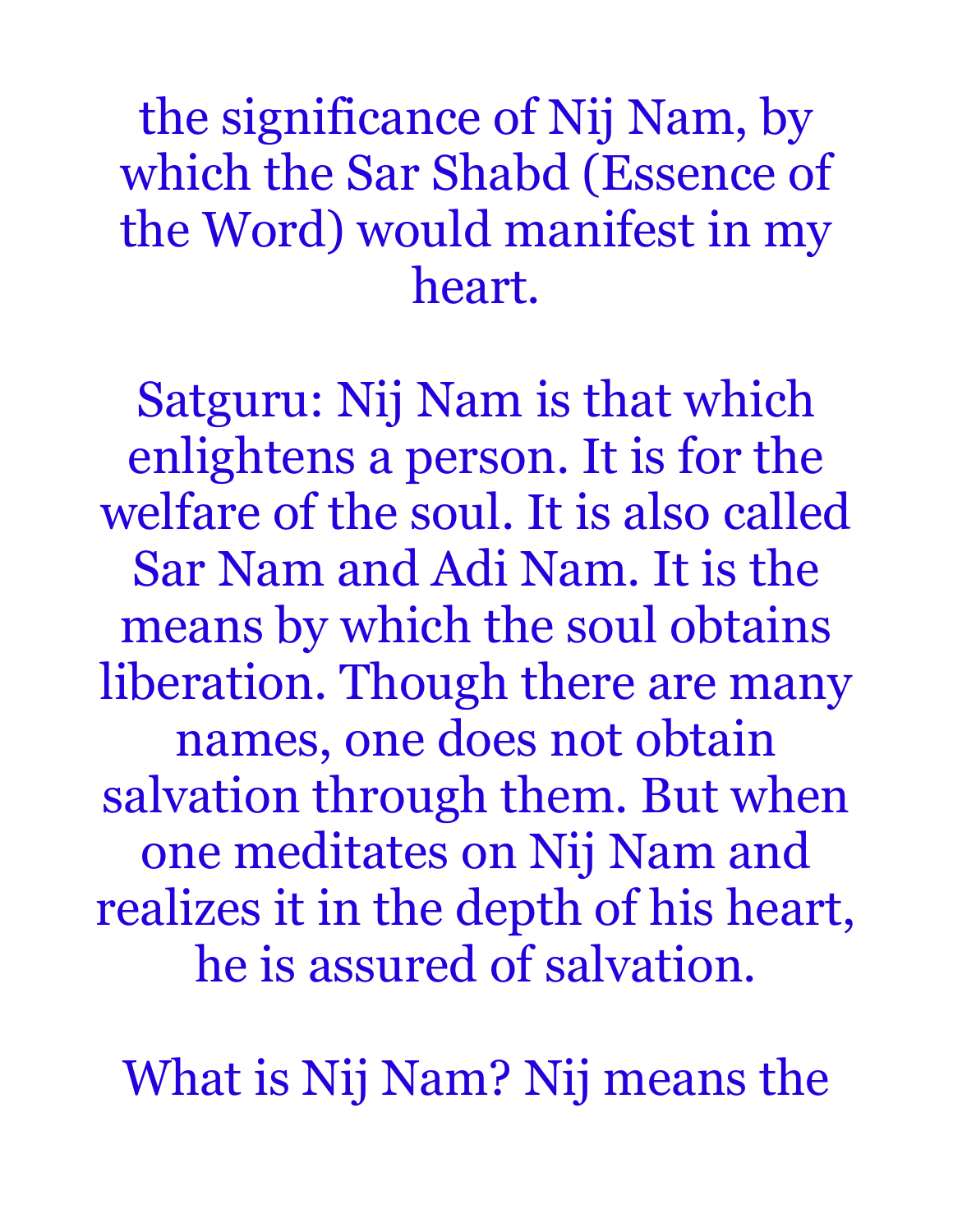Self or Atma (Soul). Nam is the reality of the Self. Atma is Sat which means Eternal Existence. Sat also has the attribute of making the devotee realize his own "form" i.e. to know himself. Therefore, those who want salvation must rely on Satnam. The Sat Shabda (Eternal Word) appears by reciting the Name over and over, and when combined with meditation the Word becomes steadfast in his heart. When the name is always in the devotee's heart, it removes the sins of many births. He then becomes pure and can do perfect devotion to God.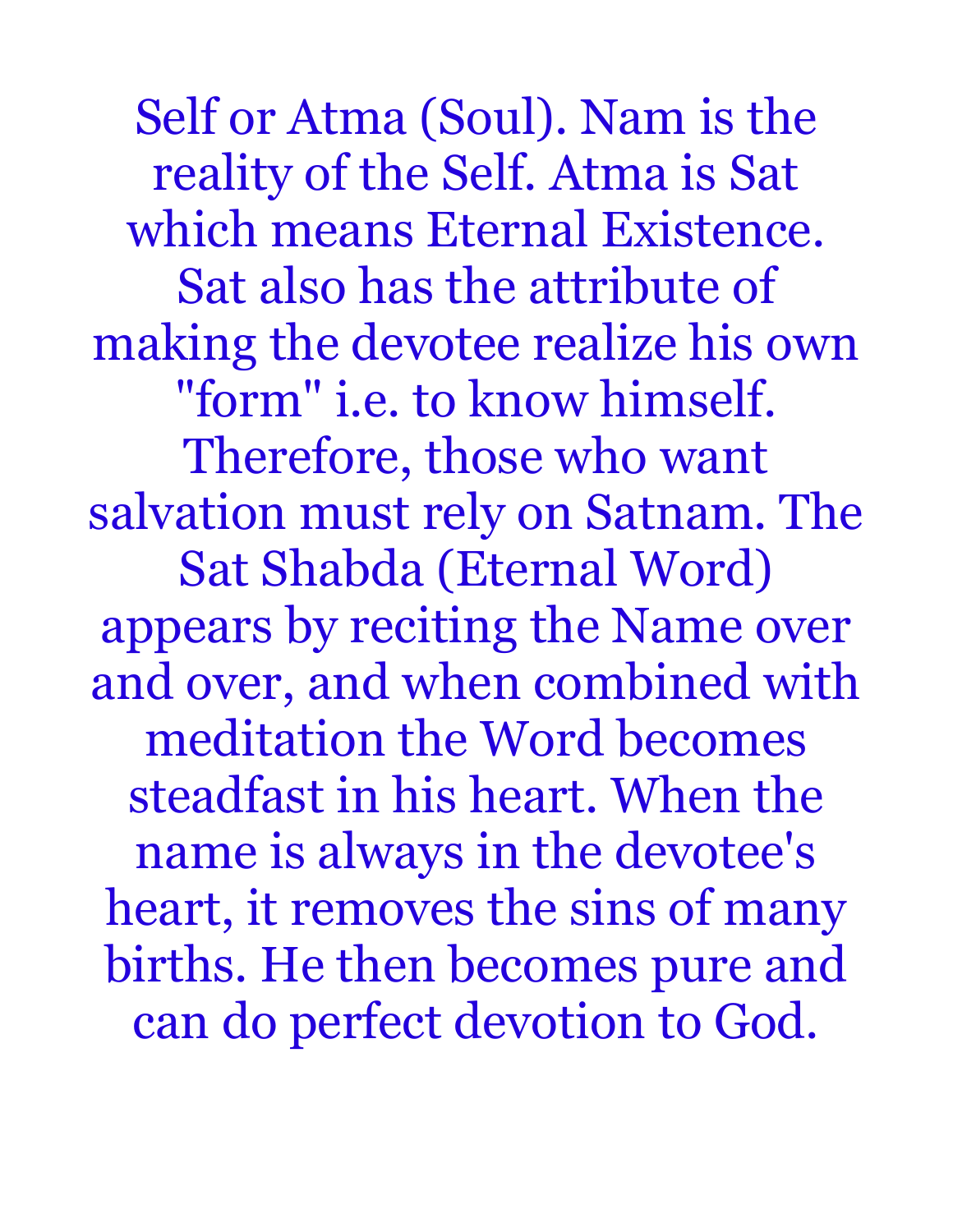A diamond just taken from the mine is rough and lacks brilliance and beauty when compared to a cut diamond. In the same way the devotee who attains the Name and recites it, is likened to the diamond that is cut and polished. When you wash clothes with soap and clean water all the dirt is removed. In the same way, with the recitation of the Name, the mind of the devotee becomes pure. It then becomes easy for the mind to concentrate on Sat Purush (God) and merge into the Ocean of God Consciousness or Shabda. Just as a drop of water merges into the ocean, in the same way the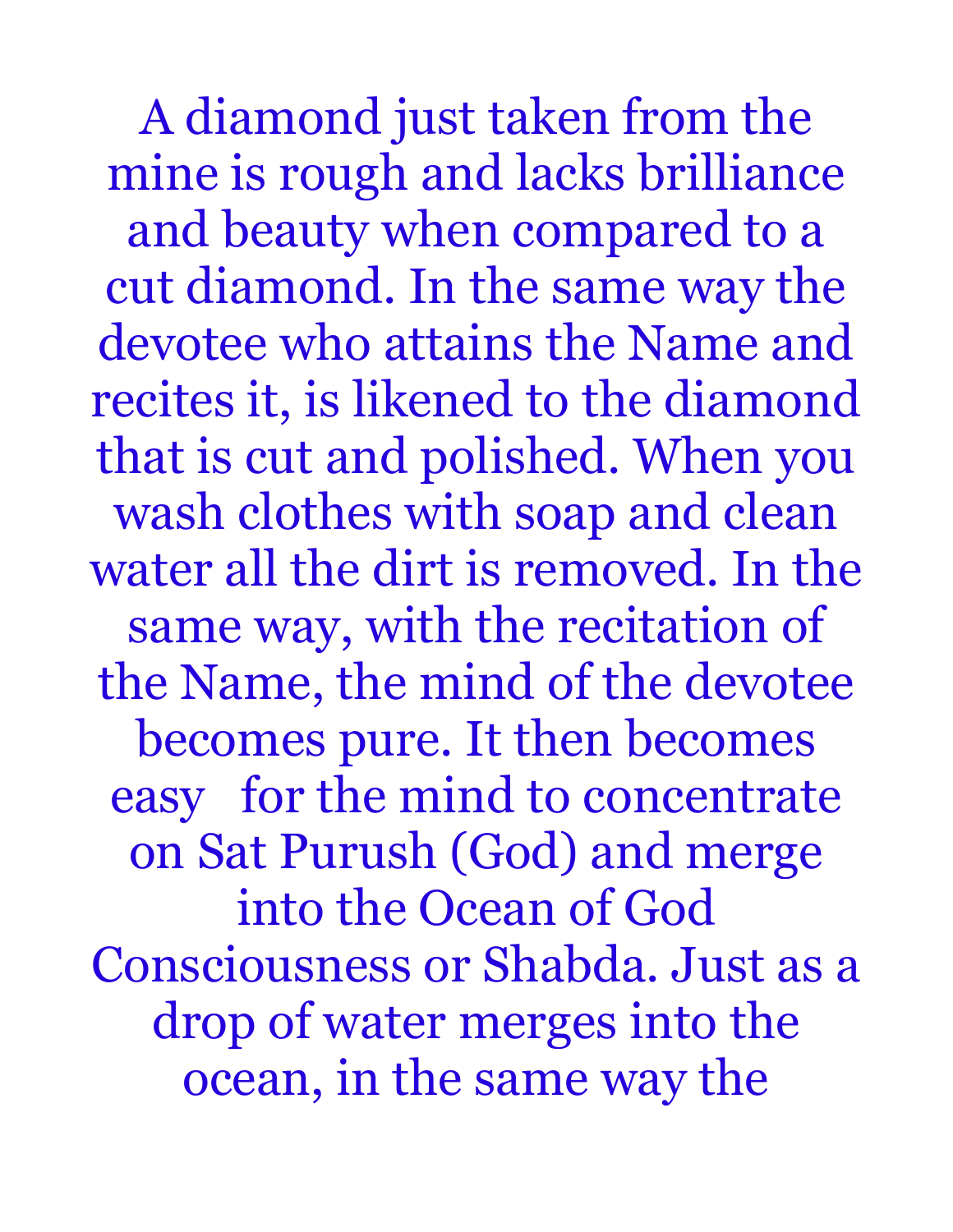consciousness, which originated from the Shabda (Word), merges into the Shabda again. When you take a drop out of the ocean, the drop is not the ocean, but has the same qualities as the water of the ocean. The drop by itself is a very small quantity, but when it merges into the ocean, it becomes the ocean. In the same way, the soul feels separated from God and limited in power, but when it merges into God, it becomes one with God, as there is then no separation.

Devotion to the Word is the stairway and destination to the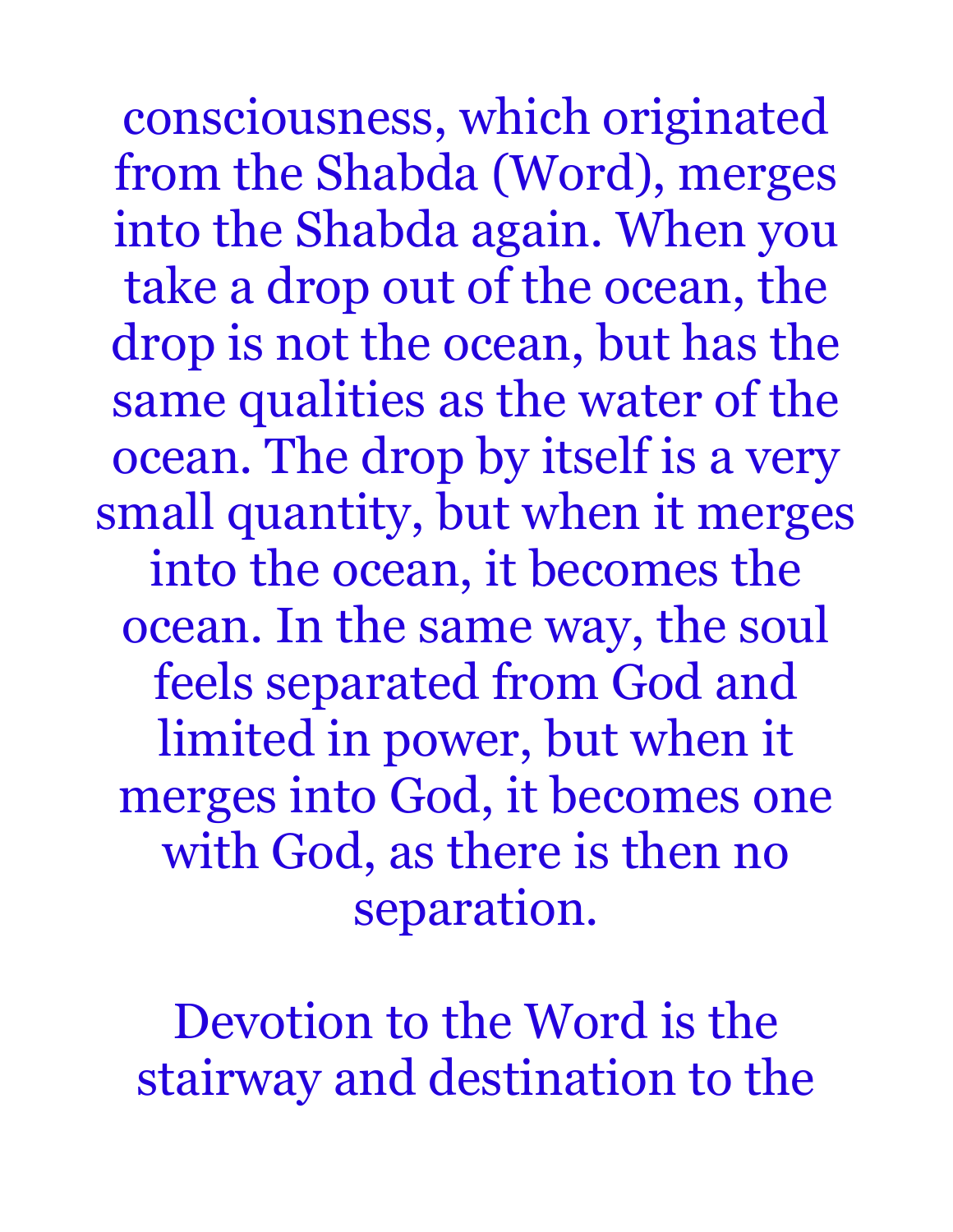immortal residence. To obtain it, devotion to the Word is the only proper way.

What is necessary in order to get the Sar Shabda?

Disciple: O Satguru! You speak about the Sar Shabda, but please tell me how I can obtain it?

Satguru: First of all you have to go to satsangs, before you obtain it.

Disciple: Please explain the greatness of satsangs?

Satguru: O disciple, listen! The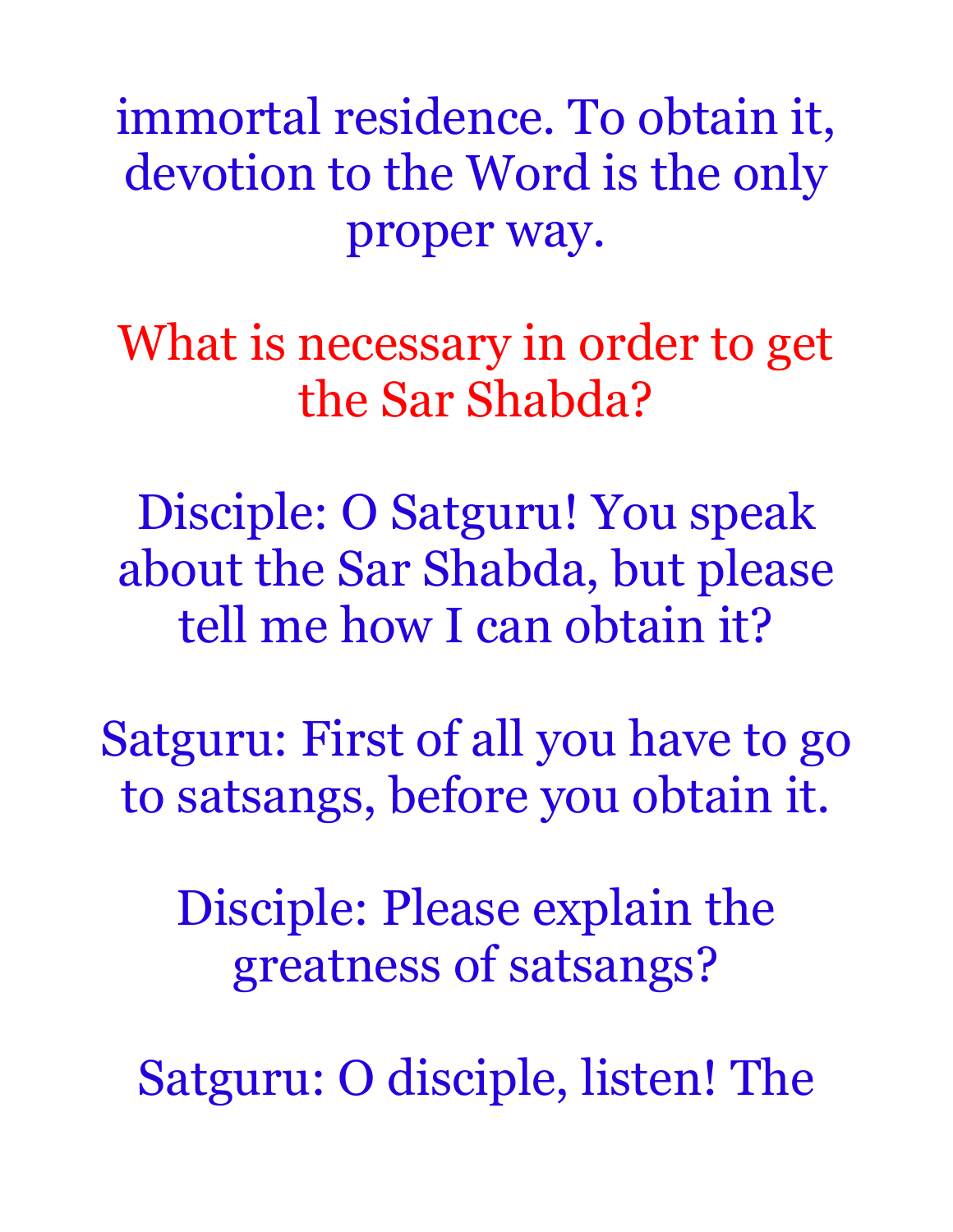company of the saints (satsang) is like a beautiful tree that provides good shade, and people rest there to escape from the heat of the sun. Similarly, people can take 'rest' in satsang. Satsang is like the kalp taru, the fabled wishful-filling tree. (A story about kalp taru: Once a poor man went into the forest for firewood to sell. The sun was hot. He became tired cutting the wood and went under a tree and slept. He did not know that it was a kalp taru tree. He was thirsty and wanted water. As he thought about it, a jar of cold water appeared. He then desired food and food appeared. He was satisfied. He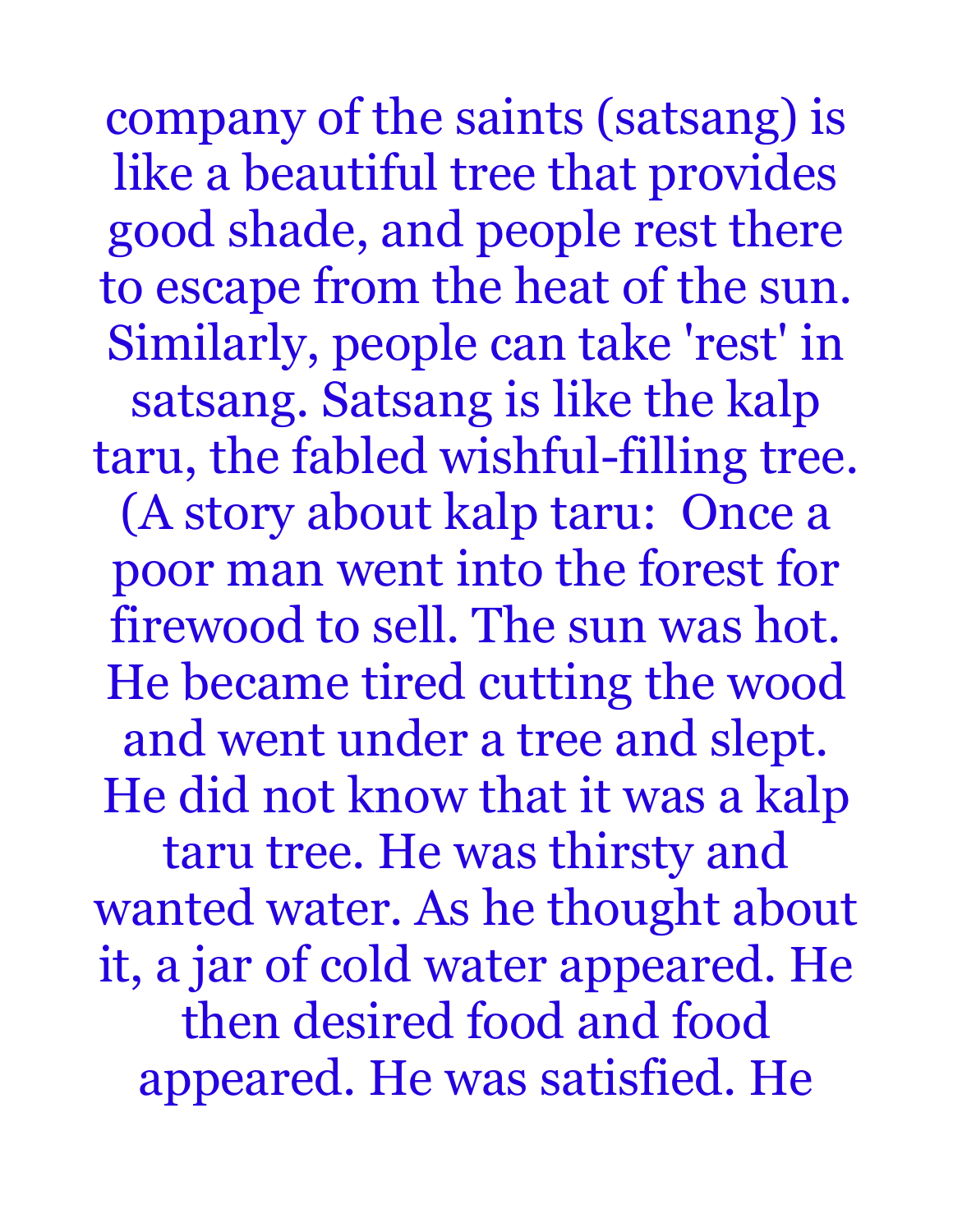then desired to sleep and wished for a nice bed and it appeared. Seeing all this, he thought that some ghost was doing this, and the ghost will come. As he thought, the ghost appeared. He then thought that the ghost will eat him and the ghost ate him.)

In reality, the kalp taru is really inside you and it gives whatever you want. Kabir Saheb stated: He is dwelling in you and is aware of all your actions. If you have ears to listen to His words then you will get instructions to fulfill your wishes. Satsang is the outer kalp taru. He who wants salvation has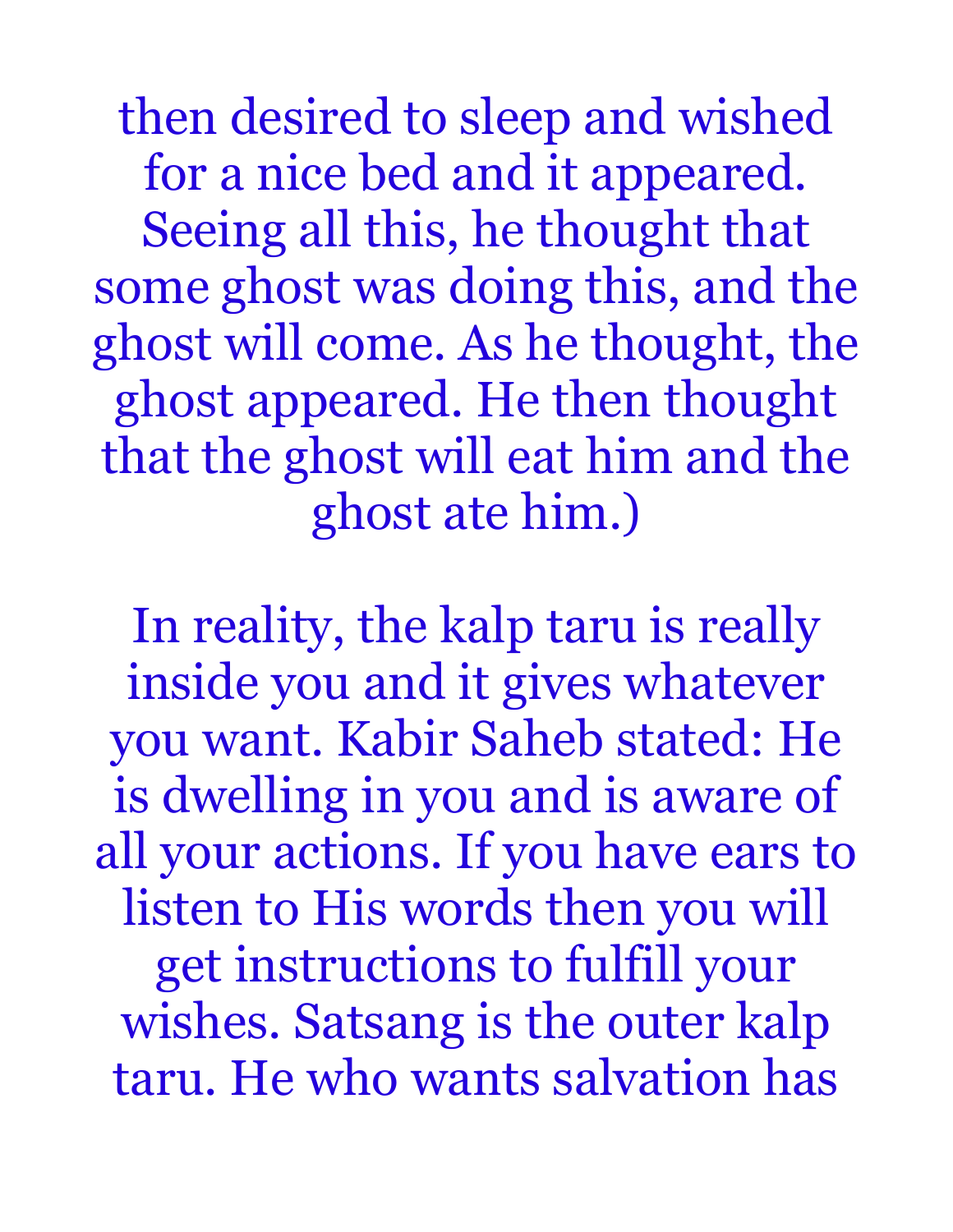to participate in satsangs. It is his spiritual duty. Whoever in this world obtained spiritual knowledge, got it through satsangs. All the great souls took part in it. As a result of satsangs, foolish people can become wise. Just as the fabled touchstone converts iron into gold, just so satsangs can convert a dull person into an intelligent one. Rahim said: "Constantly drawing water from the well makes the soft rope cut the hard stone." If the rope can cut the stone, why shouldn't the dull person become intelligent with regular satsangs. Since every person likes to be happy materially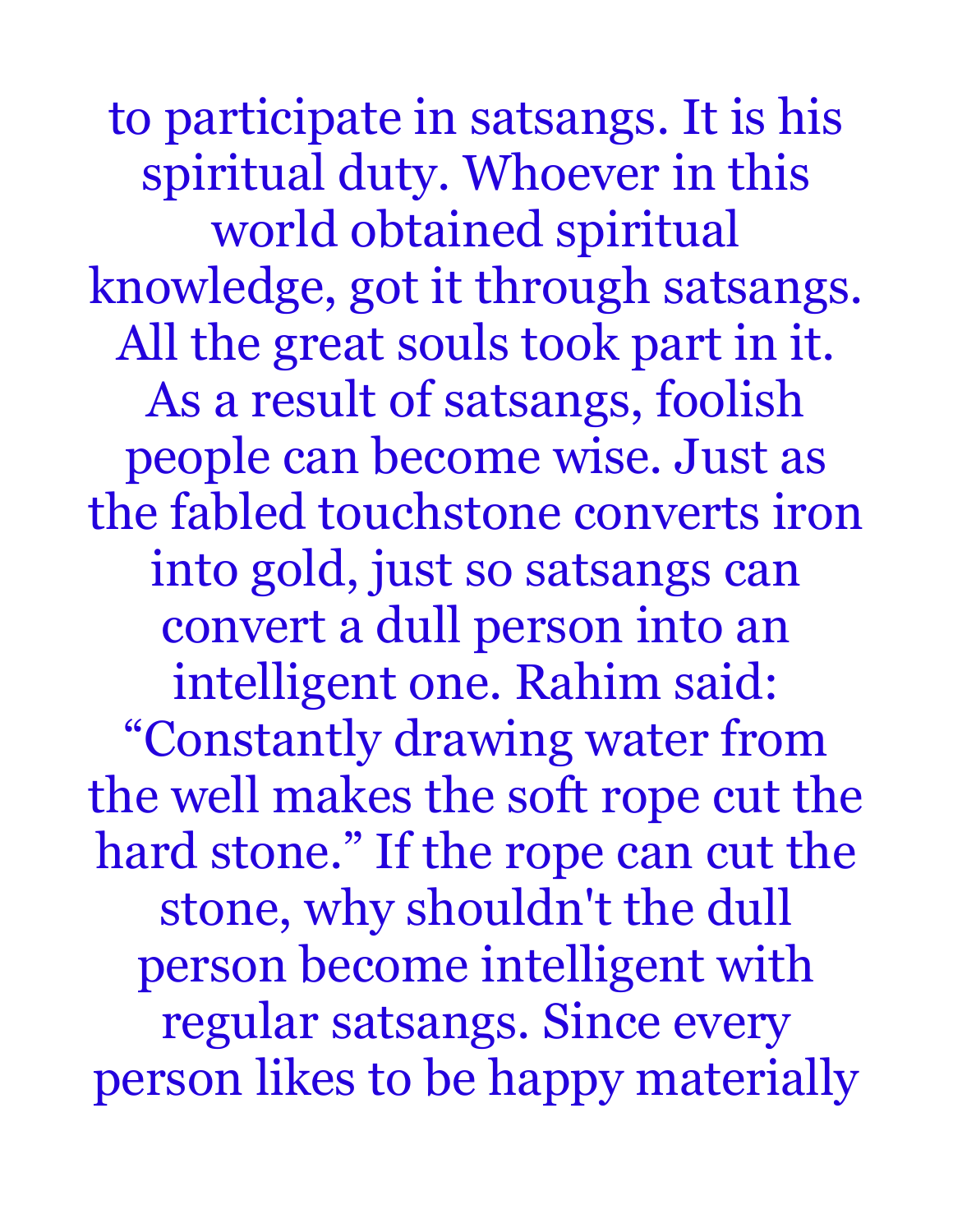and spiritually, once he participates in satsangs he can achieve both. He would also understand the positive ways of life and avoid bad company.

When you look at your face in the mirror you may see some dirt on it. In the same way when you attend satsangs and be attentive, you would see the blemishes in your own life and take corrective action. The company of saints and noble souls removes all the blemishes and doubts of your character, and earn you respect. Satsangs make the heart joyful, and confer fame, congeniality and knowledge. Make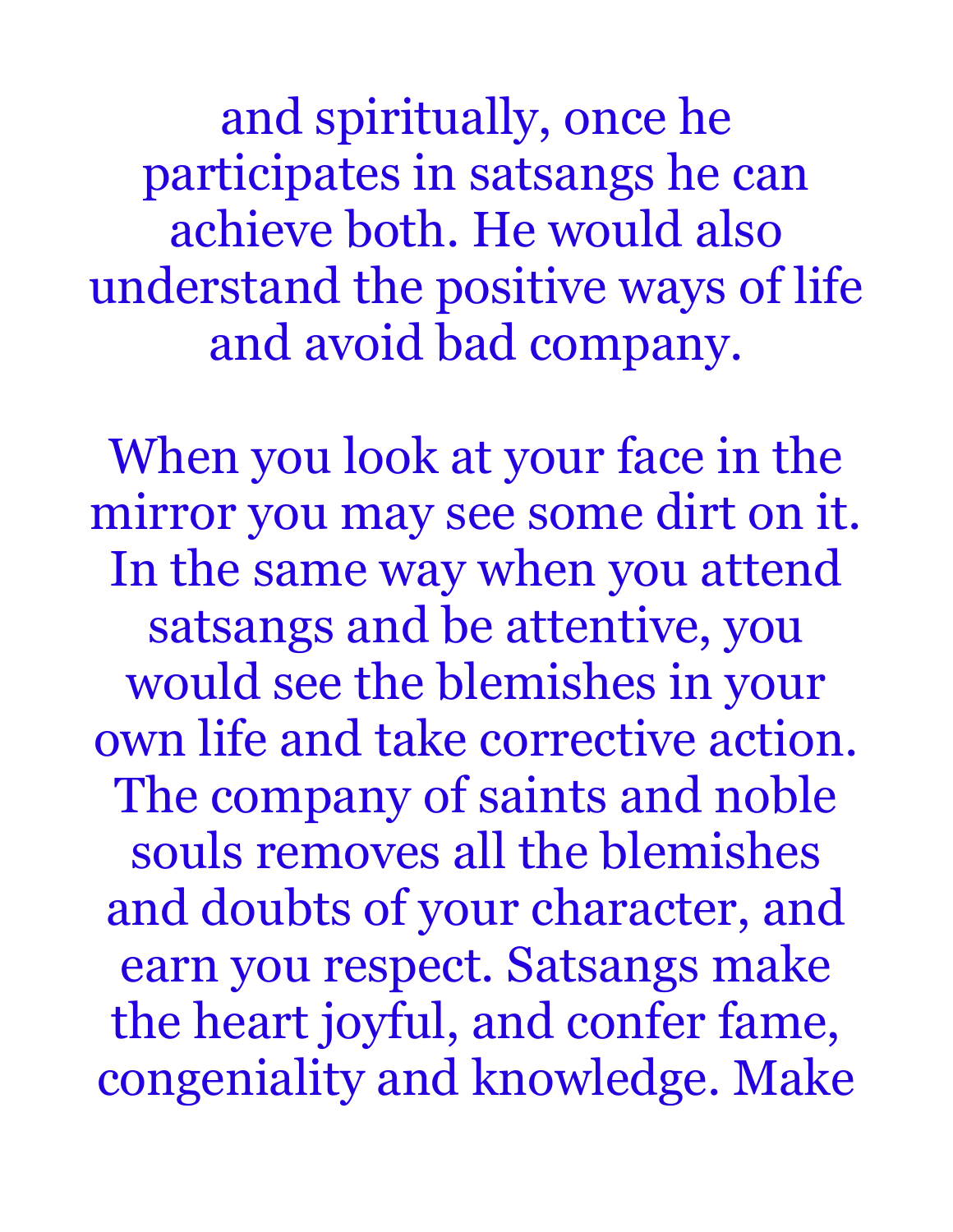satsangs a daily habit and righteousness, good thoughts, happiness and bliss will follow you.

One has to visit a saint even if the latter says anything or not. It would be good if he instructs you, but if he remains silent then you would absorb good vibrations and peace and purity in his presence.

There are two kinds of satsangs. One is called Sadhya which means the destination that we want to know and to reach. The other is Sadhana - the means by which we reach the destination. Sadhya satsang is more important than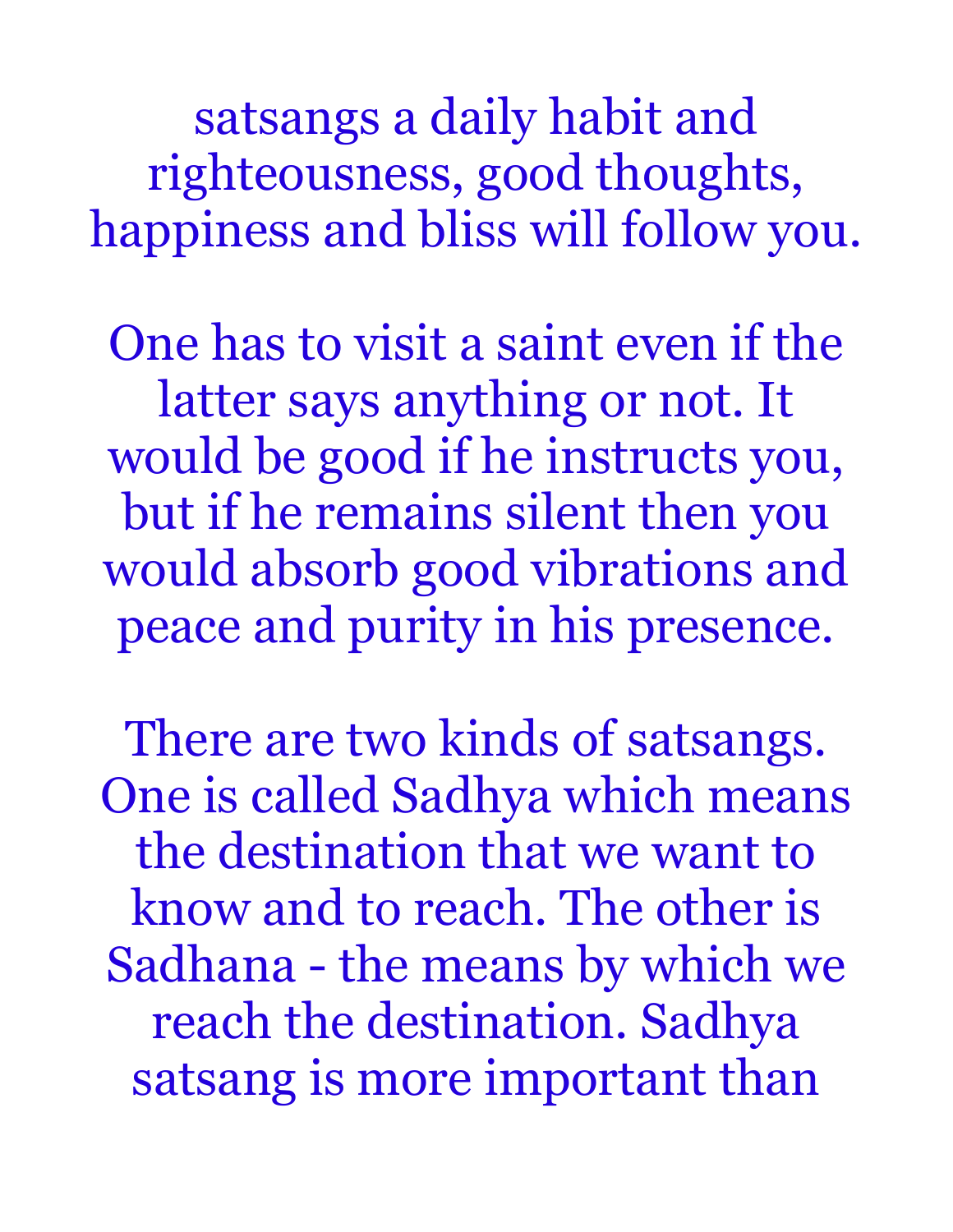sadhana, because the former takes you to Truth (God), the essence of Sar Shabda. Others, such as singing, listening to sermons, etc. are the second type that helps us to create interest or intention in ourselves to obtain the first one. Thus the second type of satsang plays a supporting role to the first.

# Chapter II

Devotee: O Satguru! You speak about satsang and that we should take part in it, but what is the reason for us to do so? Who is the saint and why do we have to go to him? Why do we have to serve the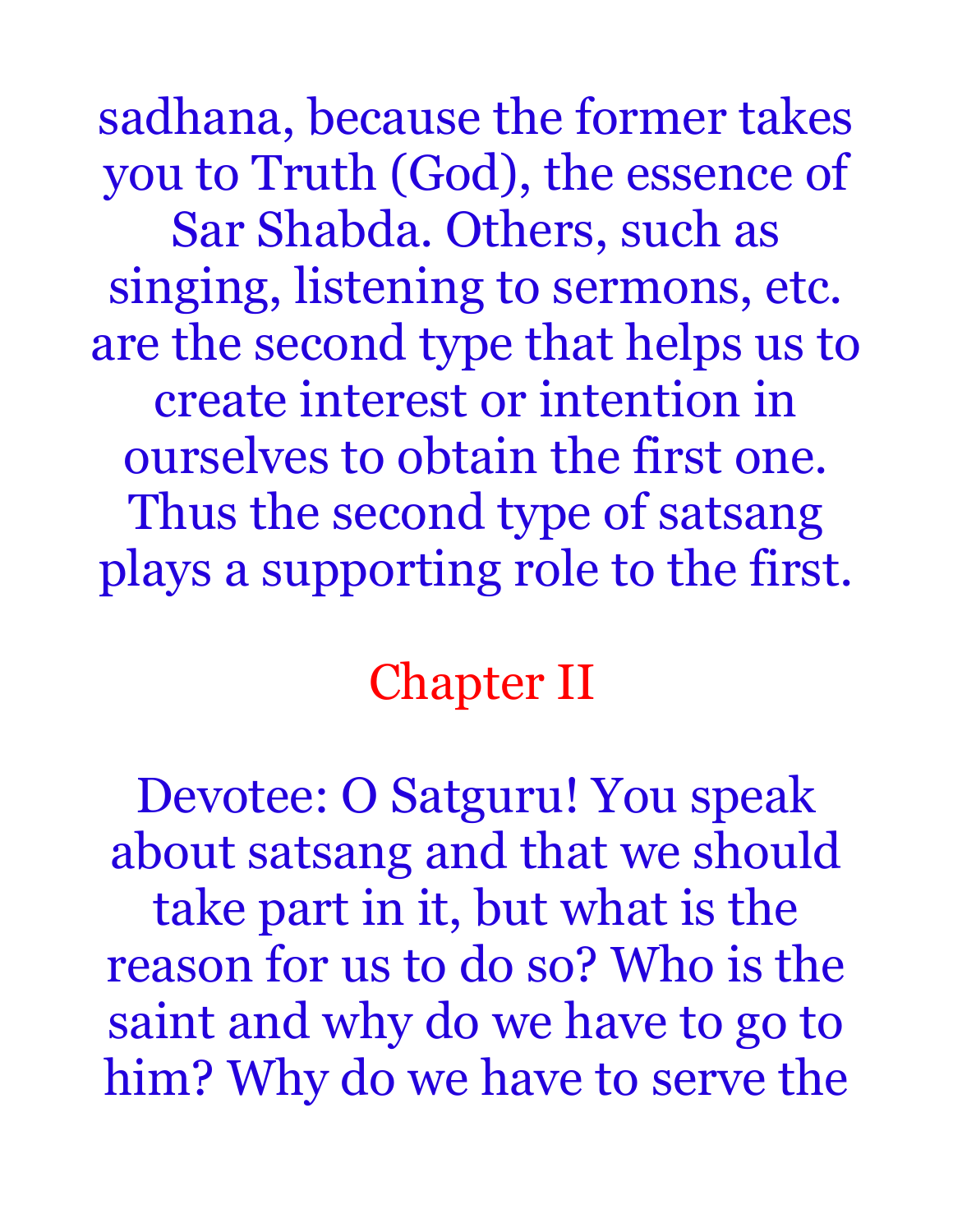sadhus (holy men)? What is the service to the saints and what are its effects?

Satguru: Many people go on pilgrimages where there is water, idols, images to worship, etc. but they do not obtain true benefit at that time. But the company of the saints confers benefit right away. The darshan of sadhus (seeing the saints) is much greater than pilgrimages, so people get greater benefit.

Devotee: How many such saints are there who have these good qualities in them? Who are pure in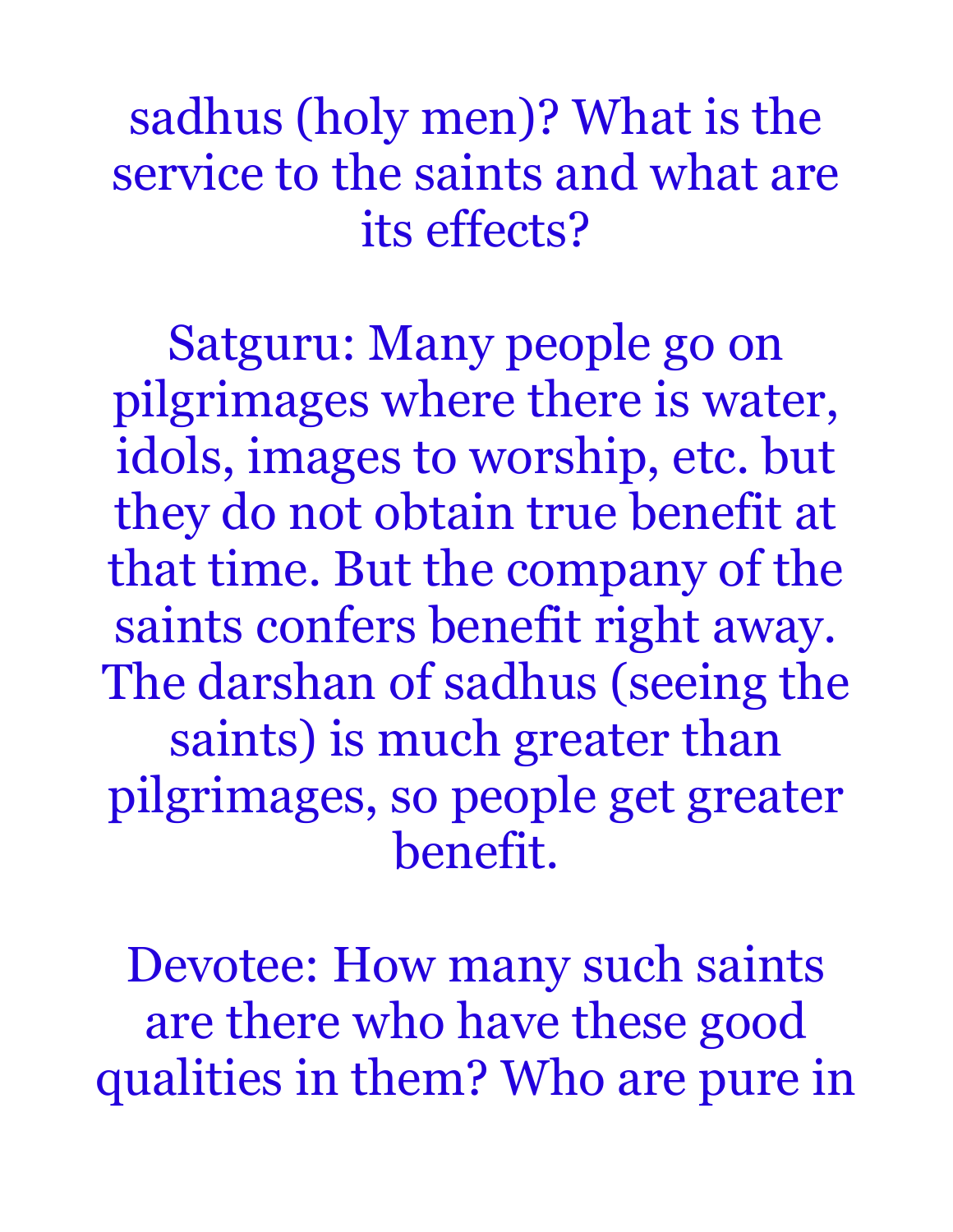thoughts, words and actions? How many are there that think of the welfare of the whole universe, and do not negatively criticize others. Can these saints remove the darkness from the hearts of others?

Satguru: Whoever wants good results in life has to serve the saints. This is very important. After performing service and obtaining knowledge, sins are removed, and one gets salvation. What can the devotion of saints not give! It gives everything. If you reach a great lake of pure water, how can you remain thirsty?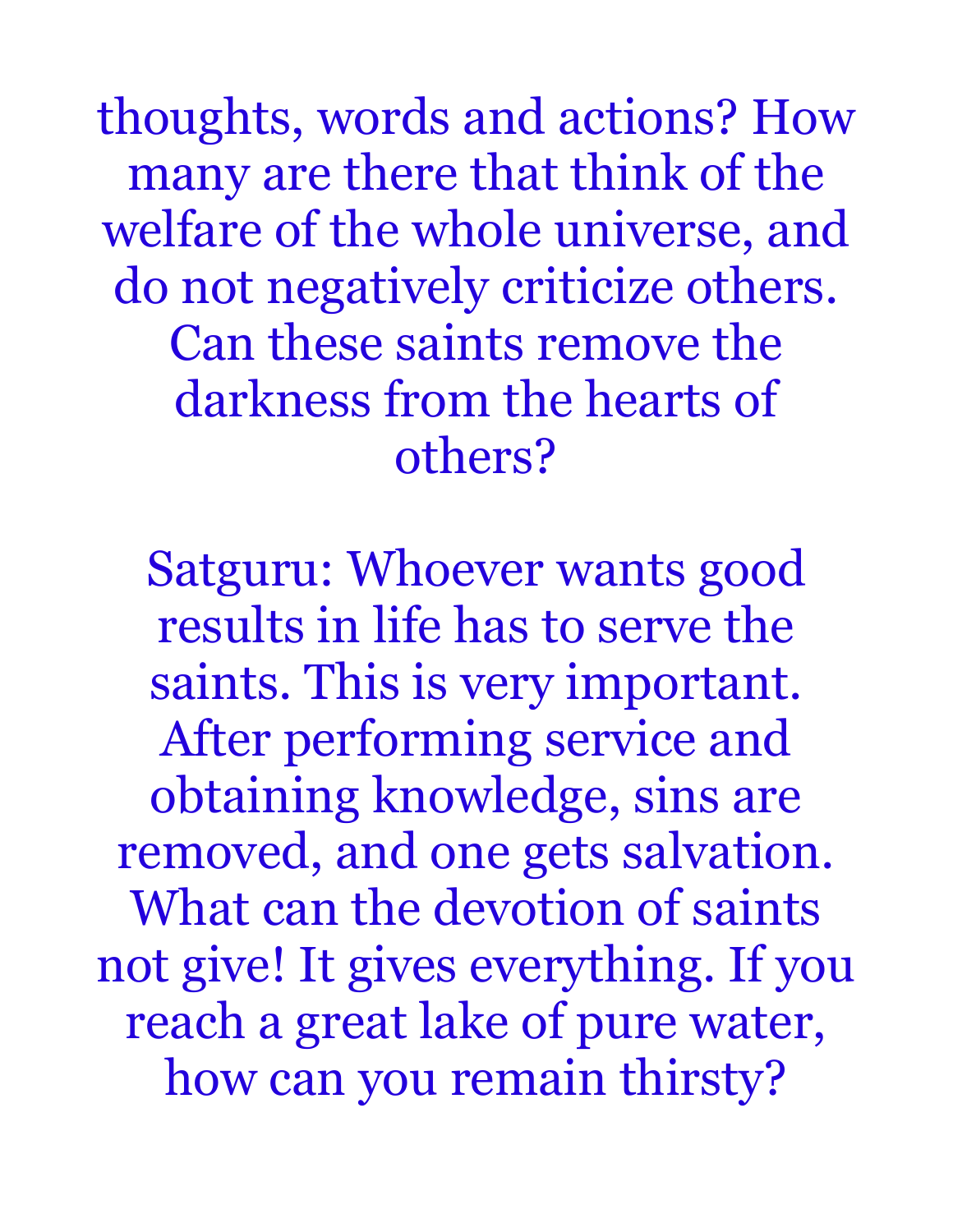Everyone can quench his thirst. Sadhus and saints always think about and work for the welfare of others. Thus, they are great and others (devotees) must serve them. They are calm and full of

knowledge, and think always of giving to others generously without any distinctions. Since Sadhus are this way we should serve them and earn spiritual merits.

The one who imparts knowledge that removes your ignorance becomes your Satguru. There are many who put on the clothes of sadhus, but they do not have the knowledge. If such a person comes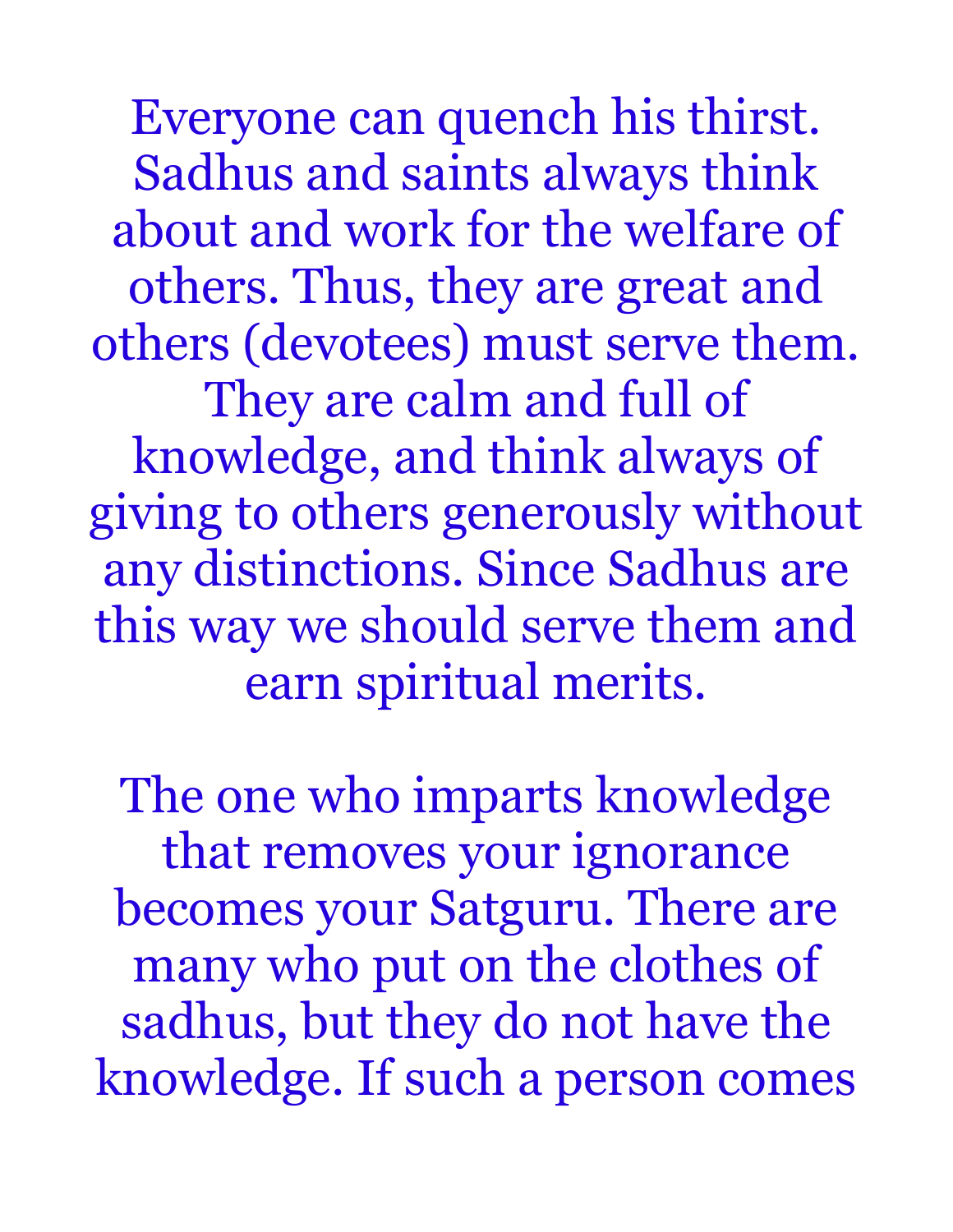to your home you should treat him respectfully, and offer him food and clothes, and serve him within your means. But the one who reveals the means to reach Sar Shabda and salvation in this life must be served with the highest regard, and with all the means at your disposal. Prakashmani Nam Saheb stressed this.

Devotee: O Satguru! Please explain to me the greatness of Satguru. I do not see anyone else who is like you in this world who can lovingly lead me on the spiritual path.

Satguru: Satguru is like the doctor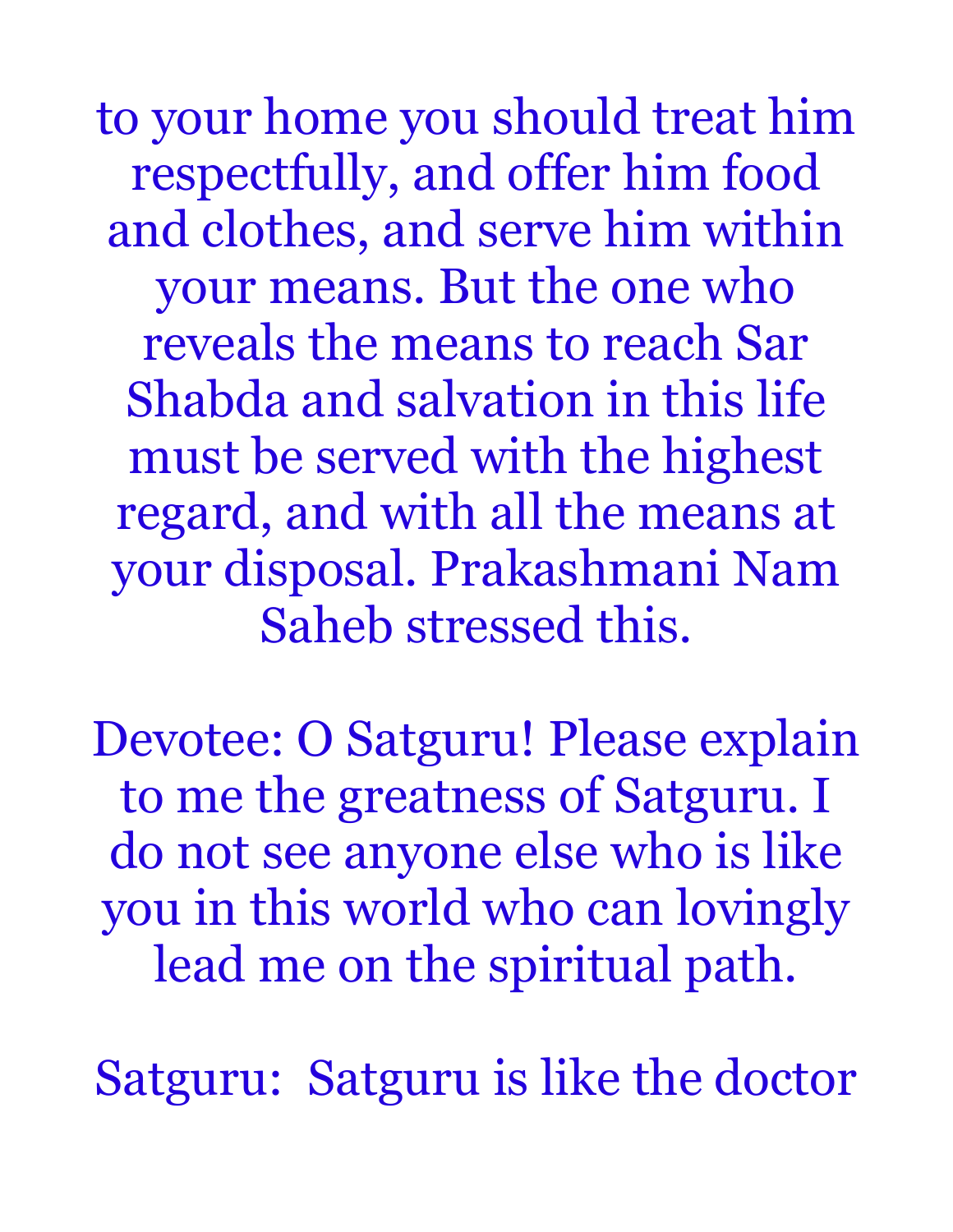who removes the fear of old age, disease and death, and who has the most valuable medicine that confers eternity. That medicine is like nectar. Satguru has that, and he imparts it to the disciple. The soul, slumbering for many births in ignorance, is awakened by the Satguru who imparts knowledge. When the soul is awakened, it sees the Light and obtains liberation. Satguru is the ocean of mercy and compassion, and He measures out the proper medicine that removes the blindness of ignorance and reveals the Truth. Satguru protects the soul of the disciple who is floating on the worldly ocean,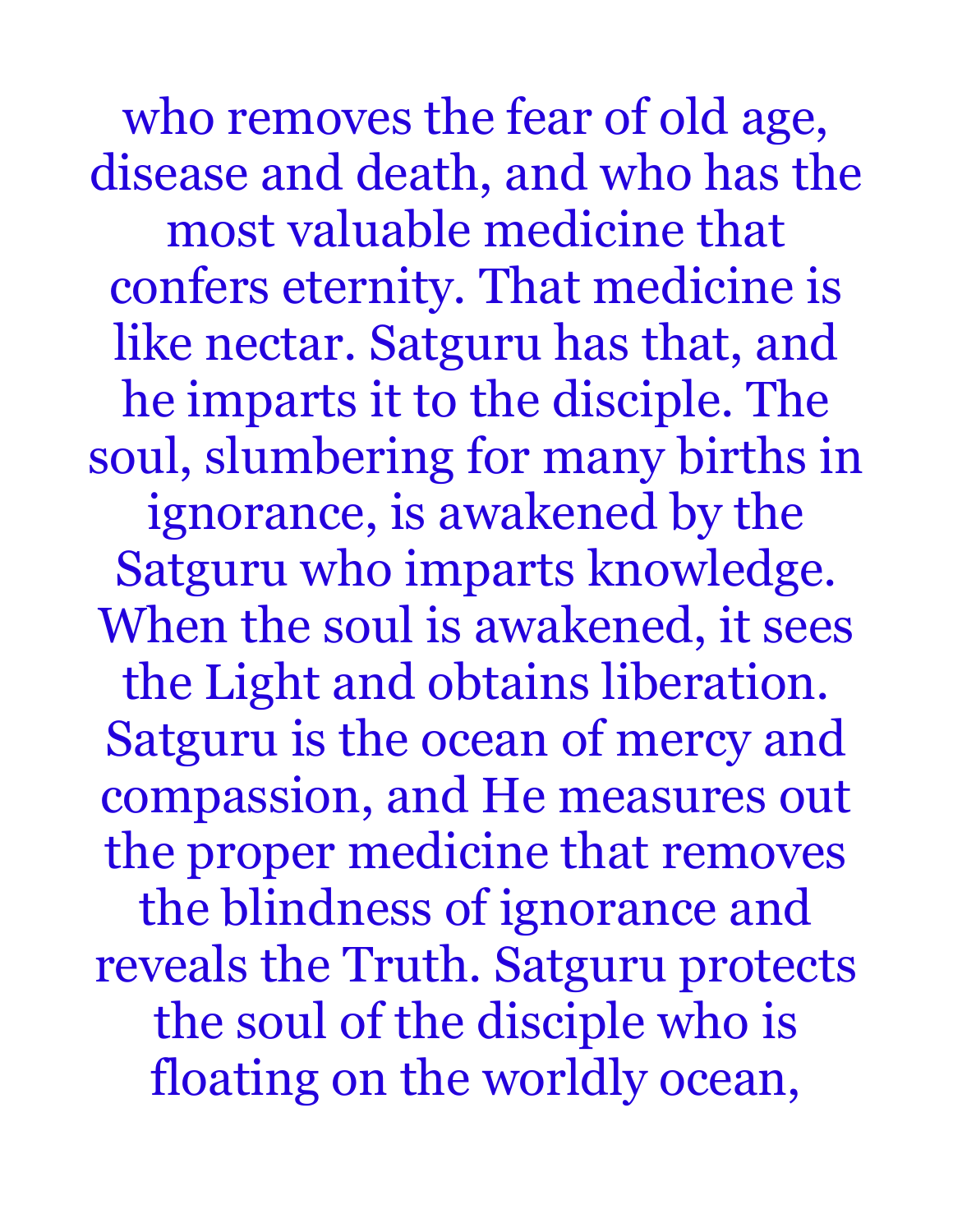rescues him from drowning, and easily takes him to the other shore. I bow down again and again to that Satguru. He is like a boat's captain who can avoid all the obstacles and dangerous places.

The Eternal Truth (Eternal Word) is hidden in every being. Without Satguru it does not become known. One thus needs the compassion and grace of the Satguru. Therefore, O devotee! If you want salvation, go to the Satguru's refuge. Surrender yourself body, mind and speech completely, and serve Him. Only complete dedication and acceptance of the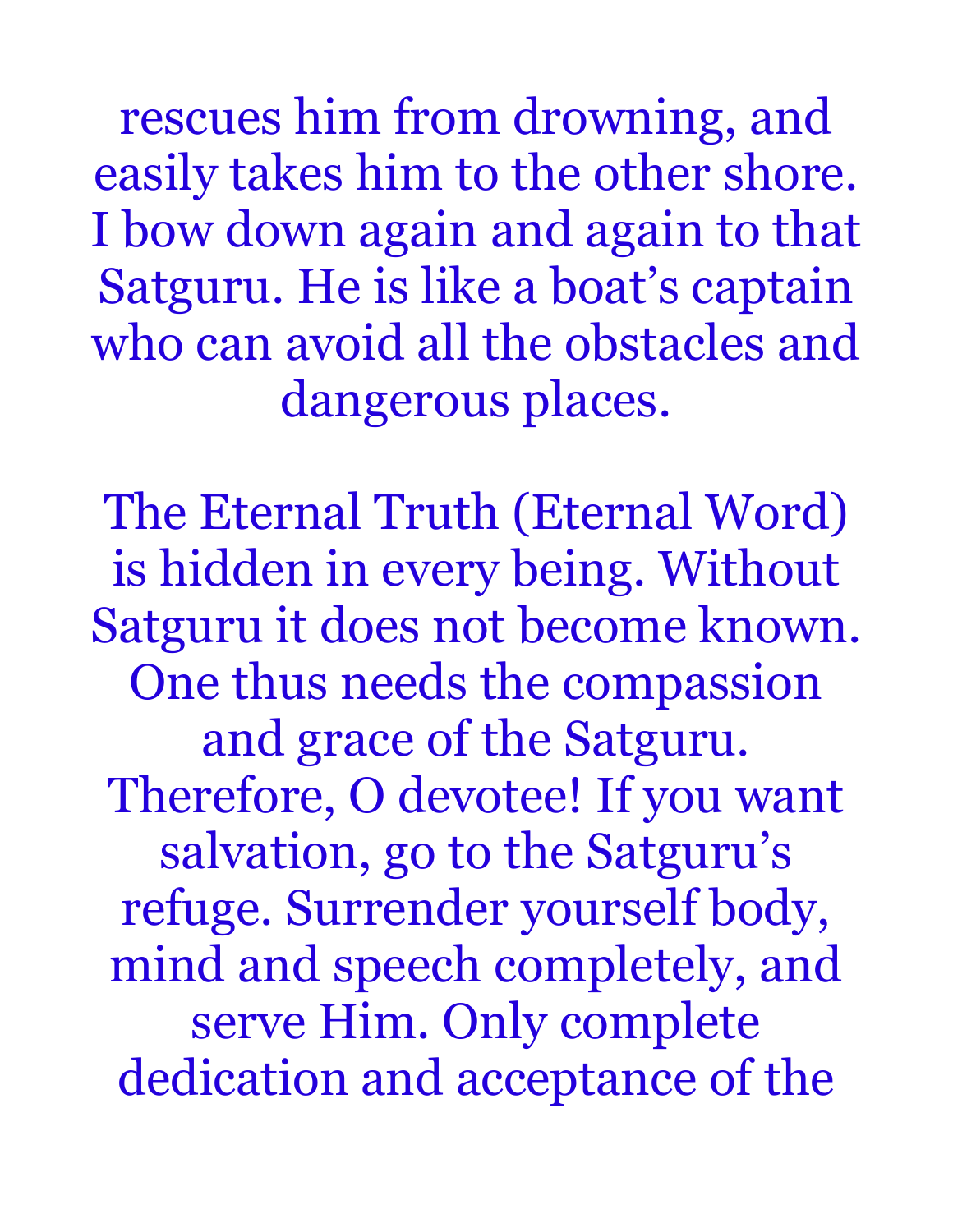true teachings taken to heart would be of real value. Crossing the worldly ocean then becomes effortless.

Who is Satguru? The Satguru is one whose nectar-like words remove the troubles of old age, death, fear, ignorance and doubts, and implants divine knowledge. He will shower compassion on you and protect you in the boat of God's Name, and remove you from the cycle of births and deaths.

In this Chapter spiritual knowledge (para vidya) is imparted. It is also adhyatma yoga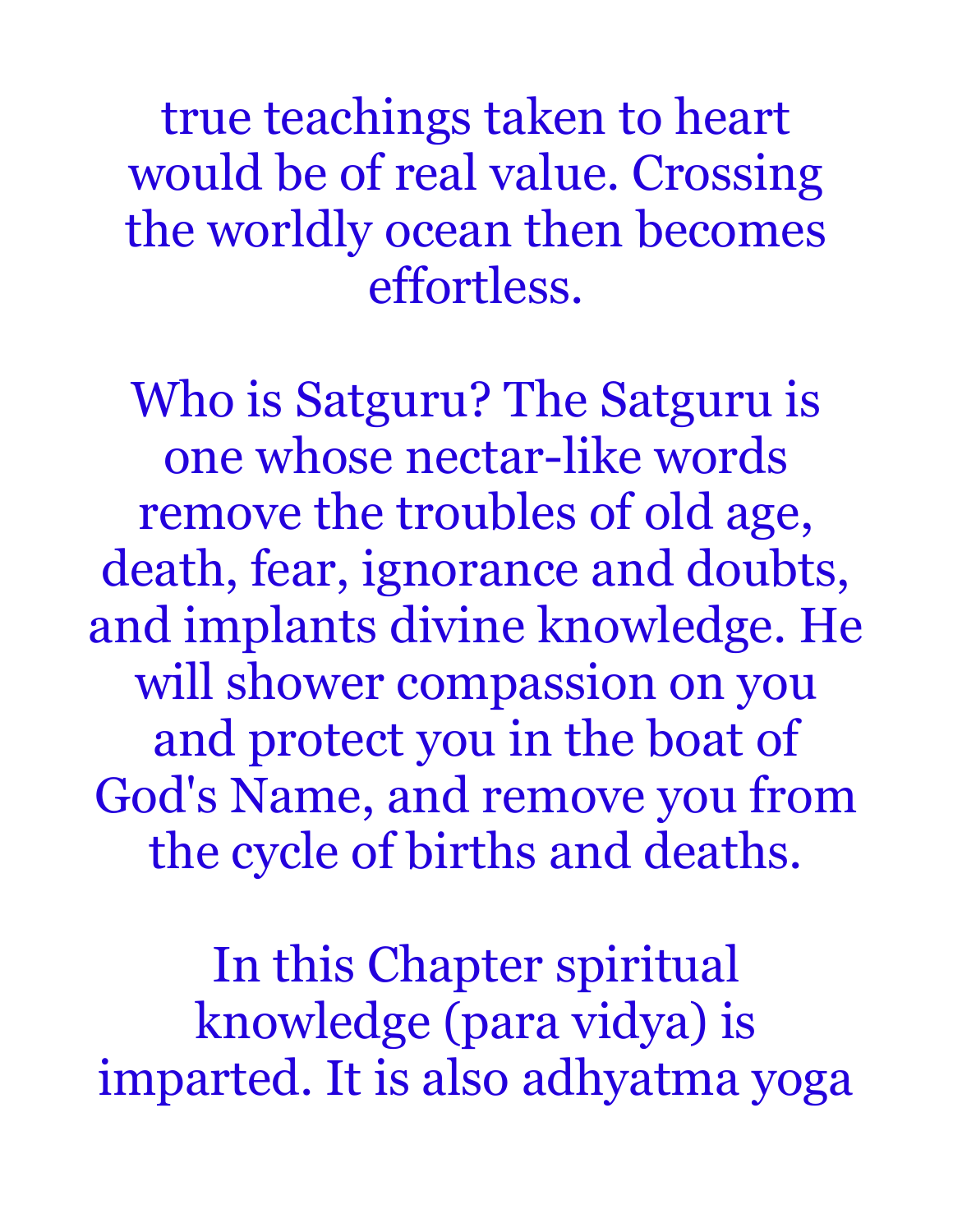shastra which means the scripture of the knowledge of the Spirit. It deals with the importance of Satguru and how the devotee has to obtain him. When a devotee receives the grace of Satguru and obeys His instructions, then he has to put them into practice.

Devotee: O Satguru! Please tell me what is my duty in devotion. How am I to prepare myself for meditation?

Satguru: Attend satsangs and meet sadhus and saints. In their company you will be able to meet Satguru. When you meet him you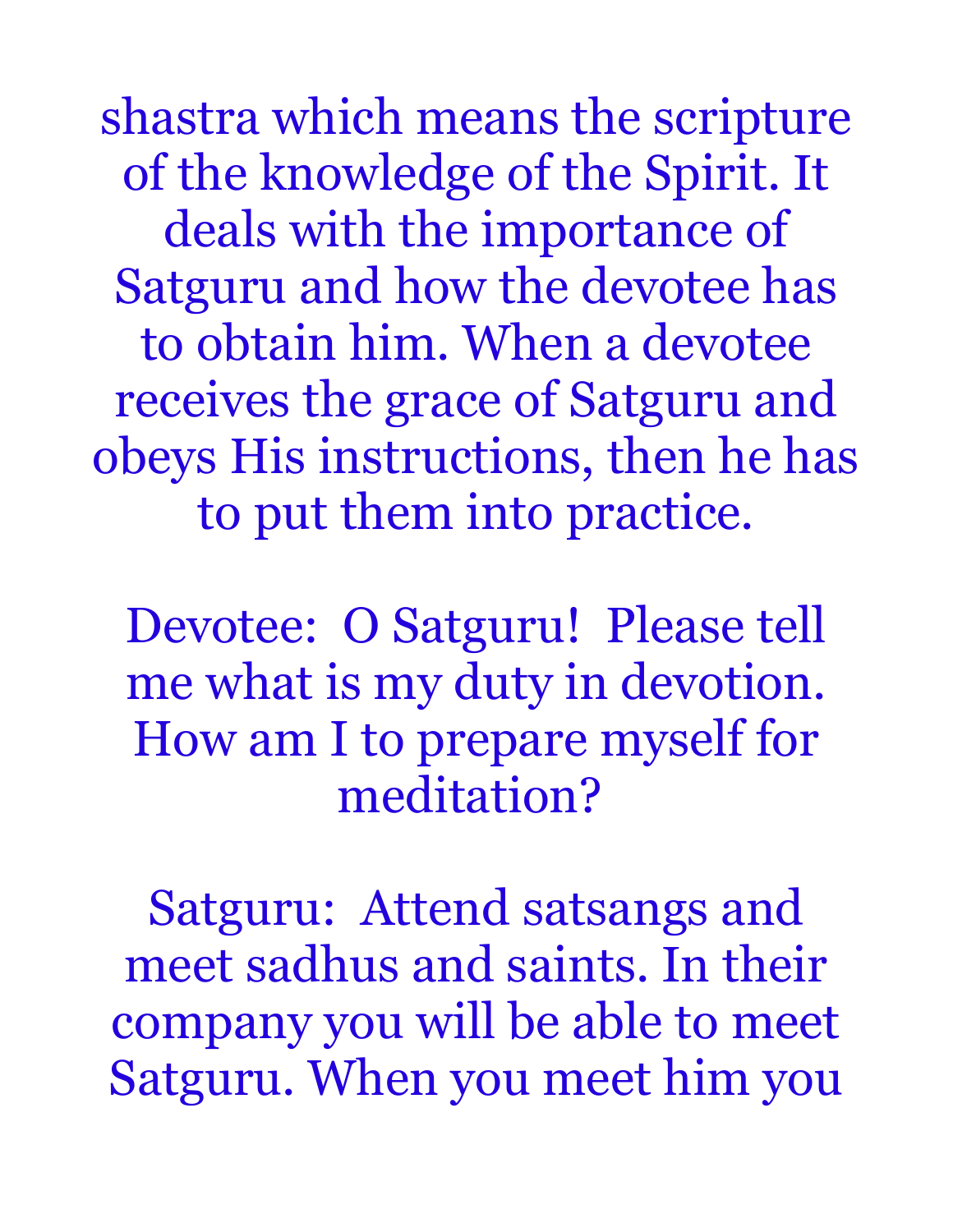will get knowledge that gives salvation. All devotees perform righteous duties and avoid bad actions. If an unrighteous person claims to have higher knowledge, he is false and should be avoided. Righteousness with knowledge is called Kriya Yoga or the discrimination between righteous and unrighteous actions. The devotee who desires salvation must perform righteous duties, and give up violence of every kind, in thought, word, and deed. He must accept non-violence and truthfulness as commands in his life. He must also practice nonstealing. He must have the highest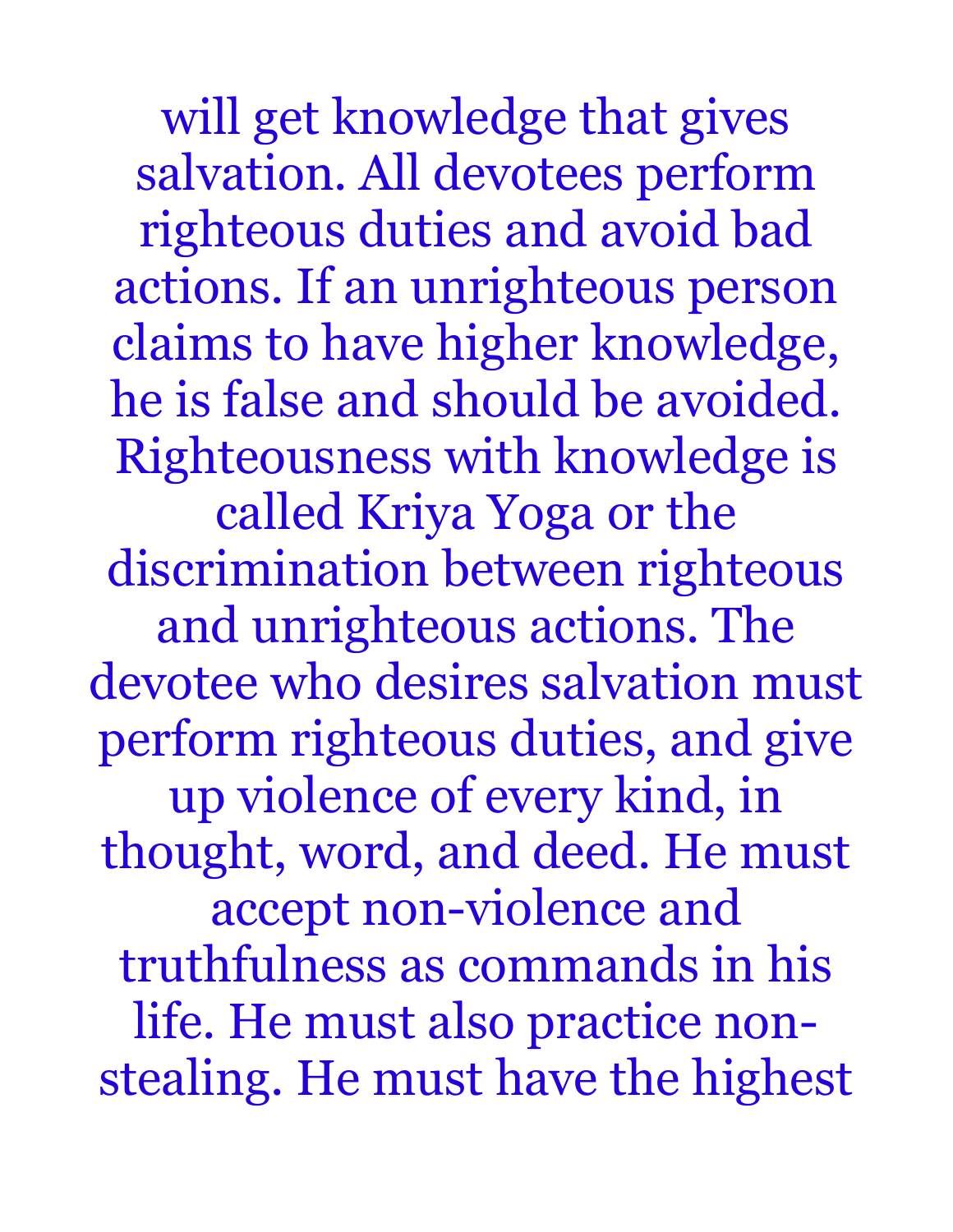character and the best conduct. The best conduct is the control of all the senses, the mind and one's self. Control over the senses gives power and one becomes spiritually and devotionally stronger. He also enjoys long a life, freedom from disease, enthusiasm, devotion, dedication, and other good attributes. The great souls and deities conquered death because of brahmcharya, which is the control of sensual desires.

Satguru: The devotee must live without possessing too many things. He should have only what is necessary for his use. (Story in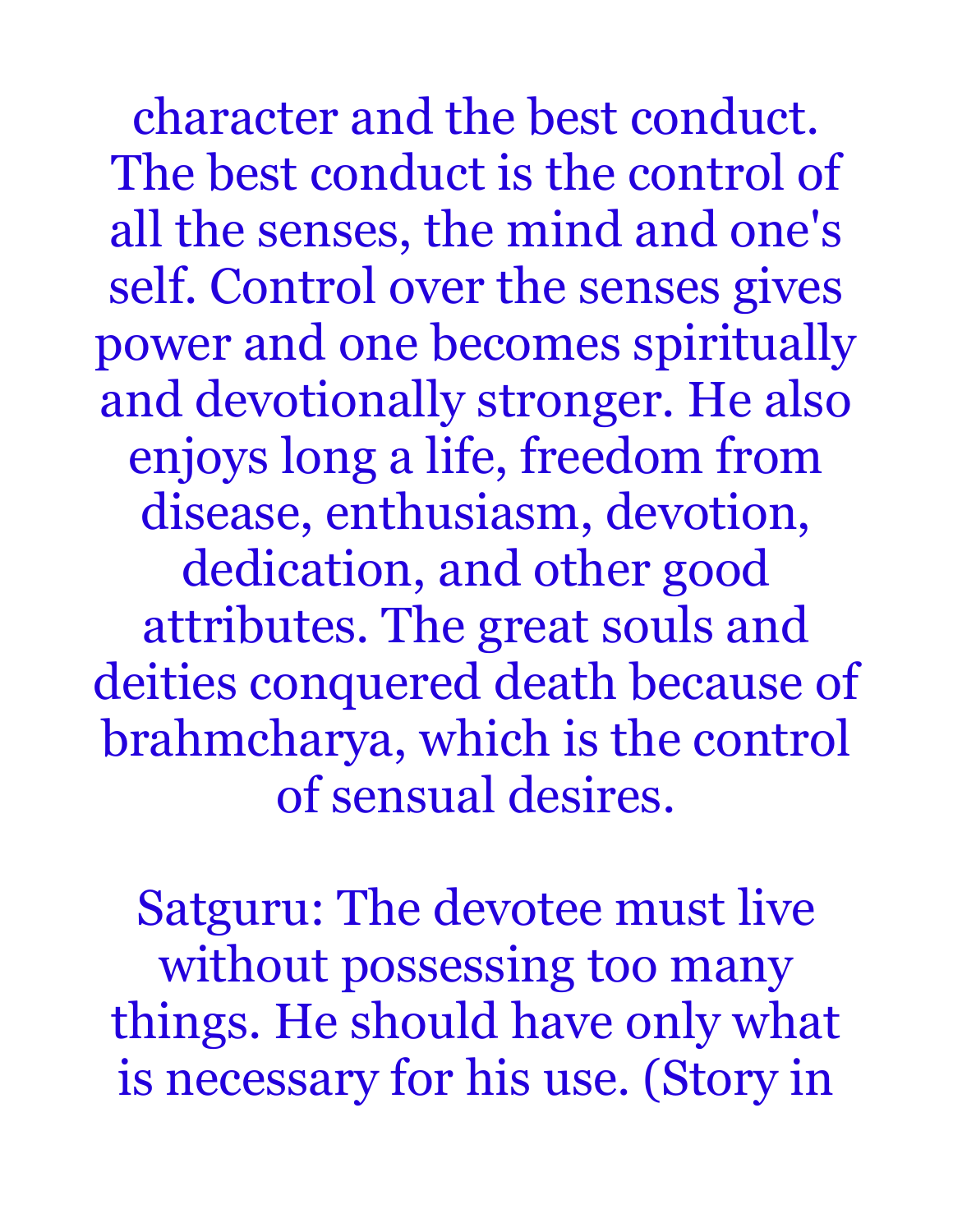Hitopdesh of Jackal wanting to collect many things and got killed with an arrow. A Hunter shot an arrow to kill a wild boar. The boar, wounded with the arrow, attacked the hunter with his strong teeth and killed him, and the boar died with the arrow. A snake got crushed in the struggle. The hunter's arrow and bow lay there. A Jackal arrived and was pleased to see so much food (a dead man, boar and a snake) that would last him for many days. He thought of only eating a small bit and hoarding the rest. He started eating the bowstring made of animal tissues. When the jackal cut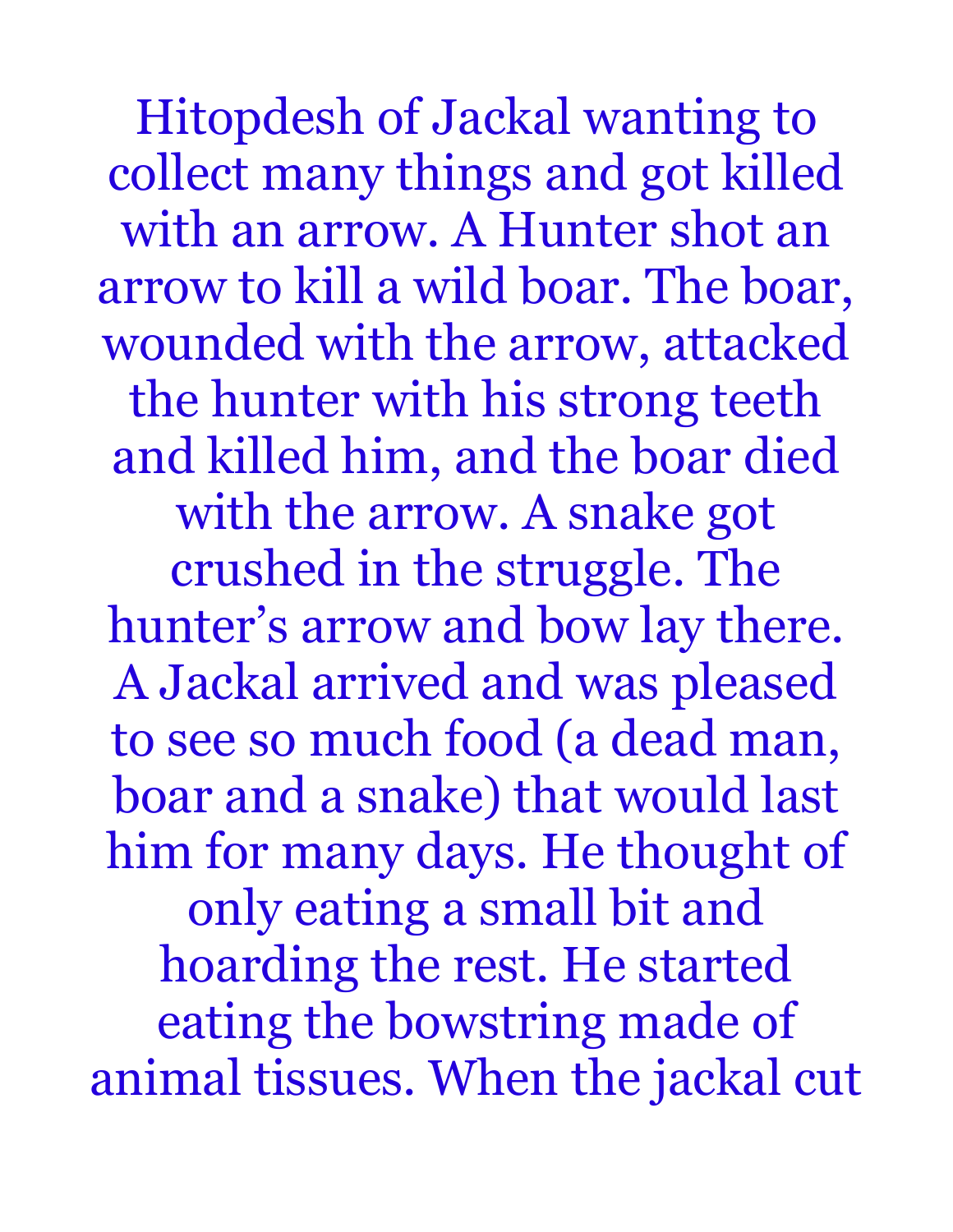the string the end of the bow sprang violently and cut the jackal's throat and he died). This is just a parable to show that it is not good to hoard things. He who hoards things will always have a restless mind, and he would not be able to meditate or accomplish important duties in his life.

Cleanliness is a duty of a devotee. It is of two kinds, inner and outer. Outer cleanliness is to wash the body and wear clean clothes, and keep a clean environment. Inner cleanliness is to replace all bad thoughts with good thoughts. Saints give greater importance to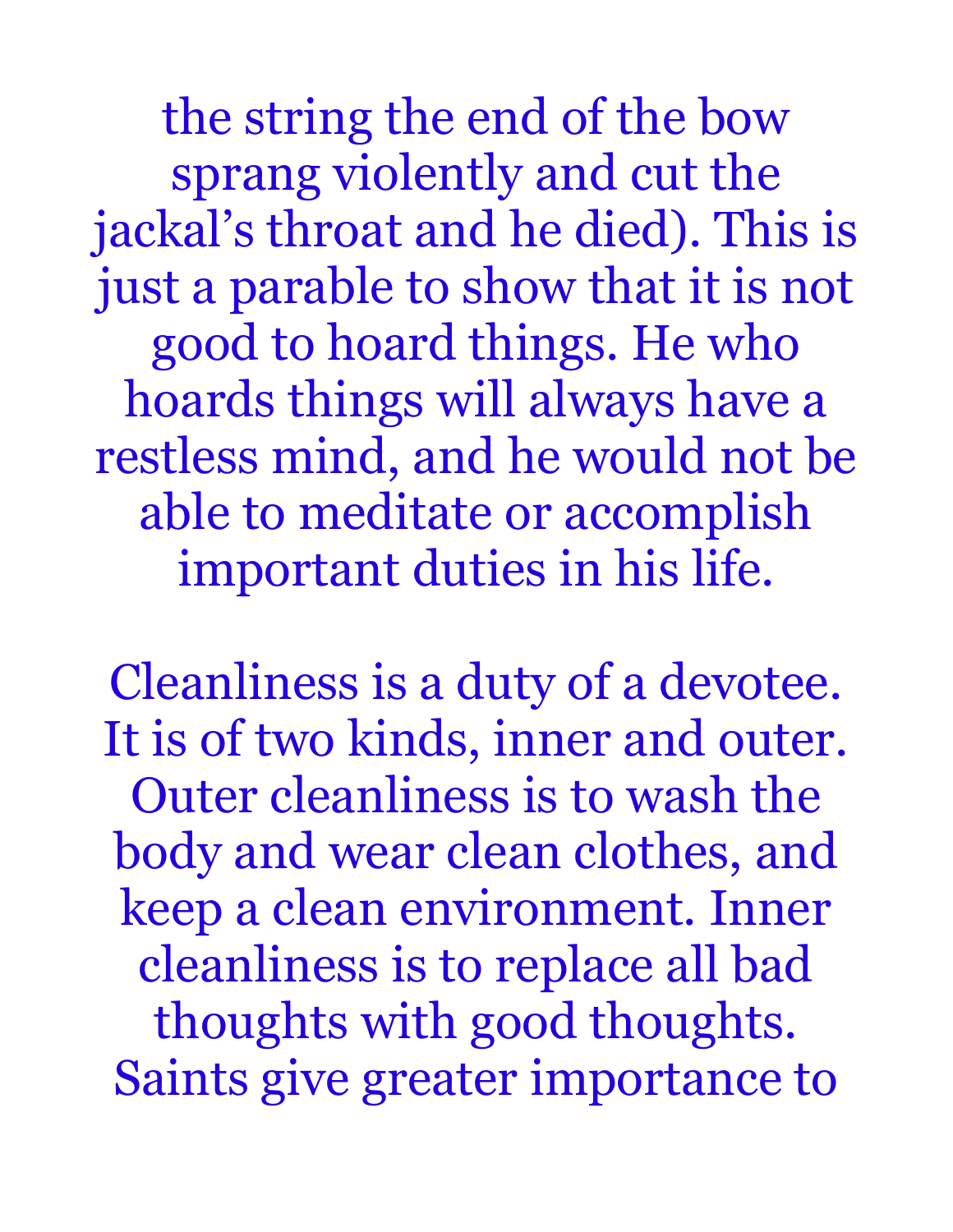the inner cleanliness.

The devotee has to be contented. He should accept what is available and necessary and not to give in to cravings. Contentment makes a person happy, whereas cravings make him unhappy. Craving is like a mirage that you try to reach, and it keeps on vanishing. A thirsty deer pursuing a mirage to get water is called mrig trishna or the burning thirst of the deer. Cravings do the same thing, and the person finds that he cannot always get what he really wants. He will never be satisfied. So contentment is the best for happiness.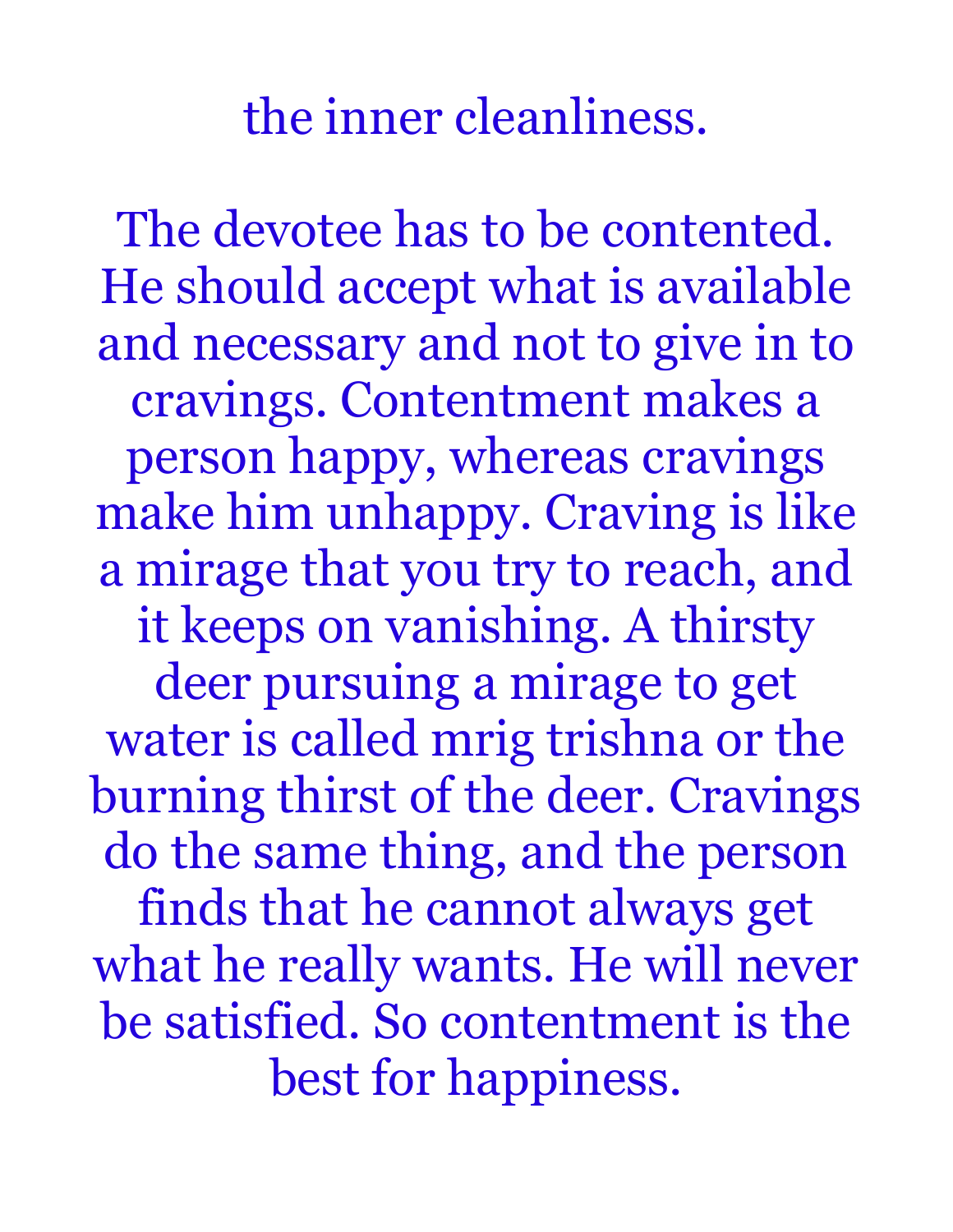After contentment, you have to have Titiksha or the courage to endure hardships such as hunger and thirst, heat and cold, and to control desires. The wise people say that whoever in the world got something of value got it because of austerity. Good conduct and character are also austerity. To live simply and truthfully is also austerity. Keeping a fast is also austerity.

## How does the soul merge into God?

Devotee: O Satguru, please tell me how does the union of surati and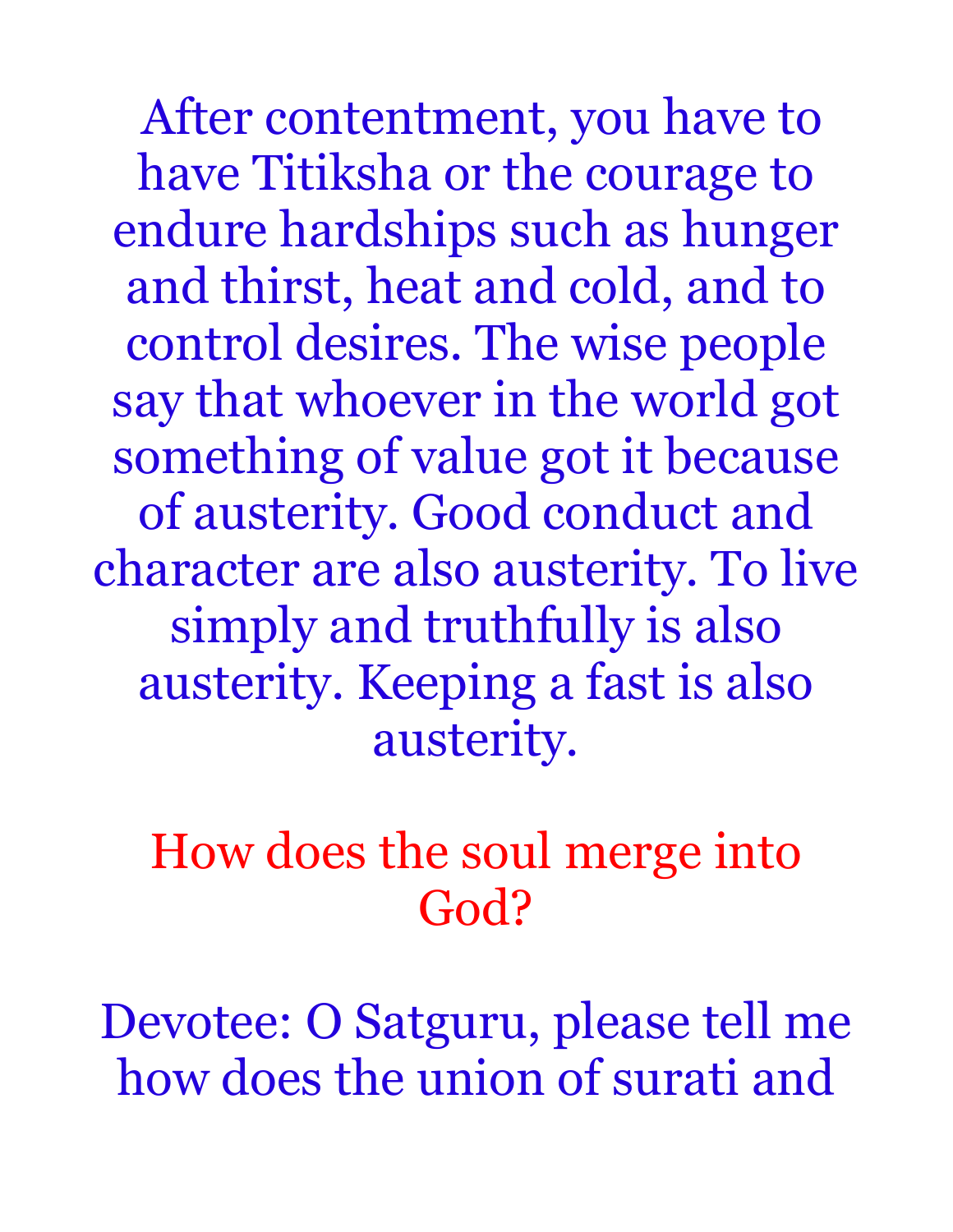shabda come to a person? How can the surati be pure and how can it love the shabda? (Surati has different meanings - mind, soul, and consciousness). When the soul merges into the universal Word, Sat Purush (God), then how do all the differences become abolished?

Satguru: When all the thought waves merge into the Divine Sound, they become sound. There are no more thoughts. Only Word remains. The surati and shabda cannot then be differentiated. When the surati unites with shabda, it is just as when water mixes with milk and become one.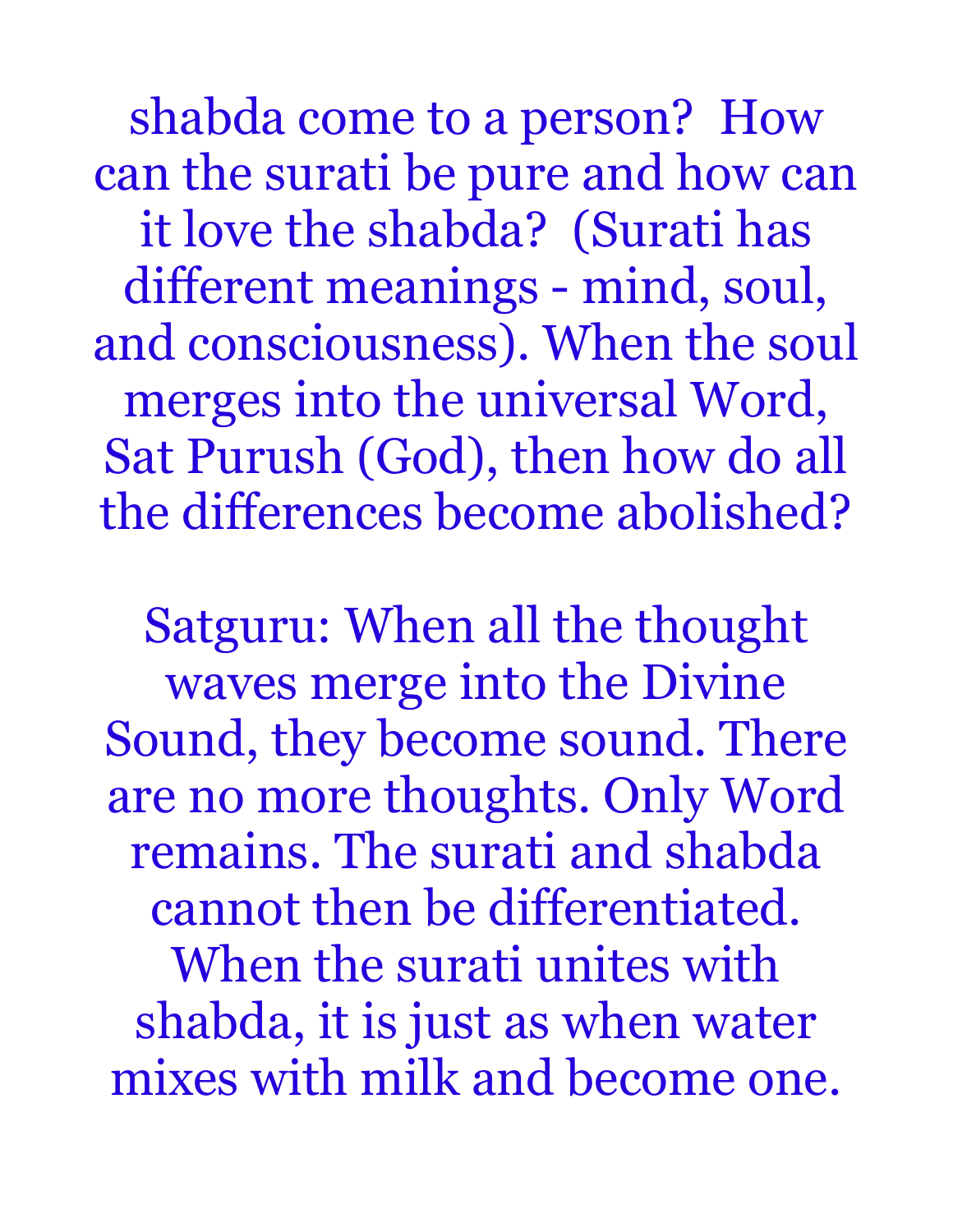Surati gives up its own identity and merges into the Word. Although surati and shabda appear different, they are not really separate. Once the union has occurred, and the thought waves are silenced, bliss is experienced. When the waters of two rivers such as the Ganges and the Yamuna unite at Prayag, one cannot differentiate the waters, just so, when surati and shabda unite, they are indistinguishable. However, for this to occur one has to meditate before that Oneness can be realized. The Yamuna merges into the Ganges and loses itself, and only the Ganges remains. In the same way, when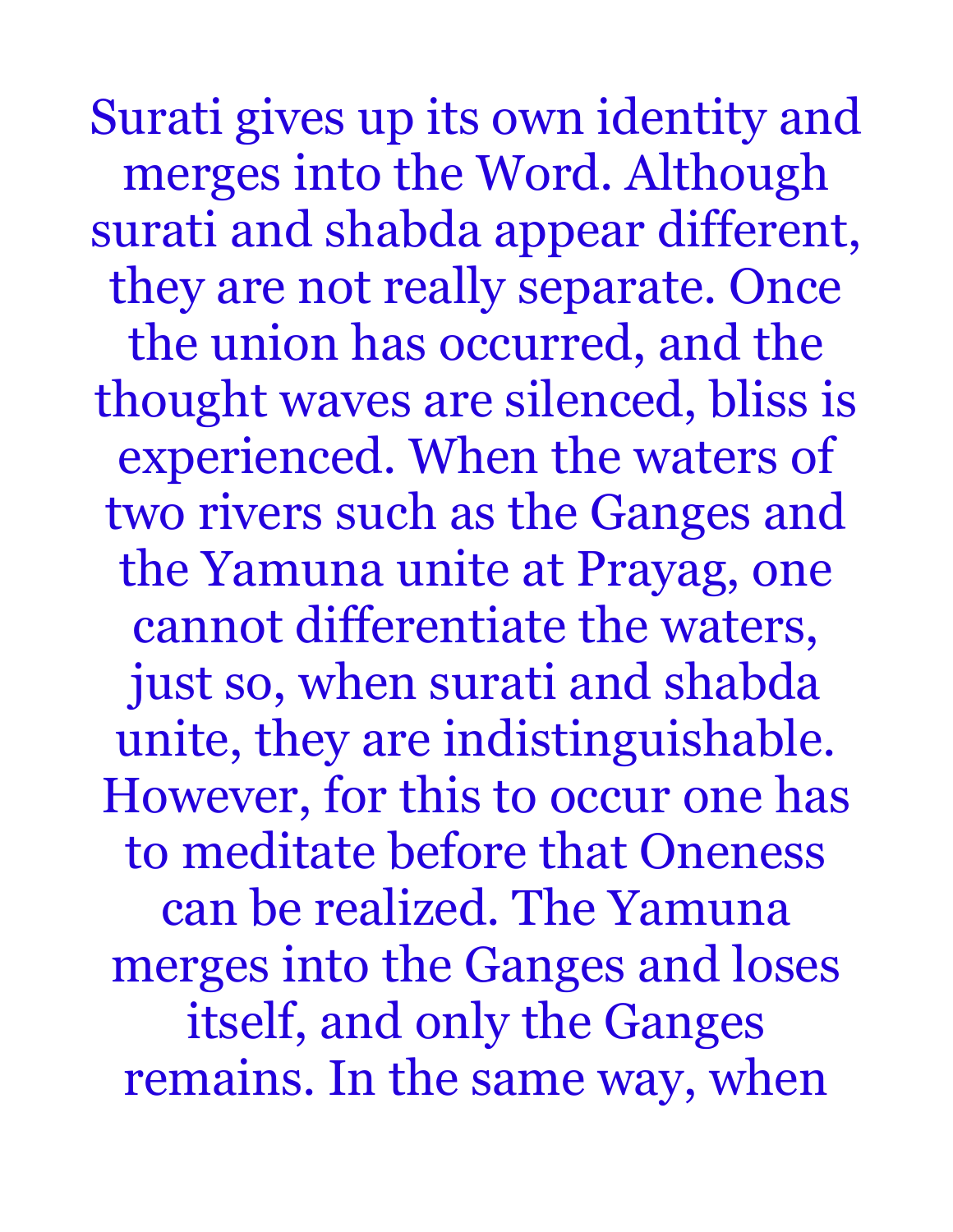surati merges into shabda, then only shabda remains. No one can then identify any separation or differences. When one attains

unity with shabda, his surati becomes pure. All the passions of lust, anger, attachment, greed and

ego are removed. He becomes a true devotee. Kabir Saheb said that the person who has lust, anger and greed couldn't do devotion. When there are water droplets in the air, sunlight can produce a rainbow,

such as you can see in the mist near a waterfall. Though the water has no color, it reflects the various colors of light. The light does not color the water. In the same way,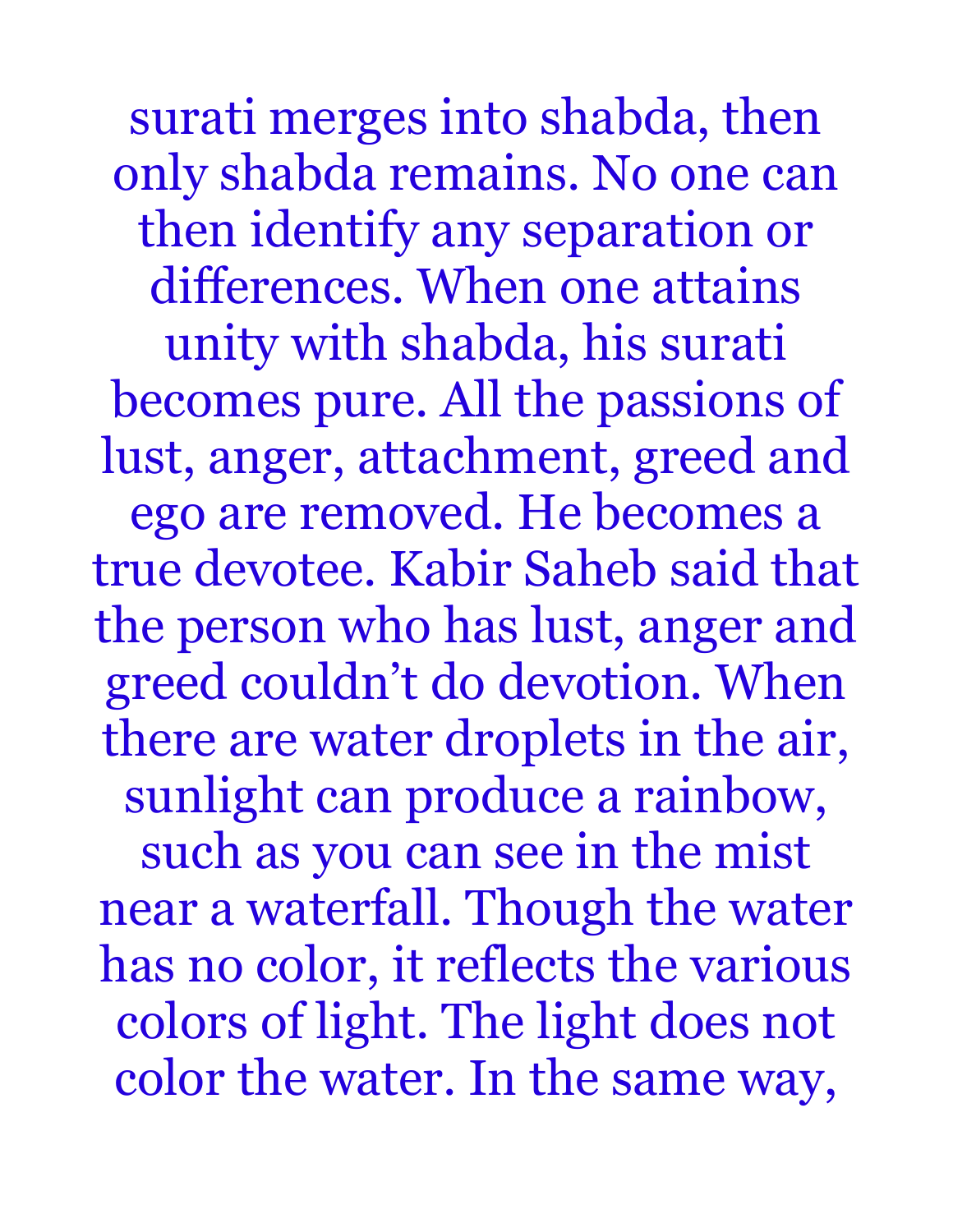when surati merges into God (Word) then all the "colors" of passions cannot color the pure Word. All emotions become powerless.

For meditation, the devotee has to observe the rules of Yama and Niyama. He also has to sit in a proper and comfortable posture for a certain length of time. The sahaj asan or easy posture is practical, and it should be perfected by regular practice.

The yamas are: non-violence, truthfulness, non-stealing, nonhoarding of possessions, and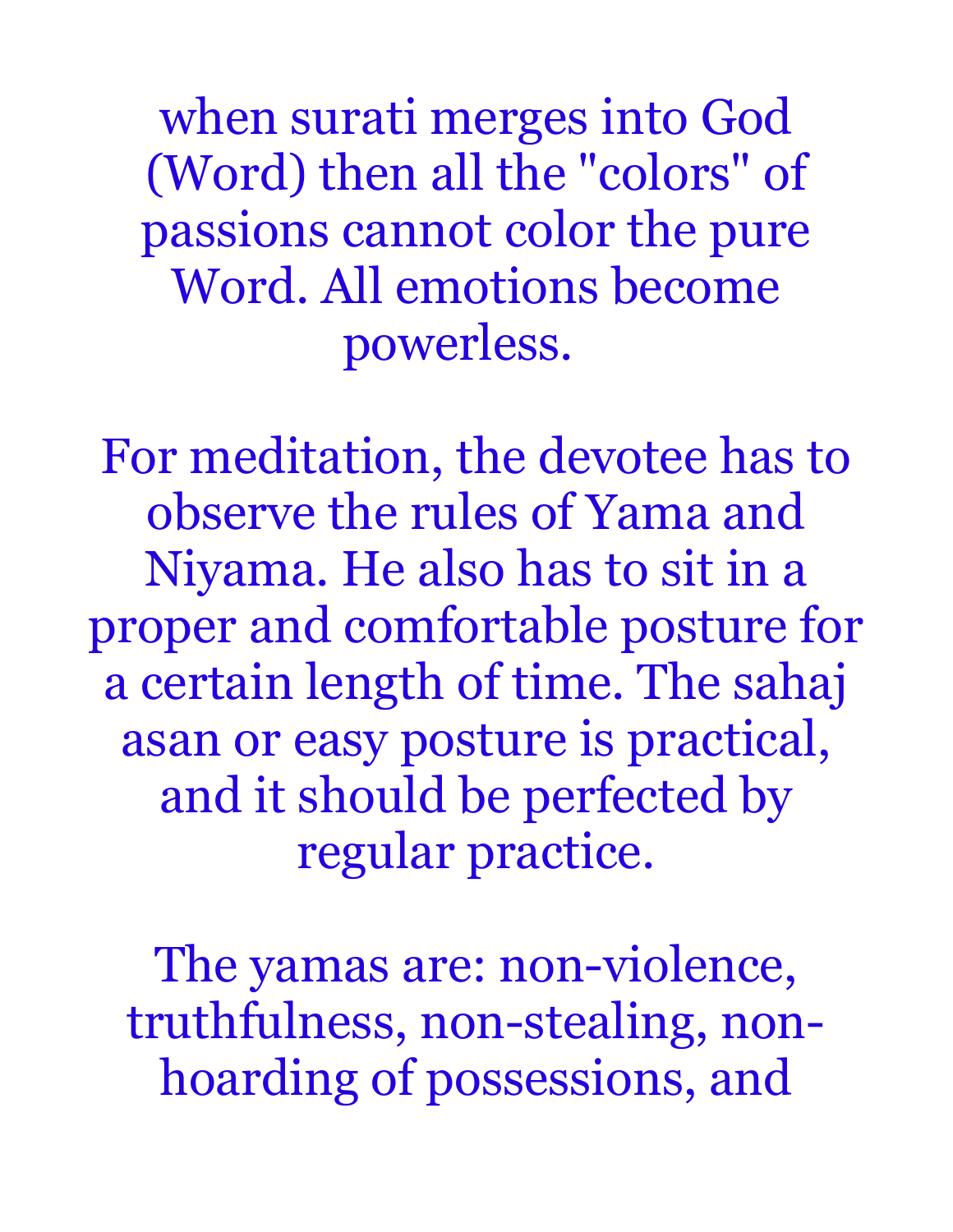control of all the senses and passions. The niyamas are: cleanliness of mind and body, contentment, austerity, study of scriptures, and intense desire for God realization. The devotee must control his mind and then meditate on the Word. This is called Surati Dharana or Surati Shabda Dharana which means to control the mind with the Anahad Nad or the Internal Mystical Sound Current. This is the way for the beginner to get control of the mind. When the mind is fixed on the Word (the Inner Sound) and does not waver from it, then it comes under proper control. After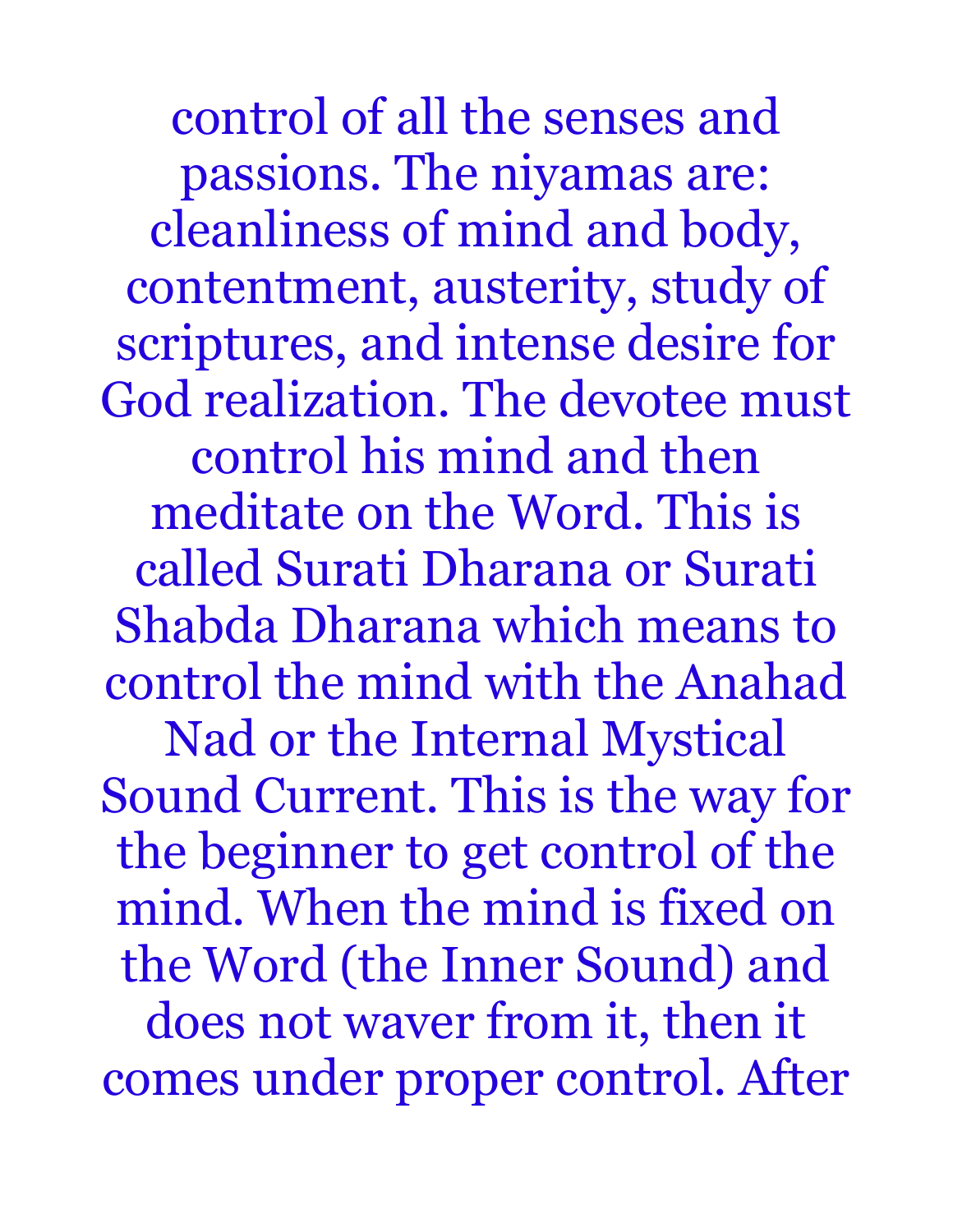control of the mind, the devotee has to meditate. In meditation the meditator realizes 'oneness' with the object of meditation. Meditation is just like pouring honey from a bottle: the stickiness of the honey makes every drop stick to the others. In the same way the thought waves maintain a continuous flow towards a single object. The devotee will then attain samadhi or Self-realization. Though there are different kinds of samadhi, he will try to reach Nirvikalpa Samadhi. There is the Savikalpa Samadhi in which the devotee retains a sense of differences. He cannot stay in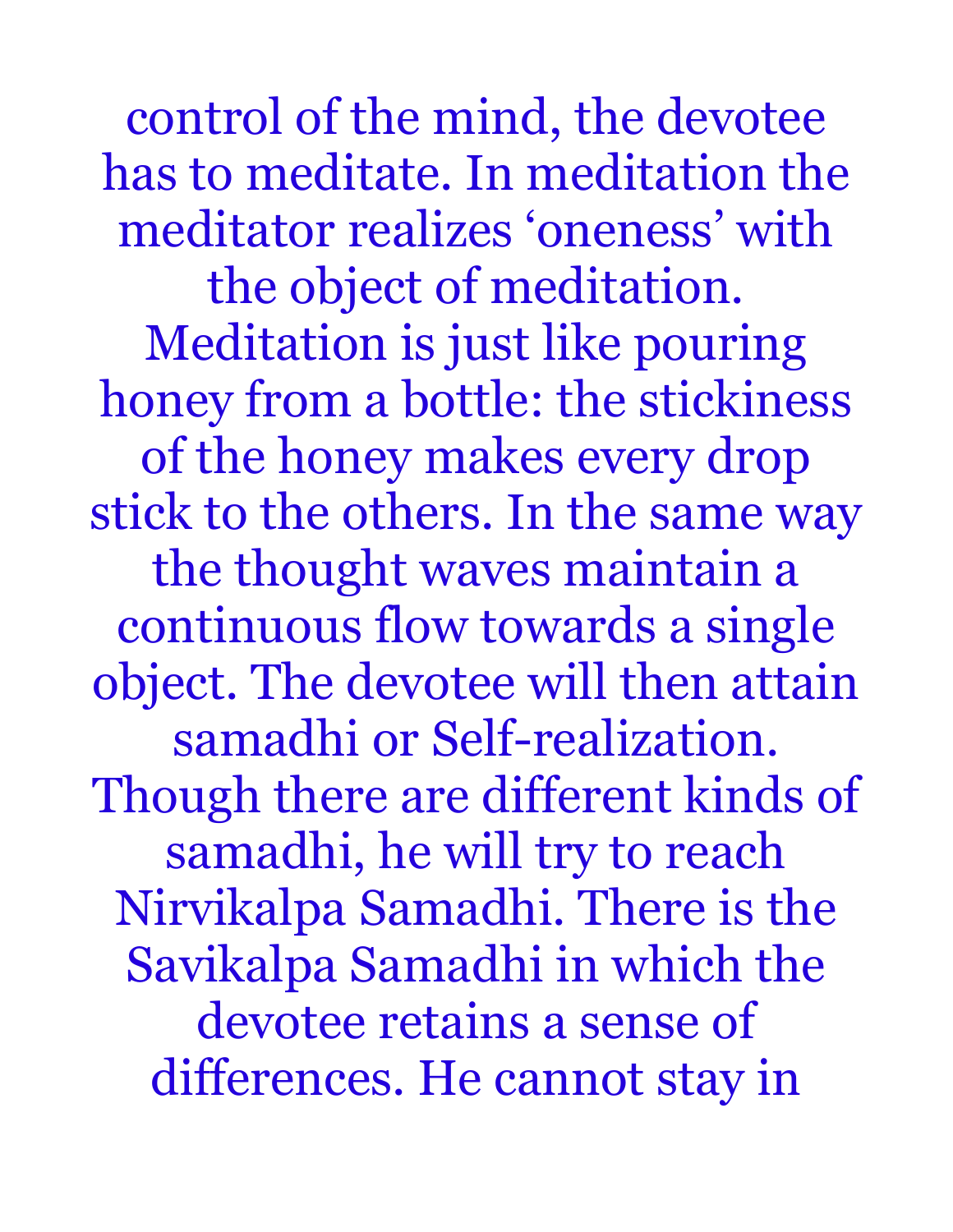Savikalpa Samadhi for a long time. In Nirvikalpa Samadhi, all differences disappear and the devotee can remain in it for a long time. In this state there is a constant realization of Oneness. The meditator, the meditation and the object of meditation merge into unity. In Nirvikalpa Samadhi the soul, God and the meditator become one. By achieving this state the devotee obtains immense bliss. The attainment of this state of Samadhi (Sahaj Samadhi) is also called Jivan-Mukti (liberation during this lifetime). The meditator realizes oneness with God during his lifetime. His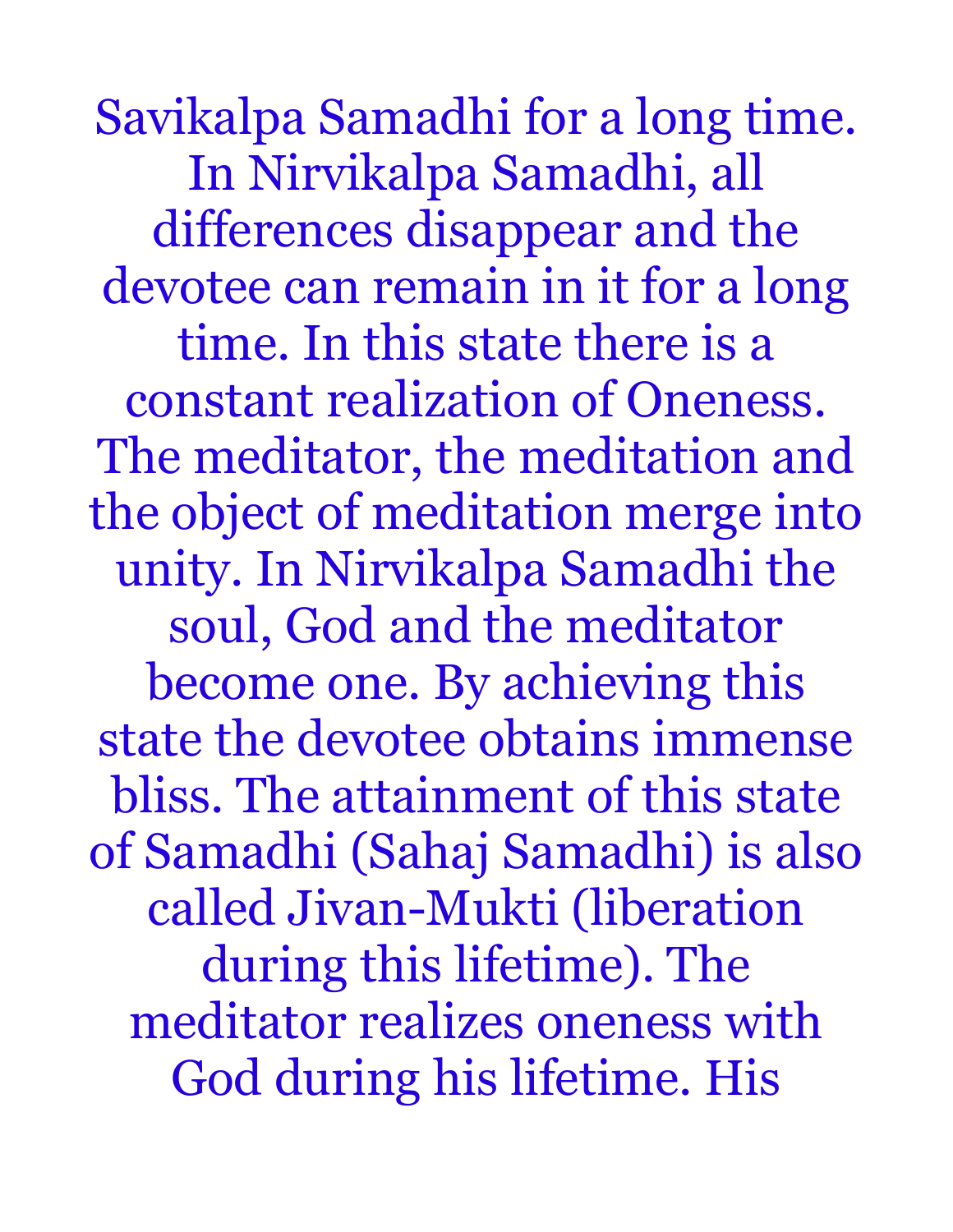actions, words and thoughts become harmonious, and he enjoys bliss.

Without devotion to the Satguru none attains true meditation.

Devotee: O Satguru, please tell me, how am I to do devotion to Satguru who gives me the true Name?

Satguru: The devotee has to serve his Guru with pure mind and good intentions. The Guru will then impart knowledge. This knowledge helps the devotee to realize the Eternal State Of Being. It is just like a person digging a deep well to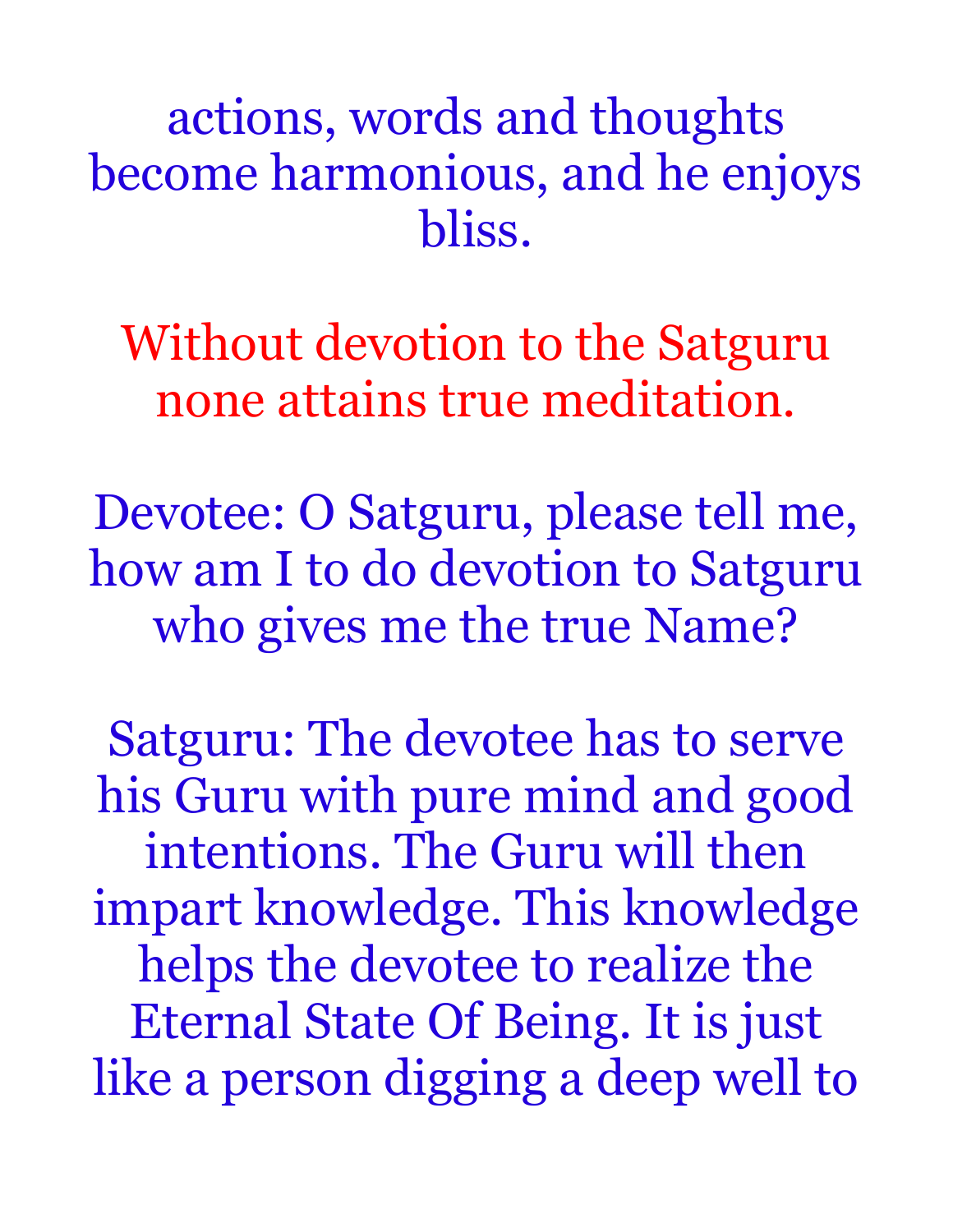find pure water. In the same way if someone performs devotion to Satguru, he obtains true knowledge that helps him to obtain salvation.

There are three ways to obtain this knowledge:

 1st---- To serve the Guru 2nd---- To give wealth to get knowledge 3rd---- To give knowledge in exchange for other knowledge.

Among these three ways, service to the Guru is the best. The devotee should worship his Guru, as all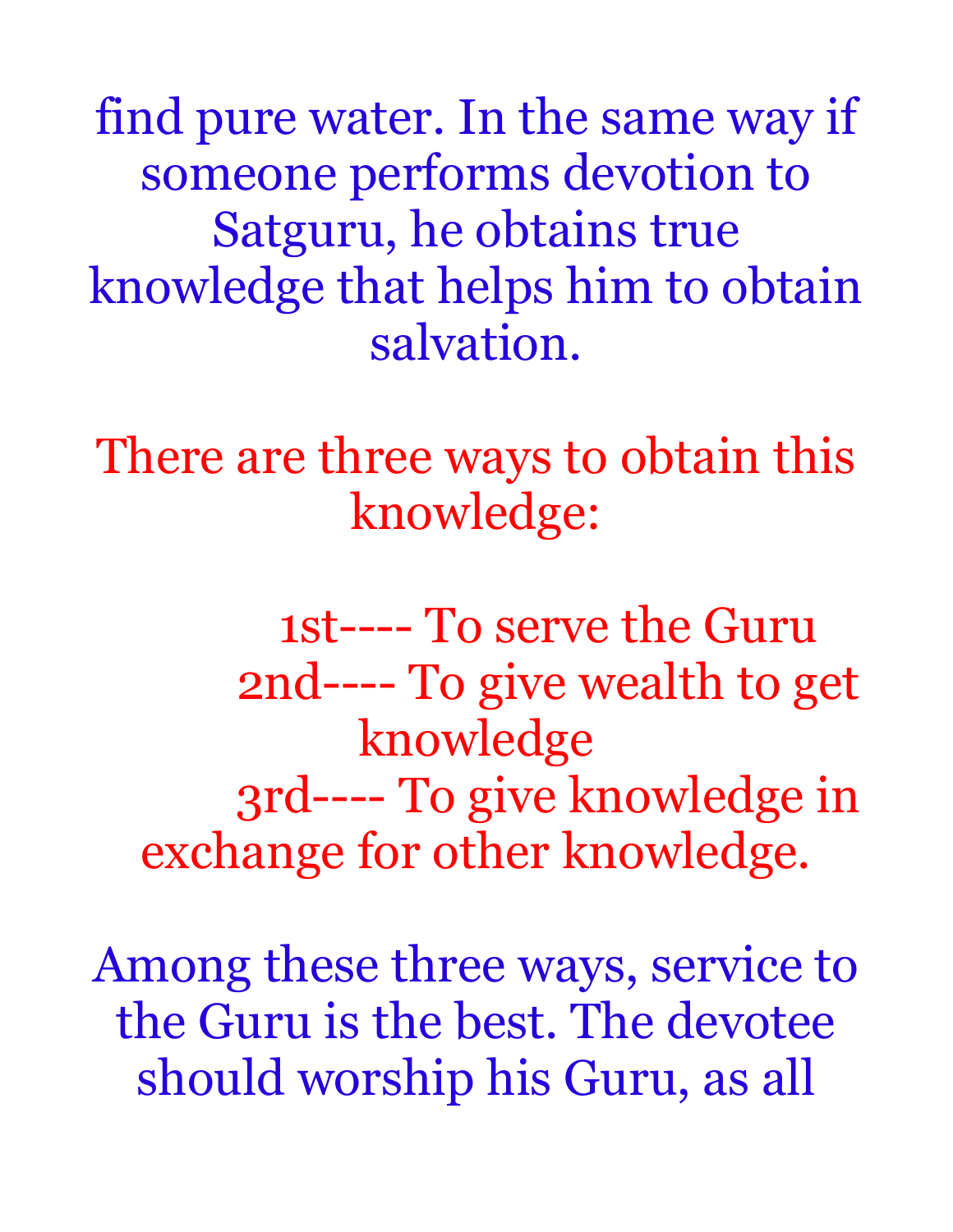other kinds of worship are included in it. It is like watering the root of a plant and the whole plant becomes watered. The devotee must give up pride and ego before he worships his Guru. A special "electric current" resides in the body of Satguru and it is passed on to the devotee's mind. This is a direct benefit to the devotee. When a person has bad thoughts, another person meeting him will be influenced by those thoughts. Similarly if one meets a person who always has good thoughts then he will be influenced by the good thoughts. Satguru always has pure thoughts, so the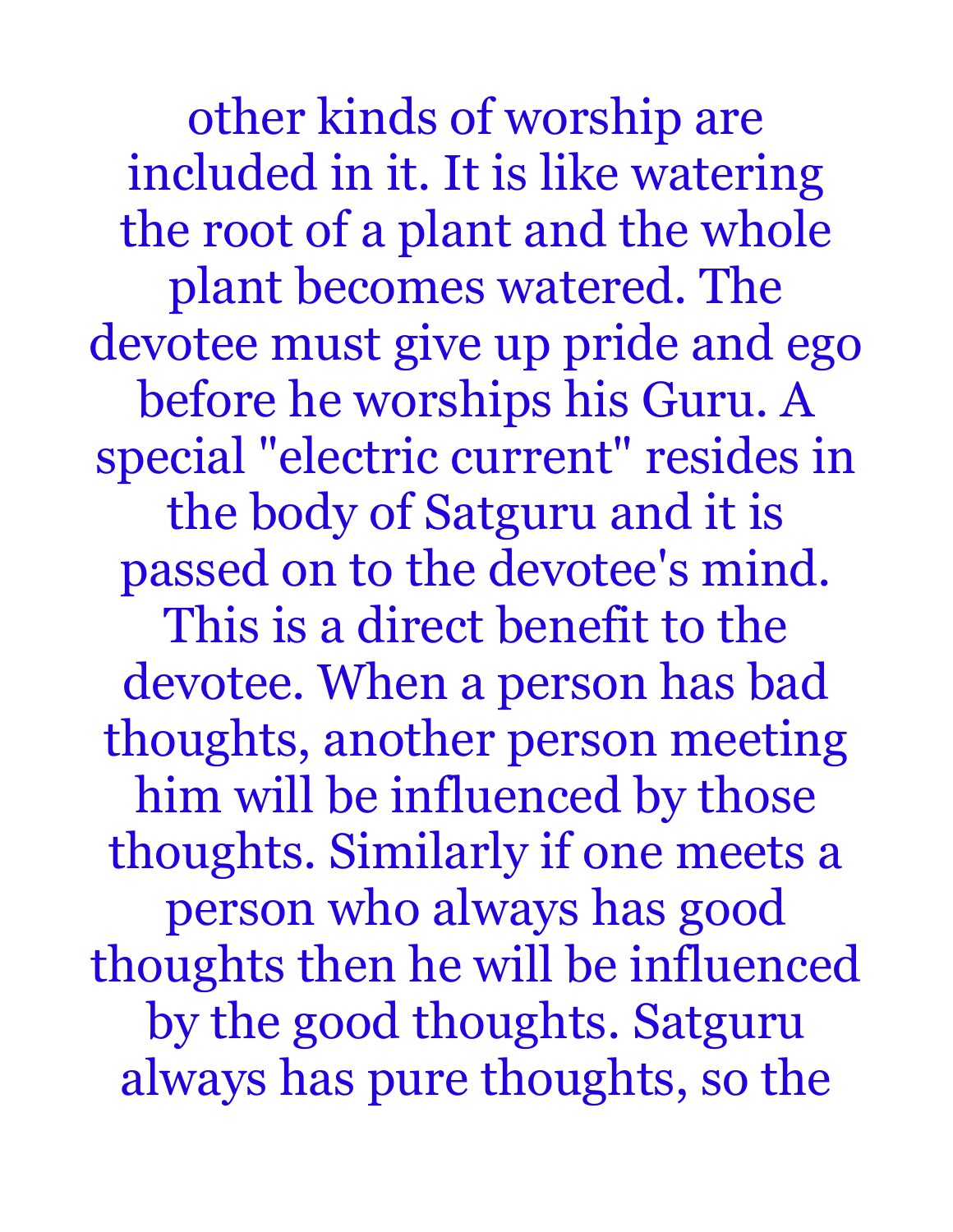devotee gets pure thoughts in his company. When you feed a cow she can give you milk, just so when you serve your Guru you get knowledge. If the devotee has good thoughts, they will influence the Guru to impart true spiritual knowledge.

(A parable) One day an old lady wanted to visit her daughter who was living outside the city gates. She was walking and carrying a bundle of presents. She got tired, so she asked a rider on a horse to give the bundle to her daughter, and directed him to her daughter's house. The rider refused to do it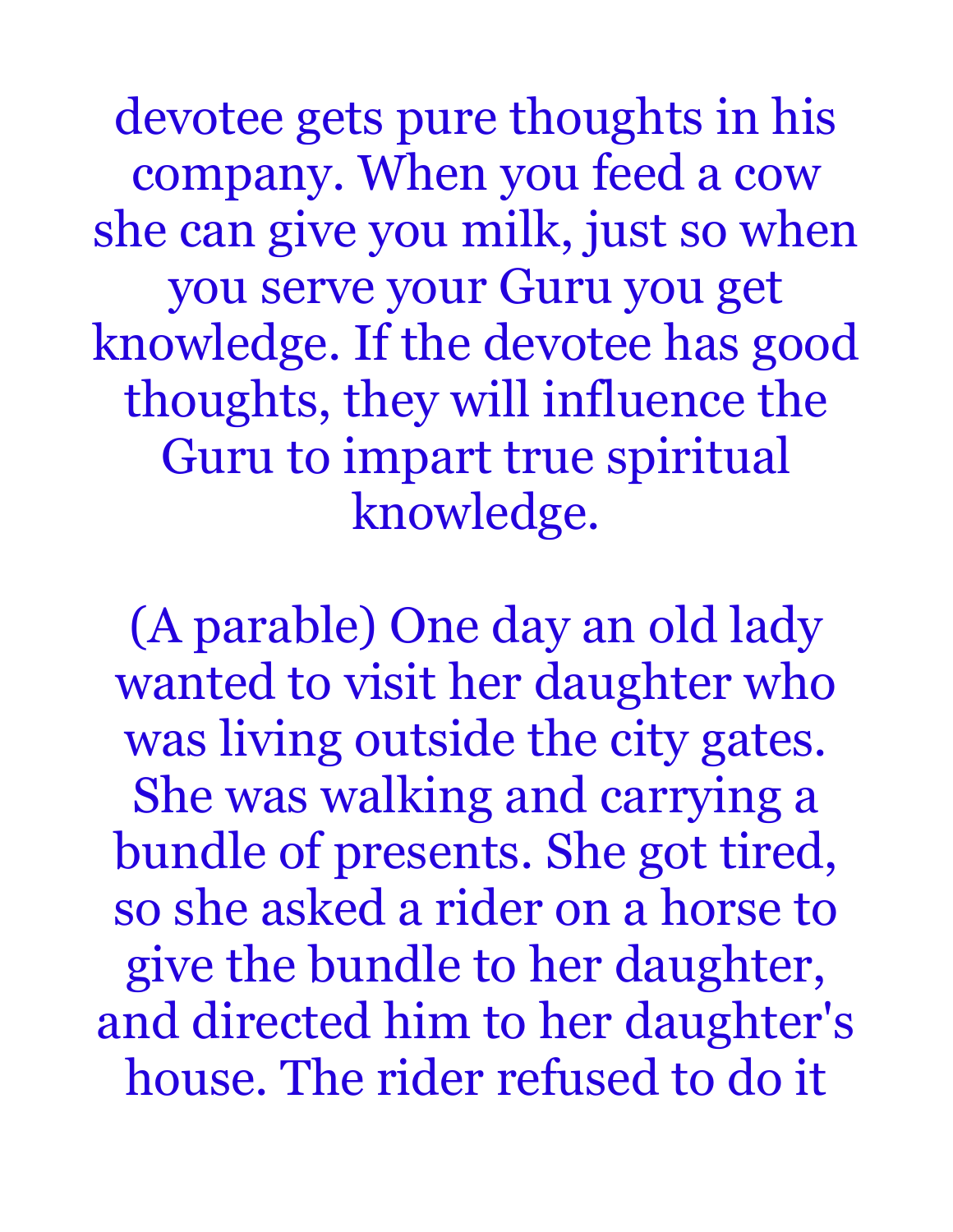and left. After having gone some distance he thought that the lady's bundle must contain some valuables. If he had taken it and rode away no one could have caught him. He returned to take the bundle. Now the lady thought how foolish she was to offer the bundle to him, that he could have taken it for himself. Now, the man politely said, "O mother, give me the bundle and I will give it to your daughter."

The lady then said: "No my son! I will carry it myself." The man said, "You wanted to give me. Why are you refusing now?" The lady then said: "The same one who told you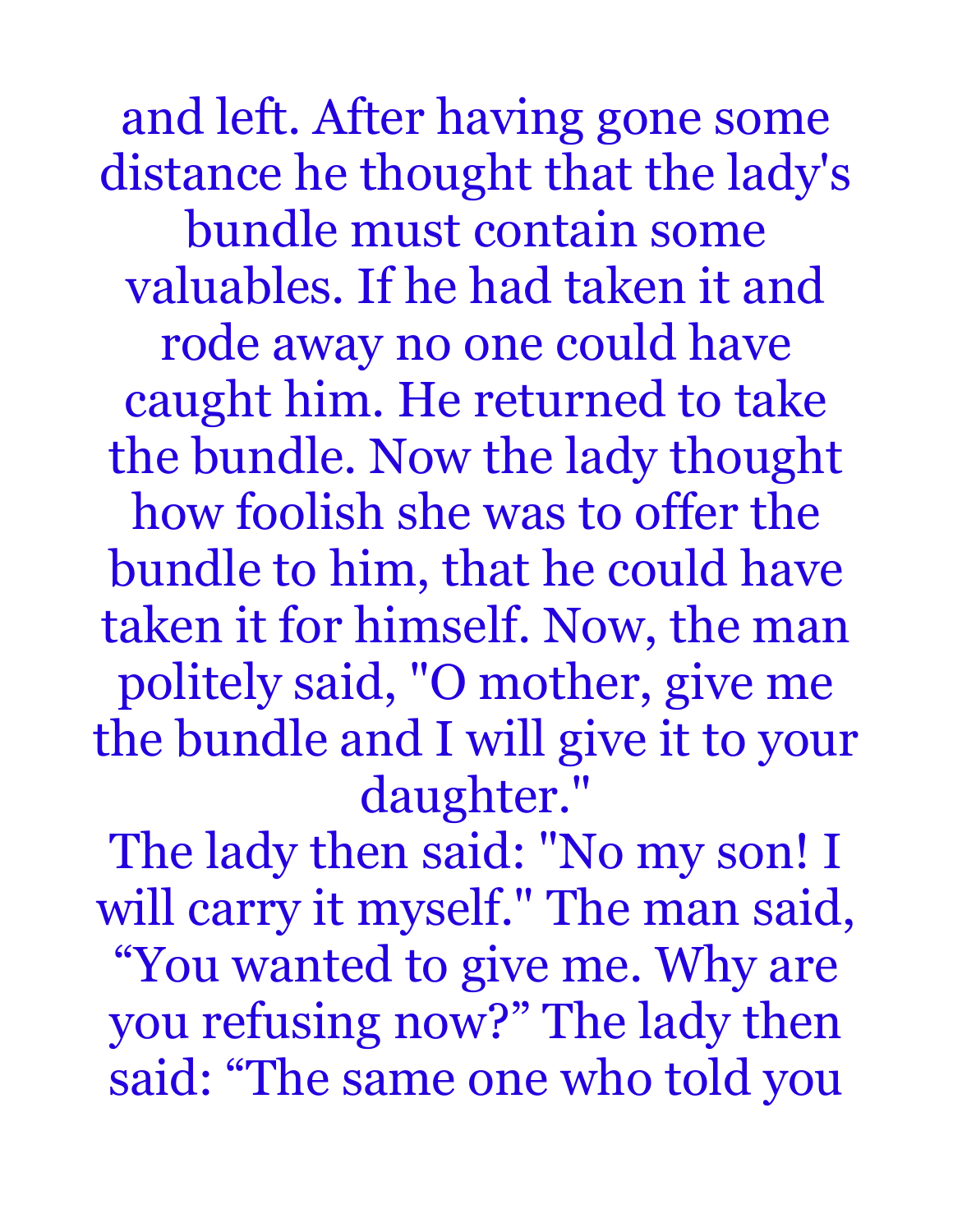to take this bundle now, also told me not to give the bundle to you." What really happened here: The thought of the rider influenced the thought of the lady. Just so good thoughts of one person, induces good thoughts in another. Therefore always perform devotion with good thoughts.

When an eagle builds a nest on a tree, all the other birds residing on that tree will fly away, in order to protect themselves. In the same way, when meditation and Satguru's knowledge are in the heart, all the evils vanish.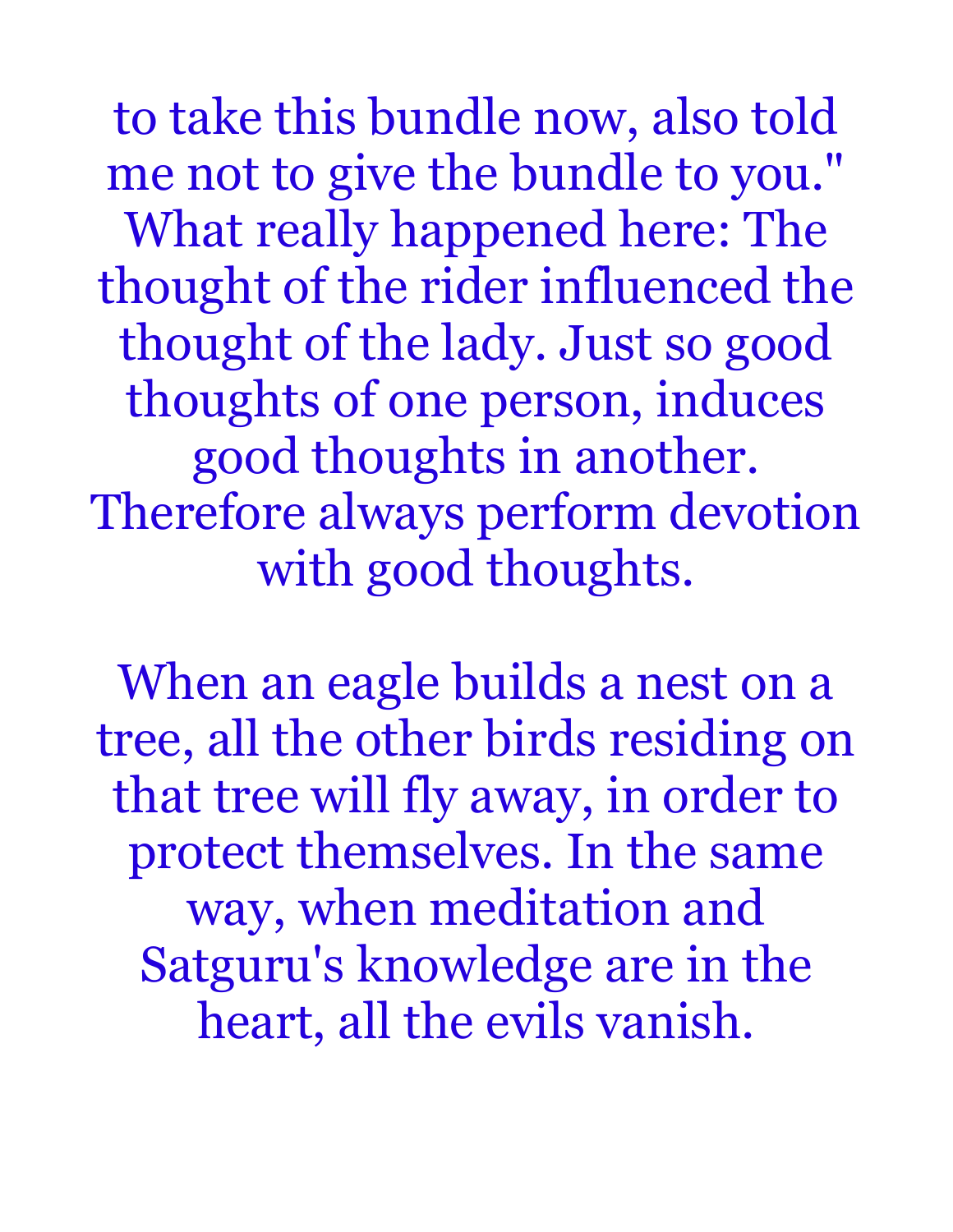Devotee: O Satguru! Tell me how I should recite nij nam? How can I obtain the sar shabd (essence of the Word) by recitation?

Satguru: The form of sat (Existence) is the "form" of the soul as is accepted by all the great spiritual masters. Thus nij nam is sat nam or the Eternal, Self Existent Name of God. The recitation of sat nam leads the devotee to salvation. But before the devotee recites sat nam, he has to develop the emotional state or feeling of devotion in his heart, and not merely utter the words. Sat nam is the Eternal Name that has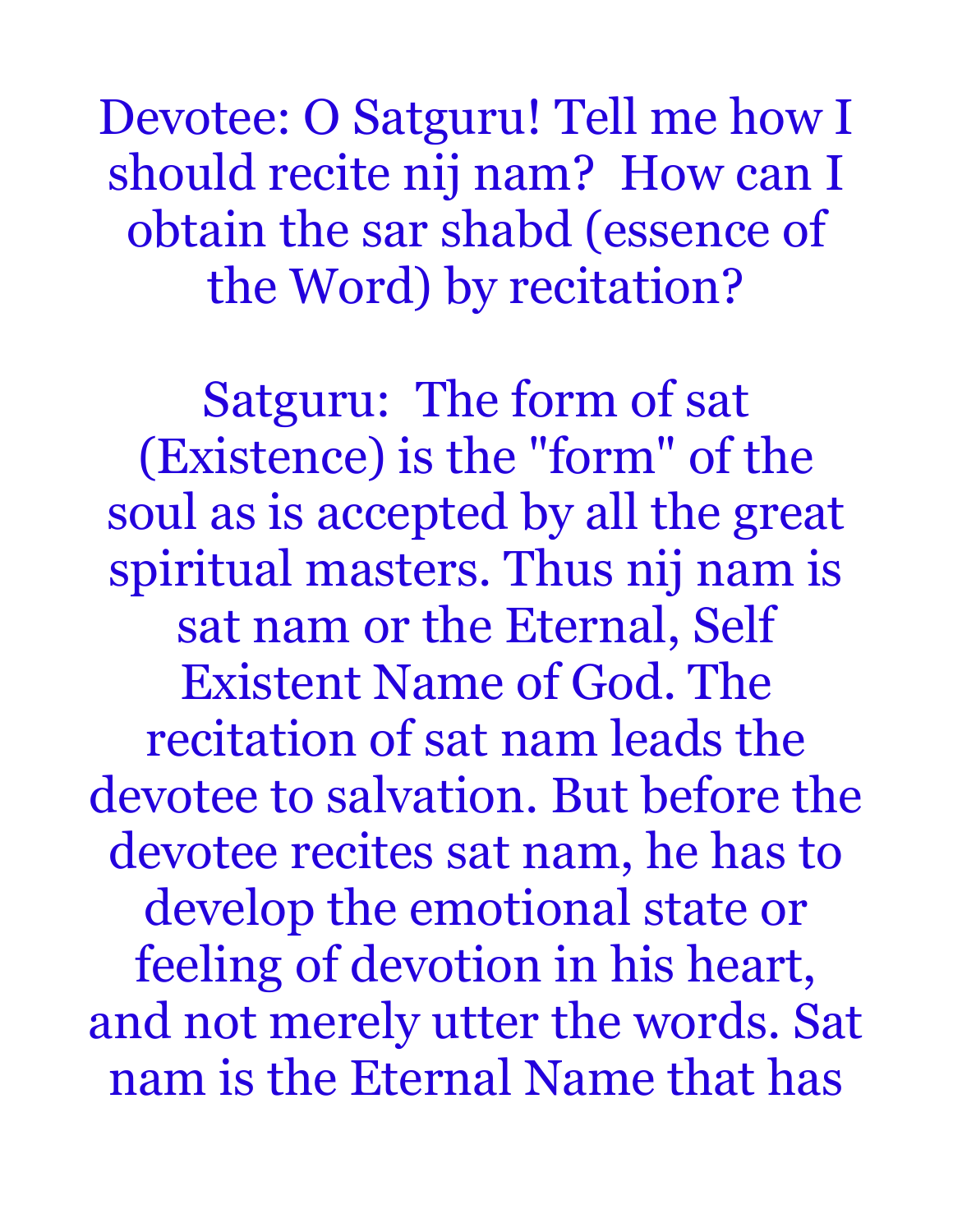always existed, exists now, and will always continue to exist. It is not bound by time. Sat is the ocean of perfect bliss. Sat nam or nij nam is itself the Eternal State or Being, which is really the final destination. The devotee must thus recite sat nam with this feeling that sat nam is his final destination. Japa or recitation is the process used to control the mind. When the mind is involved in meaningful recitation, then the process is known as japa yoga. The devotee who wishes salvation must practice japa with love for a long time as the first step. Then the sat dhwani (anahad nad) or mystical sound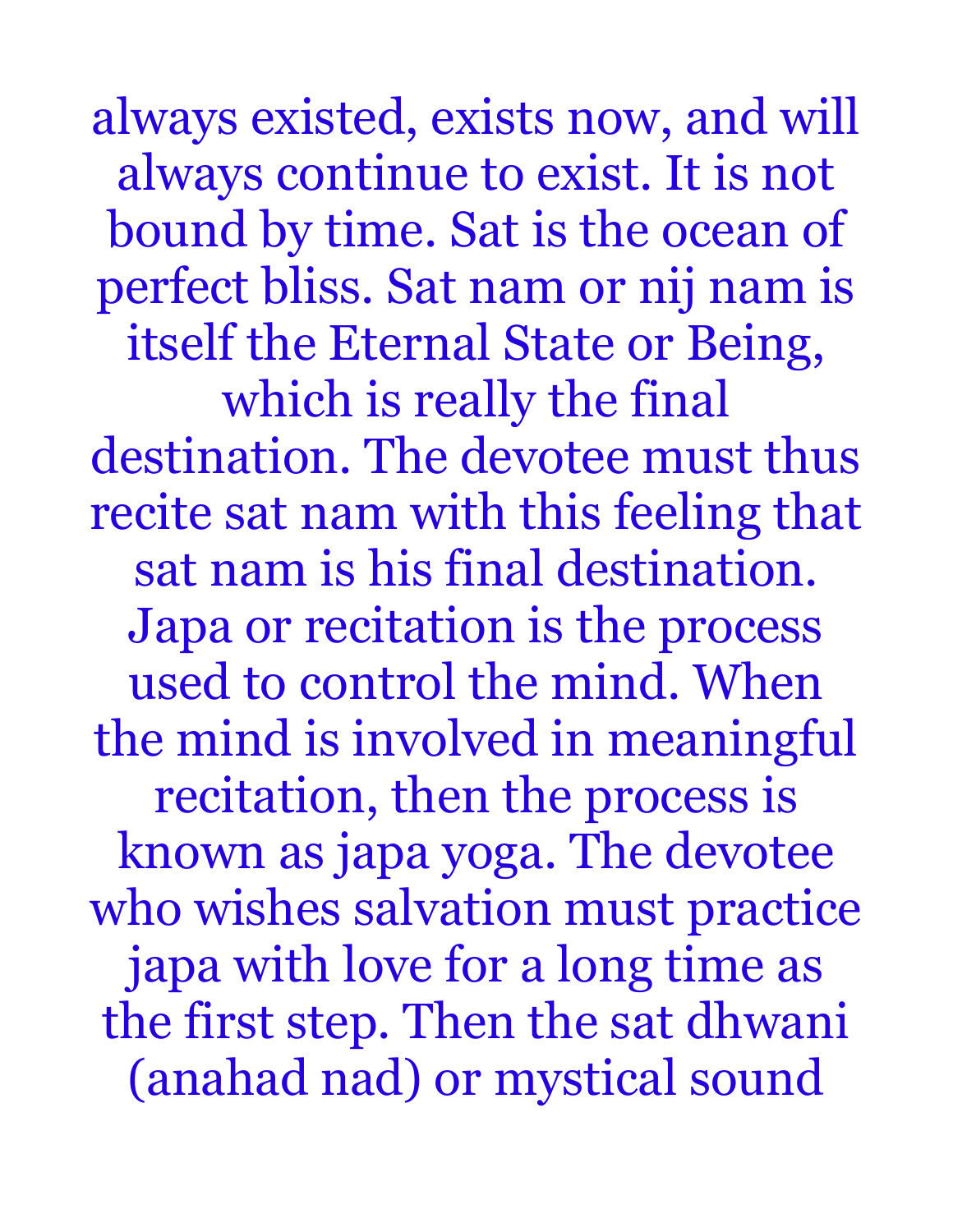appears automatically inside him. His japa then becomes ajapa jap or recitation without uttering or thinking of words. The devotee must have a deep love for this recitation and he will easily obtain bliss.

Whatever we do in this life goes with us. If we perform good actions, then they help us in this and the next life. Nothing but our righteousness is helpful after death. All of our material possessions are of no use. It is the devotional and the spiritual life now that will help the soul's onward progress.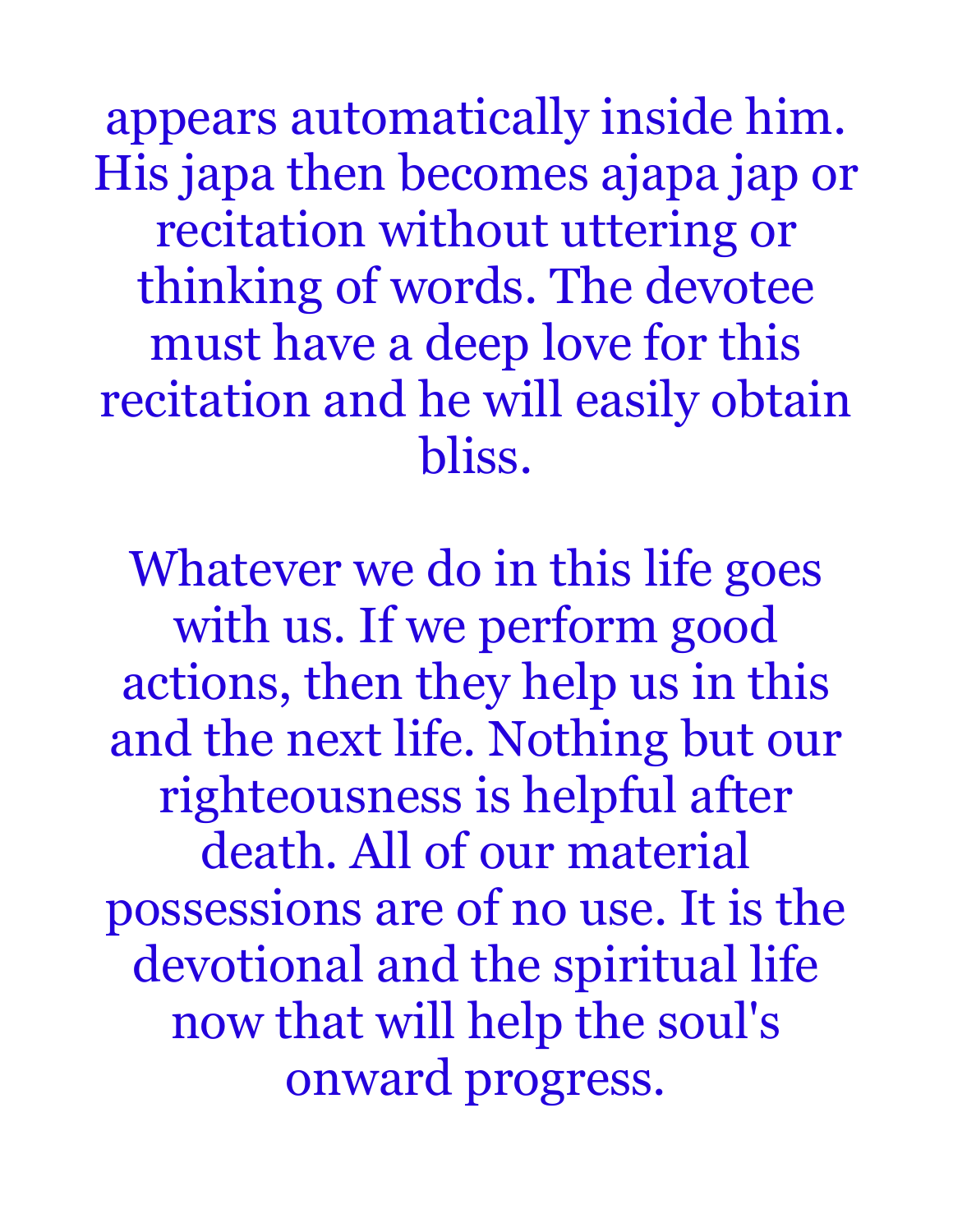(Parable: A person had three friends and he used to visit two of them regularly, as he loved them very much. He loved the third one a lot less and visited him only occasionally. One day the man committed a criminal offence. The injured party filed a criminal lawsuit, and the person had to go to court. If he could produce witnesses he could perhaps avoid a penalty or imprisonment. He went to his first friend whom he loved a great deal and asked him to be a witness and to speak in his favour. The friend refused. He tried to persuade him, but he still refused. He then went to the other friend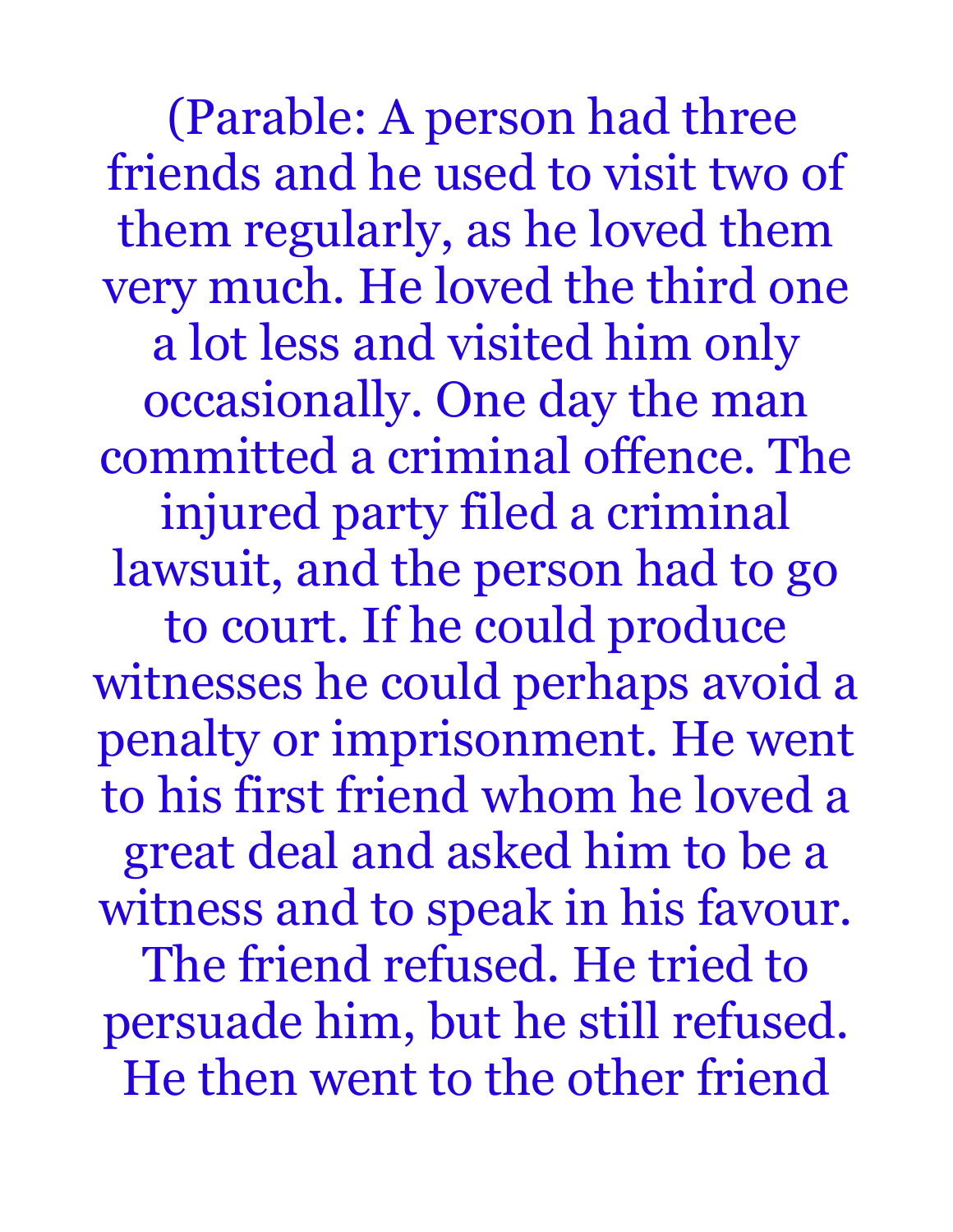whom he also loved a great deal. He asked this friend also to testify in court in his favour. This friend said that he can go to the court but will not testify on his behalf, because he limits himself to the outside of the court house, and will not go inside. The man then thought what was the use if the friend would go to the court but would not go inside. He then thought of how much he loved these two friends and now they were not helping him. He then thought of his third friend whom he did not love much. But when a person is in trouble he will seek help from anybody. So he went to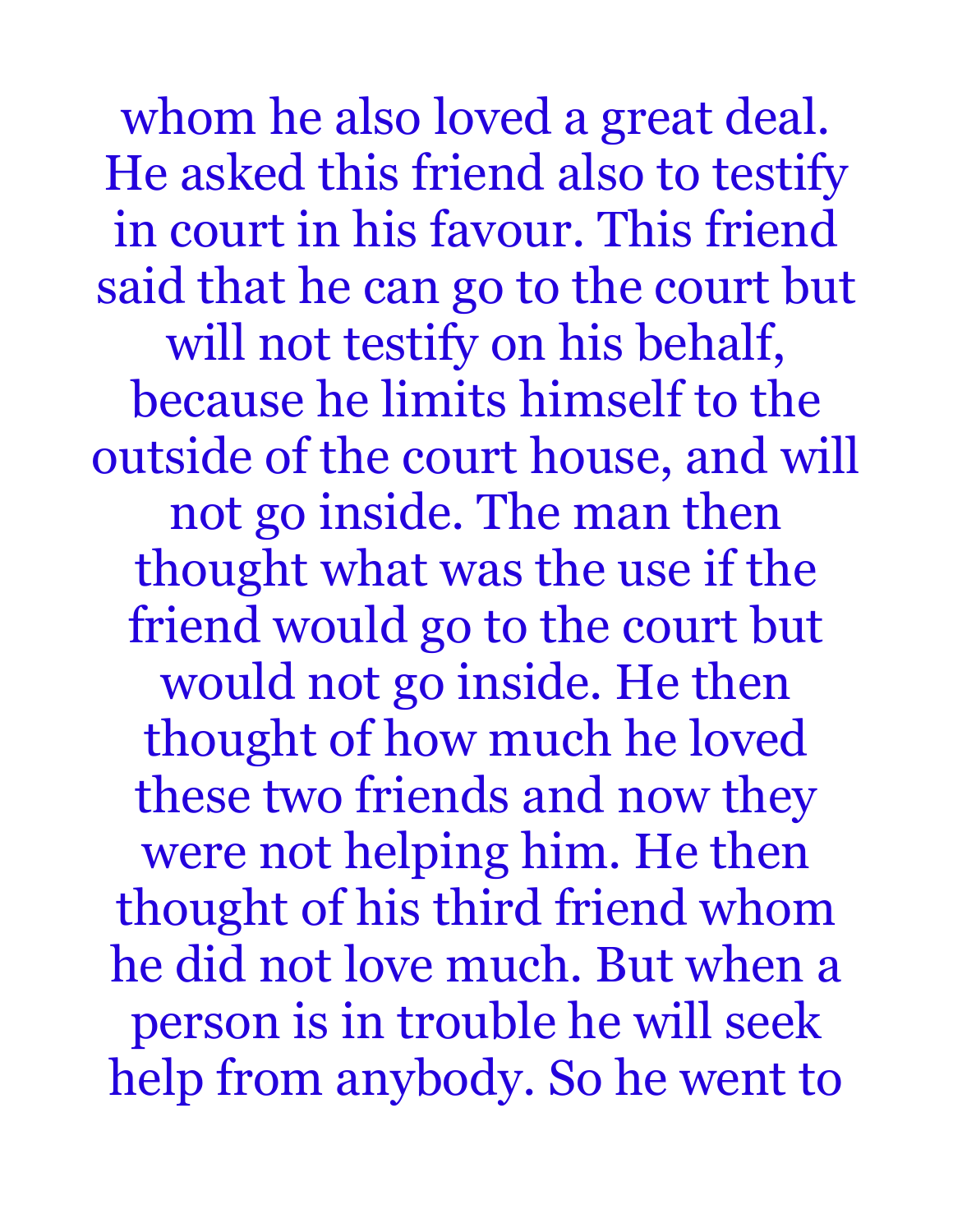this friend who welcomed him. He related his problem and said that if his friend could testify on his behalf, perhaps, he will be forgiven and set free. On hearing the problem this friend agreed, and told him that if he had some trouble, that he will bear most of the trouble for him. This friend went to court and testified. Though the man did not love this friend much, he got help from him).

This simple story illustrates that in life we have three types of friends. The first friend is all the material possessions. But these do not go to the 'court'. At death all the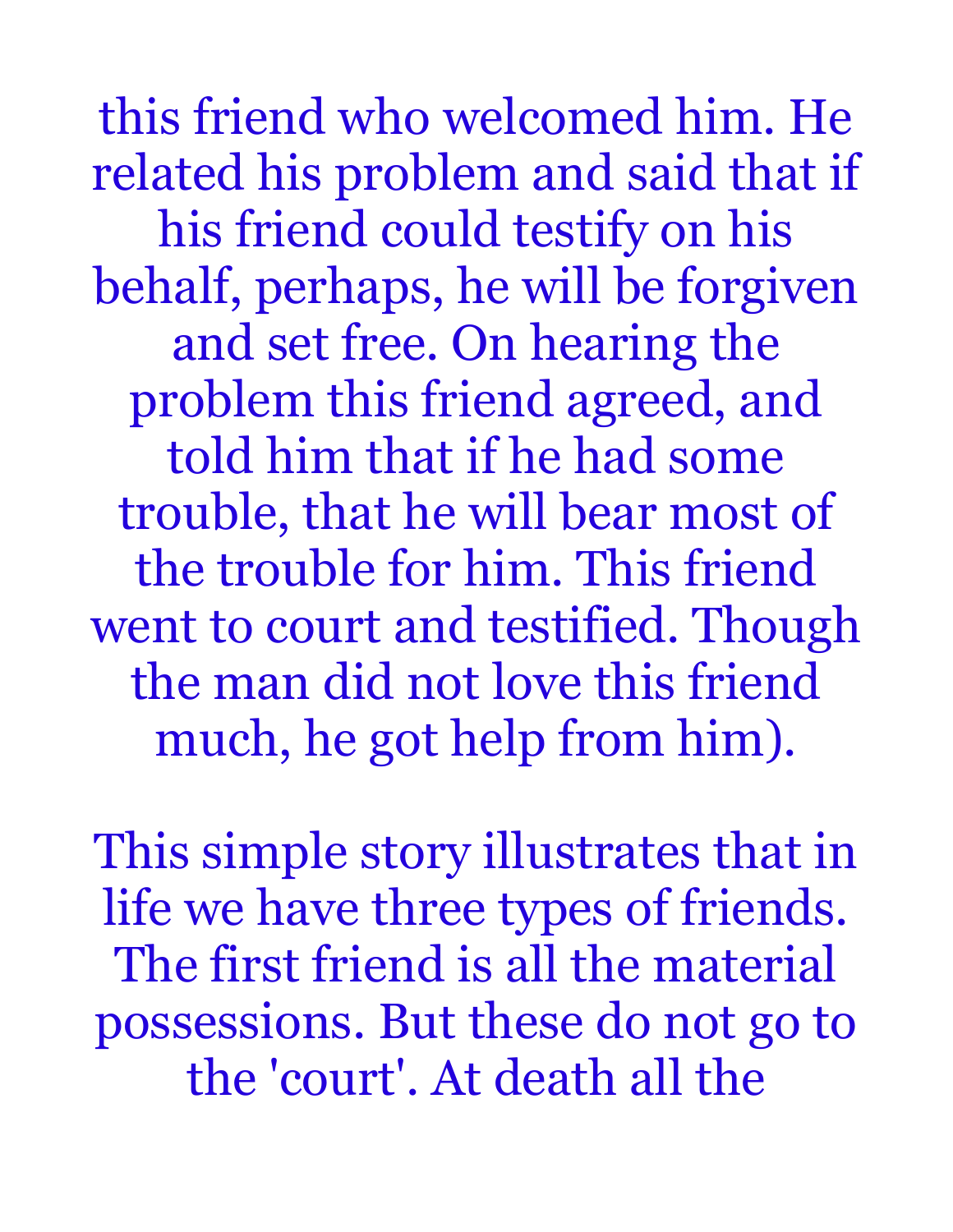possessions remain right where they are. The other friend is all the relatives. They can go with you to the grave but not in it with you, nor will they be cremated with you.

The third friend is dharma, righteousness, which will go with the soul. Dharma breaks all of the soul's bondage. Thus you can see that material things and relationships are attractive but not helpful for liberation. Spiritual life is the only means for liberation.

All the saints state that when someone ties the knot with God using the Sat Shabda (Eternal Word), then death does not break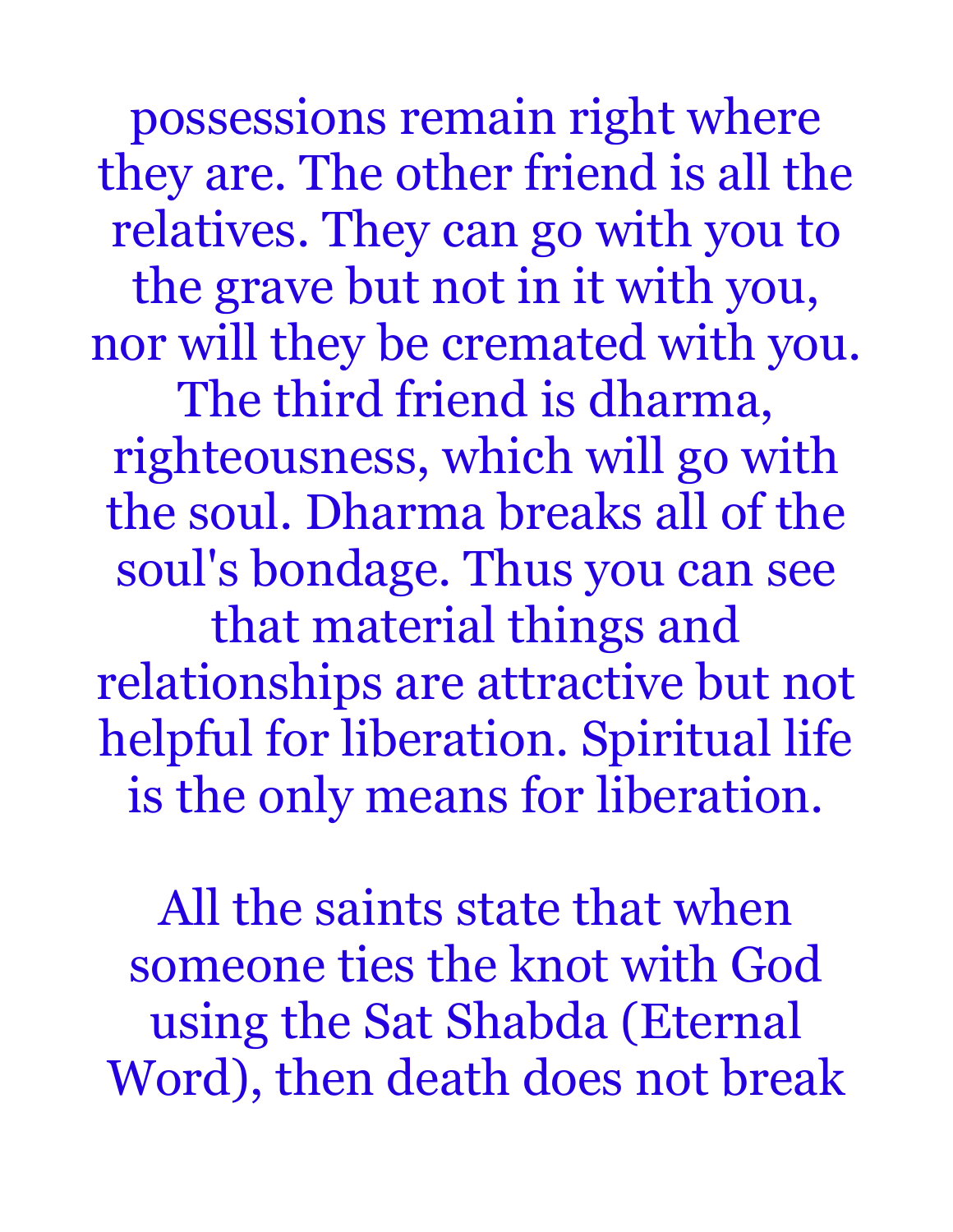that knot. Nothing else crosses that boundary of death. The Bhagavad Gita also states that what we have achieved, spiritually, in this life will go with us. If liberation is not achieved in this life, then the soul will be reborn in such a state that it will have greater opportunity to perform righteousness and obtain liberation. He who merges in the Eternal Word, in God, goes beyond worldly things and dwells eternally in the Word i.e. attains eternal life.

What is Ni-akshar? Kshar means all that is perishable or impermanent. And what is not destructible is akshar. Thus the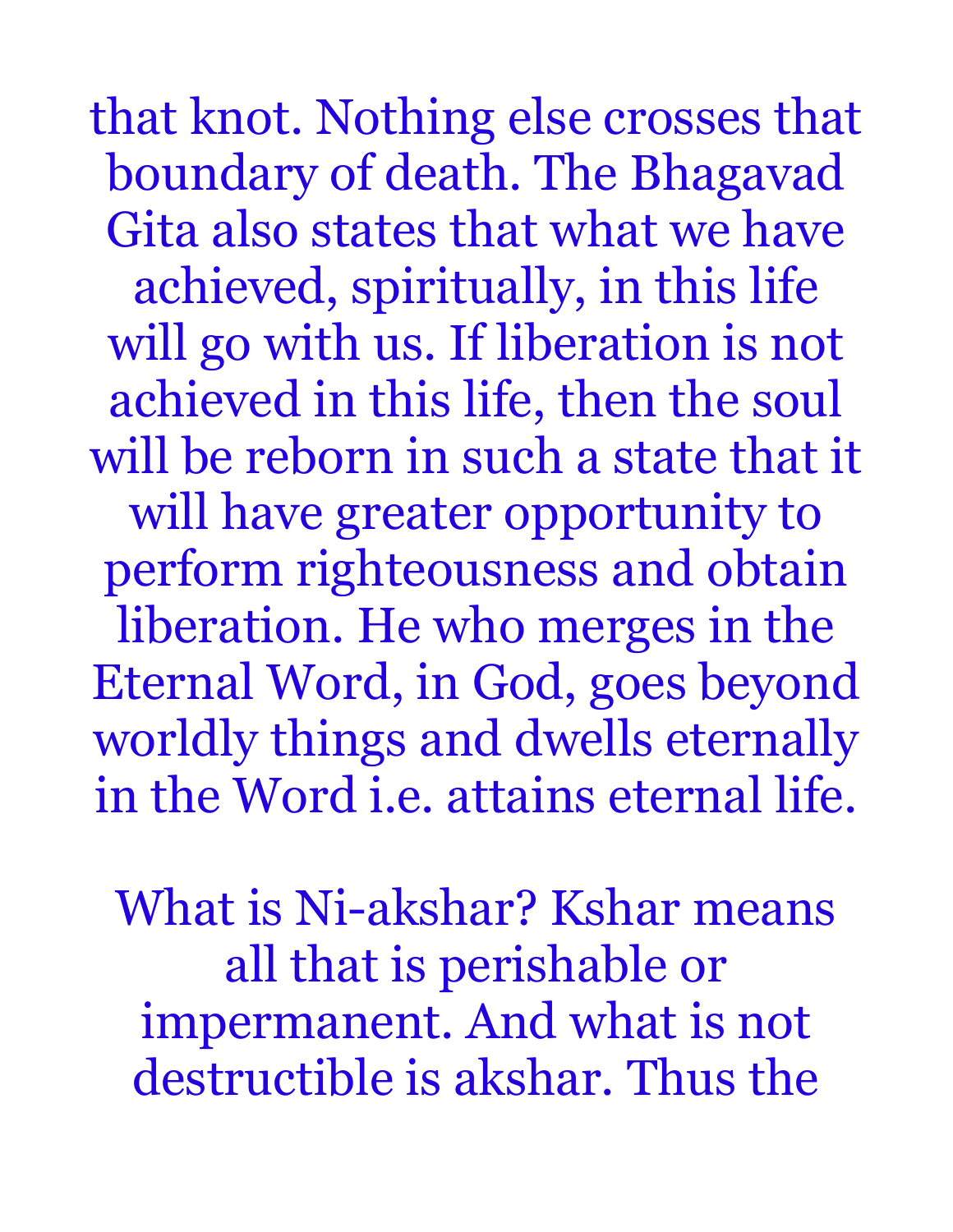soul is akshar. Ni-akshar refers to the Supreme Soul. When the soul merges into that Being which is beyond kshar and akshar, it is said to be one with Ni-akshar and is beyond the limits of time and space. This is attained in meditation. The Divine Melody (Anahad Nad) is heard inside with the Grace of Satguru. When one merges with that Melody, he does not return to the cycle of birth and death. The devotee must have deep love for God and sing the glories of that Divine Sound which will lead him to the immortal abode. When the moon rises, its light is pleasant and we enjoy it and feel happy. In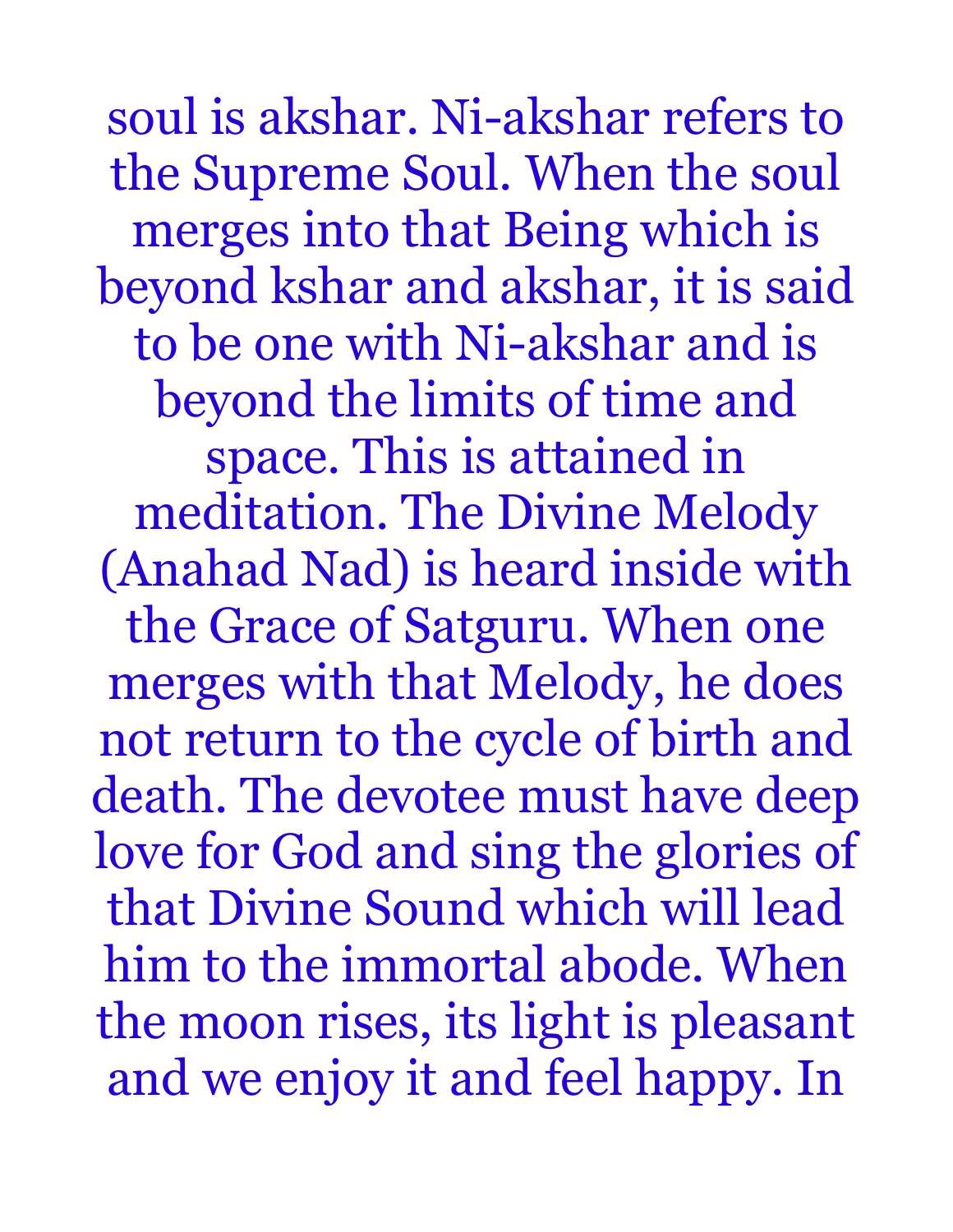the same way, when we experience the Shabda inside, it creates permanent happiness and enthusiasm in us. When someone obtains the Anahad Nad, (the limitless and unstruck music), and his mind becomes attached to it at all times, then he attains salvation.

As a magnet attracts iron filings, just so Shabda, the Divine Melody, attracts the soul that then comes close to it. The soul then unites with the Word that is immortal and omnipresent. The devotee realizes this omnipresence by the grace of Satguru.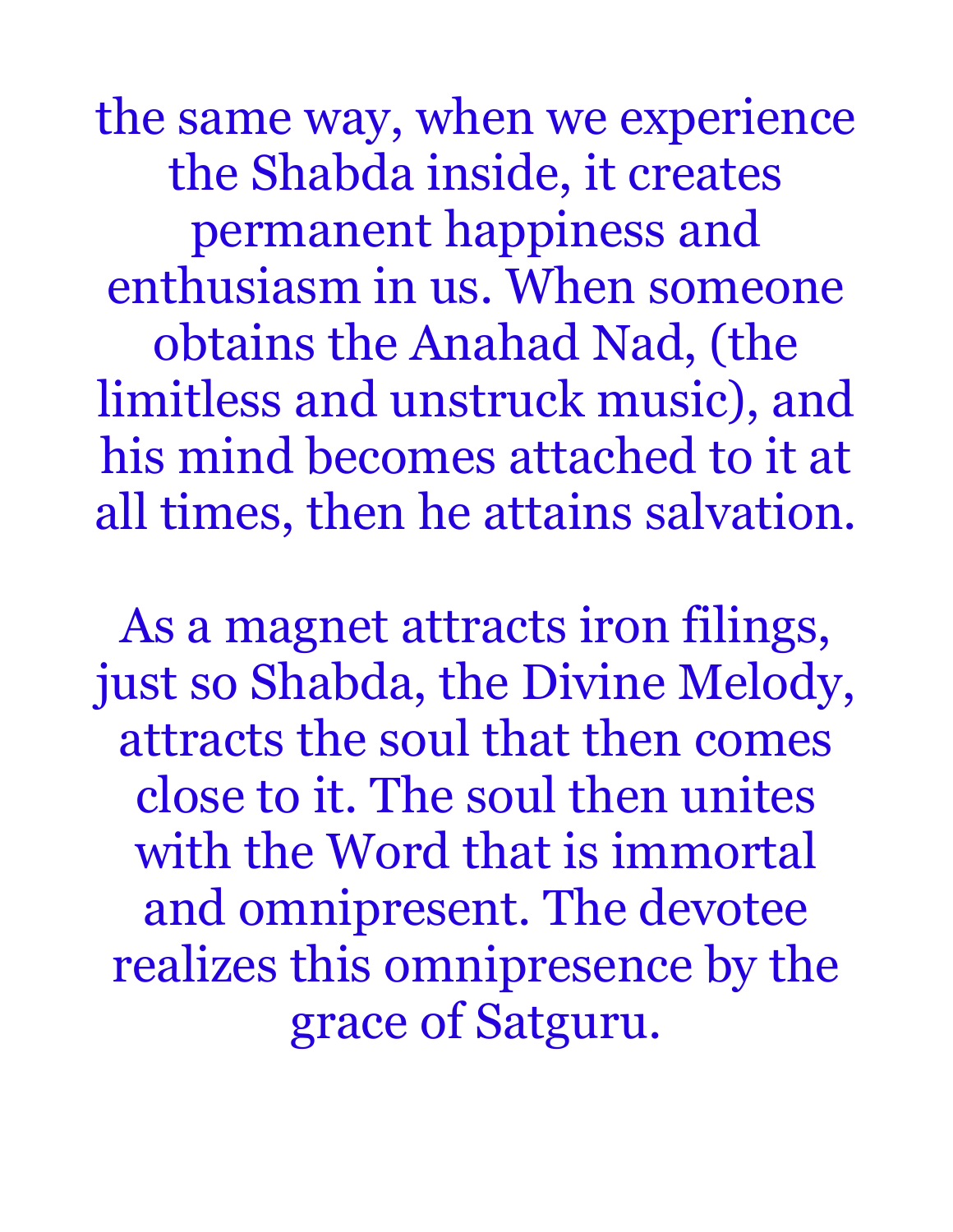The Ganges started from the Himalayas with pure water, and as it reaches the ocean the water becomes polluted. The soul is from God and is pure, but coming into the world it becomes polluted. If we reverse the process, and withdraw from the polluting influences of the world, we will find the purity from where we started. That purity is Divinity itself - Sat Purush - with whom we have to unite. The light of the soul is indescribable as it falls in the realm of Para Vani (Divine Word). Apara Vani is worldly speech.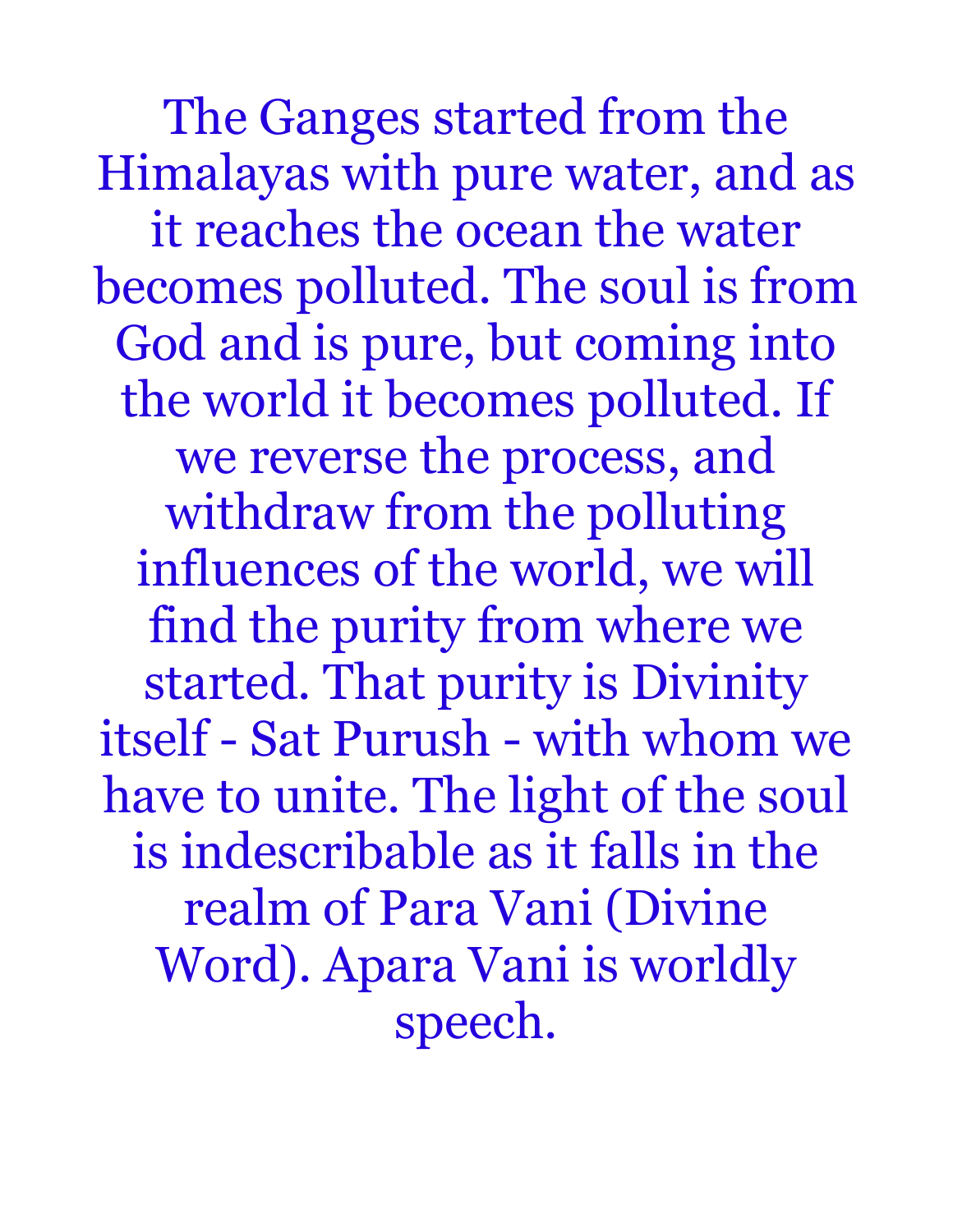There are two kinds of Vidya (knowledge) - Para Vidya and Apara Vidya. All the worldly knowledge is Apara. Knowledge about the soul is Para. There are four kinds of Vani (speech)- Vaikhari, Madhyma, Pashyanti and Para. Vaikhari is our ordinary speech. Madhyma is speech that occurs silently within. Pashyanti is subtler form (thought) of speech. Para is the Anadad Nad or Divine Sound that the advanced devotee enjoys inside. It is a state of bliss. This sound is connected with the light of the soul. When the devotee gets such realization, then the cycles of births and deaths vanish.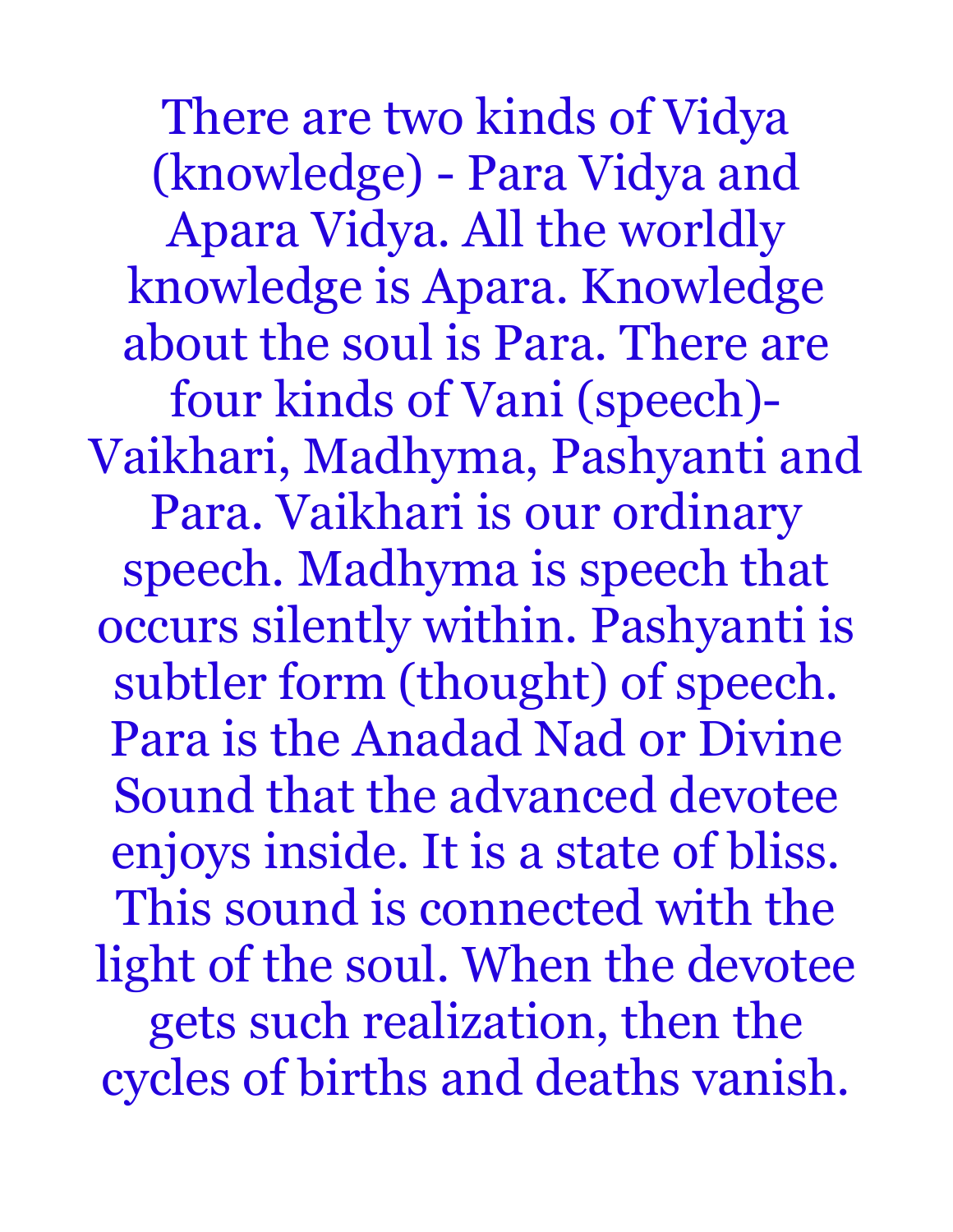But before he attains that, he has to be perfectly righteous. With the Grace of Satguru, the devotee is able to overcome all difficulties and obtain bliss. Even many yogis cannot obtain this bliss. They meditate and try to attain Nirvikalpa Samadhi (cosmic consciousness) but they do not attain the Para Vani. Those who follow the instructions of Satguru, and recite the Name inside, will attain the Para Vani and salvation.

The goal of life is liberation from all the troubles of life. If we get everything in life, but fail to get liberation, then it means that we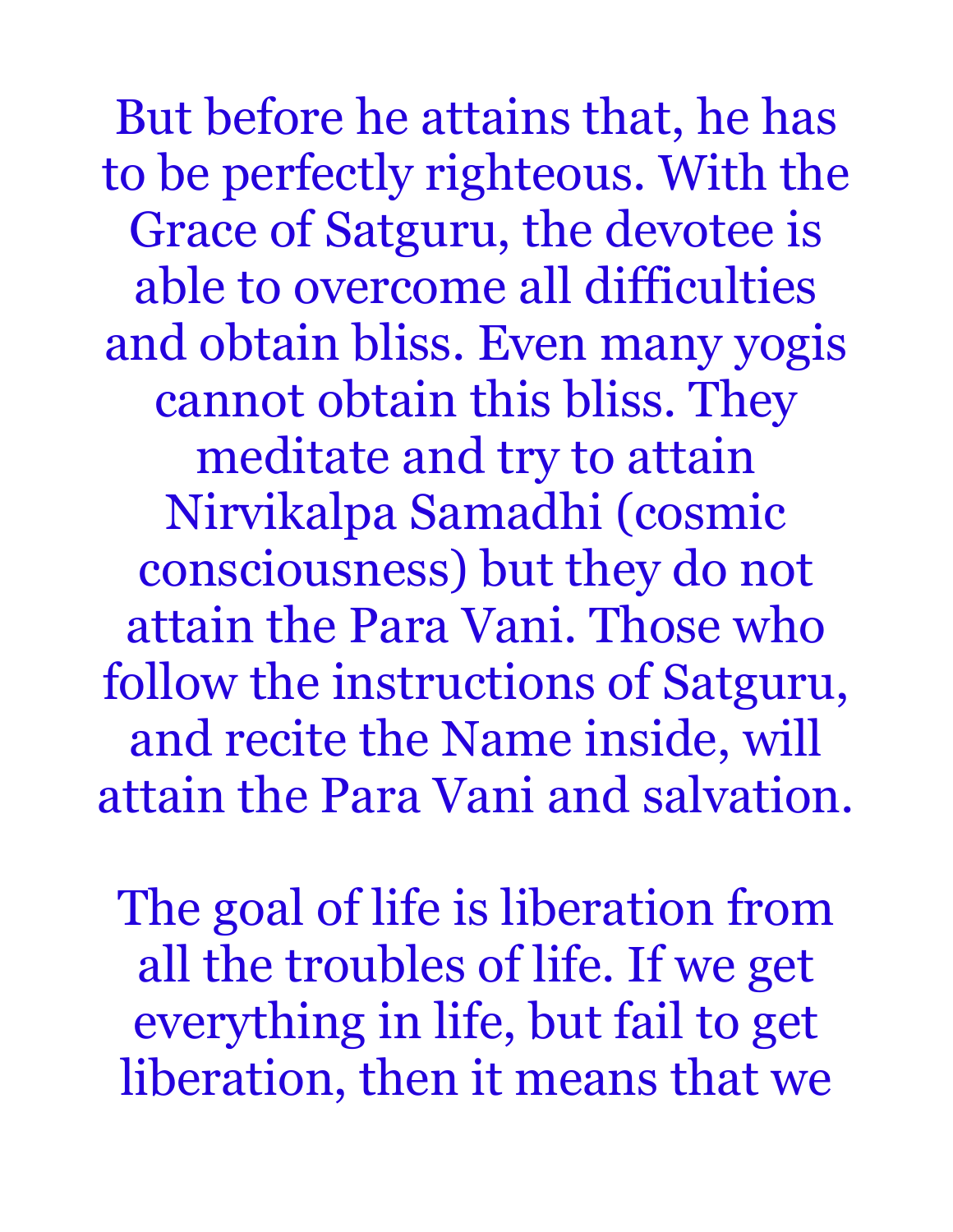have not finished our duty in this life. There are four goals in the life of everyone. They are dharma (religious duties), artha (wealth), kama (fulfillment of desires) and moksha (liberation). Everyone wants money and enjoyment, but without righteousness, they are dangerous. They will lead a person to live like a demon. There must be righteousness with money and desires. With righteous living one reaches the last goal of moksha (liberation). It is better to have salvation during one's life (jivan mukti). Kabir Saheb said that if you cannot obtain salvation in life, how can you obtain it in death?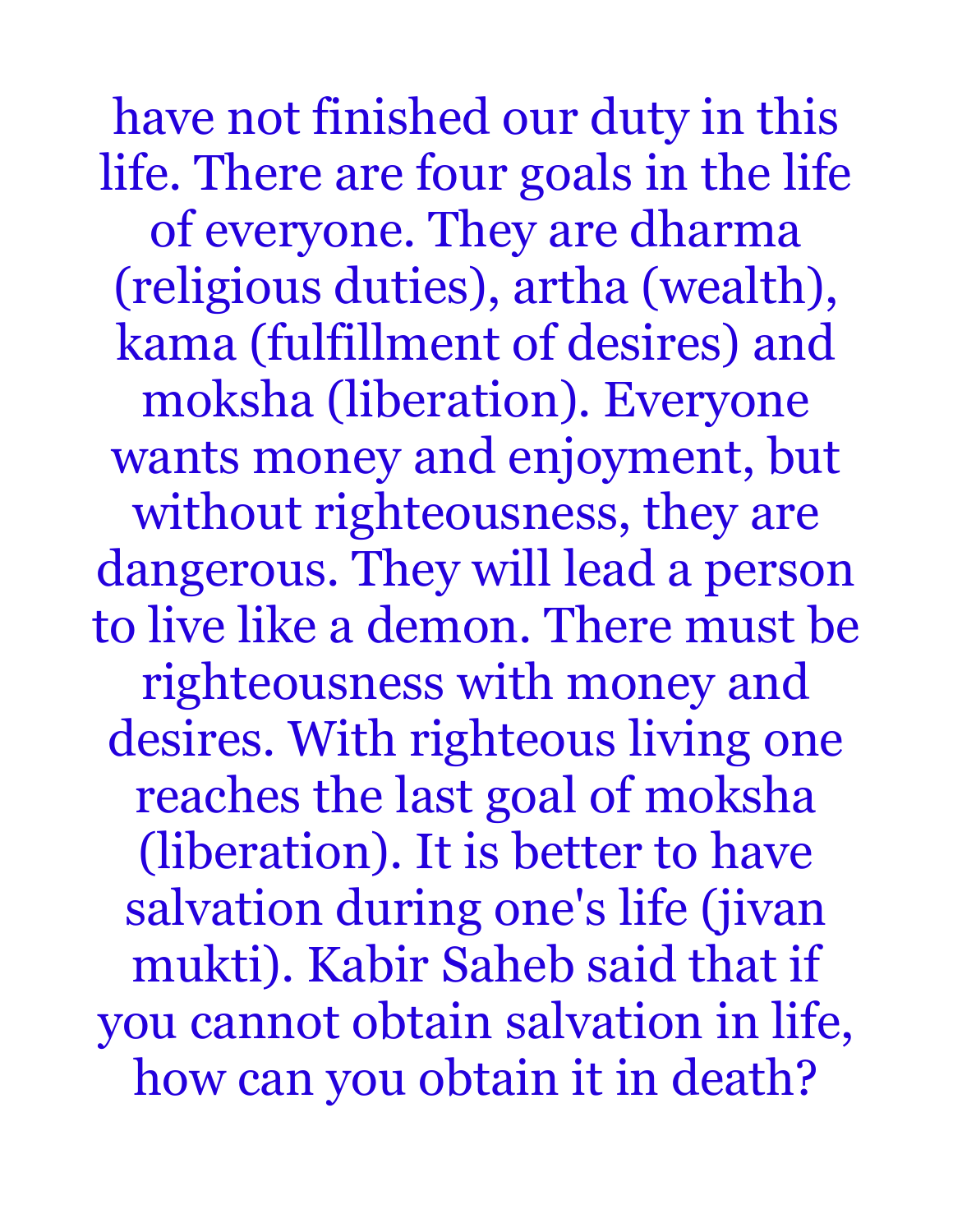Who can bear witness that someone got salvation after death? Salvation is worthwhile only if it is realized in one's life. This salvation is obtained through devotion, meditation and attunement with the Divine Word inside.

What is the yoga of sar shabda or surat shabda? This is the mystical teaching containing the "hidden treasure." Whoever is able to understand it, and wants to, will get to know it.

Devotee: O Satguru! You spoke of surat shabda yoga, but I do not know what it means. Please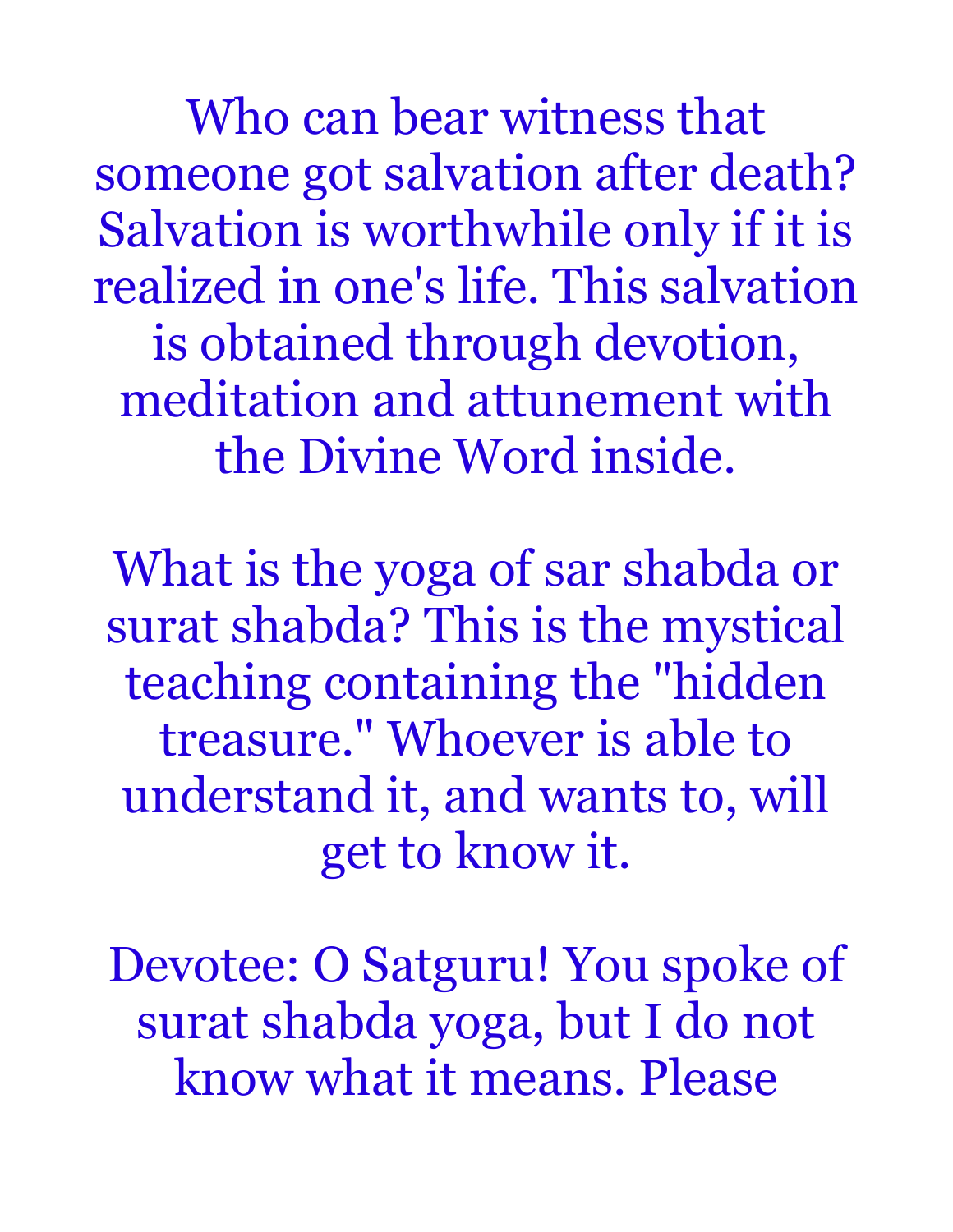explain it to me. O Satguru! You are full of compassion. Please tell me about the yoga of surati and shabda, and also about sar shabda. What is the essence of all of them?

Satguru: Surati and shabda are two things, but when they unite, they become one and lead the soul across this ocean of life to salvation, just as a boat takes a person across the ocean. All the saints say that in this universe, which is endless, the sat shabda (Divine Word - Melody) is itself the soul and God, and is itself the support of the soul to reach its destination. That Word is like a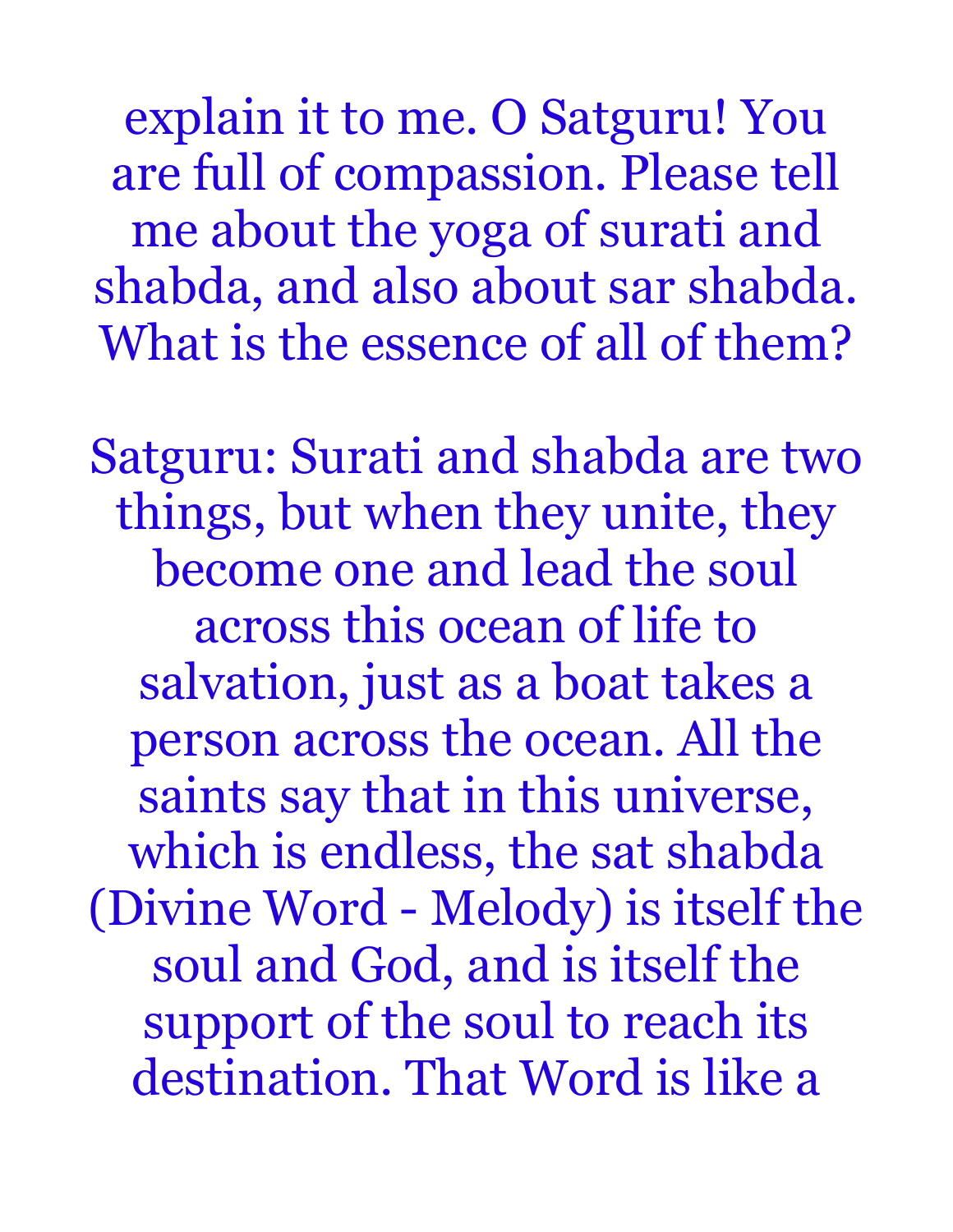magnet that attracts the soul. Surati (Soham Surati) which, in reality, is the same as the soul, is reached when the mind is concentrated on ajapa (unuttered sound or Word). This becomes soham surati. When the surati rides on the boat of the Word, then it reaches the eternal abode of God. There then remains nothing more for the soul to attain. With the Word one can be what he wants. He can fulfill his wishes with the power of the Word.

 Without the knowledge of Sar Shabd, the soul does not escape from the cycle of birth and death.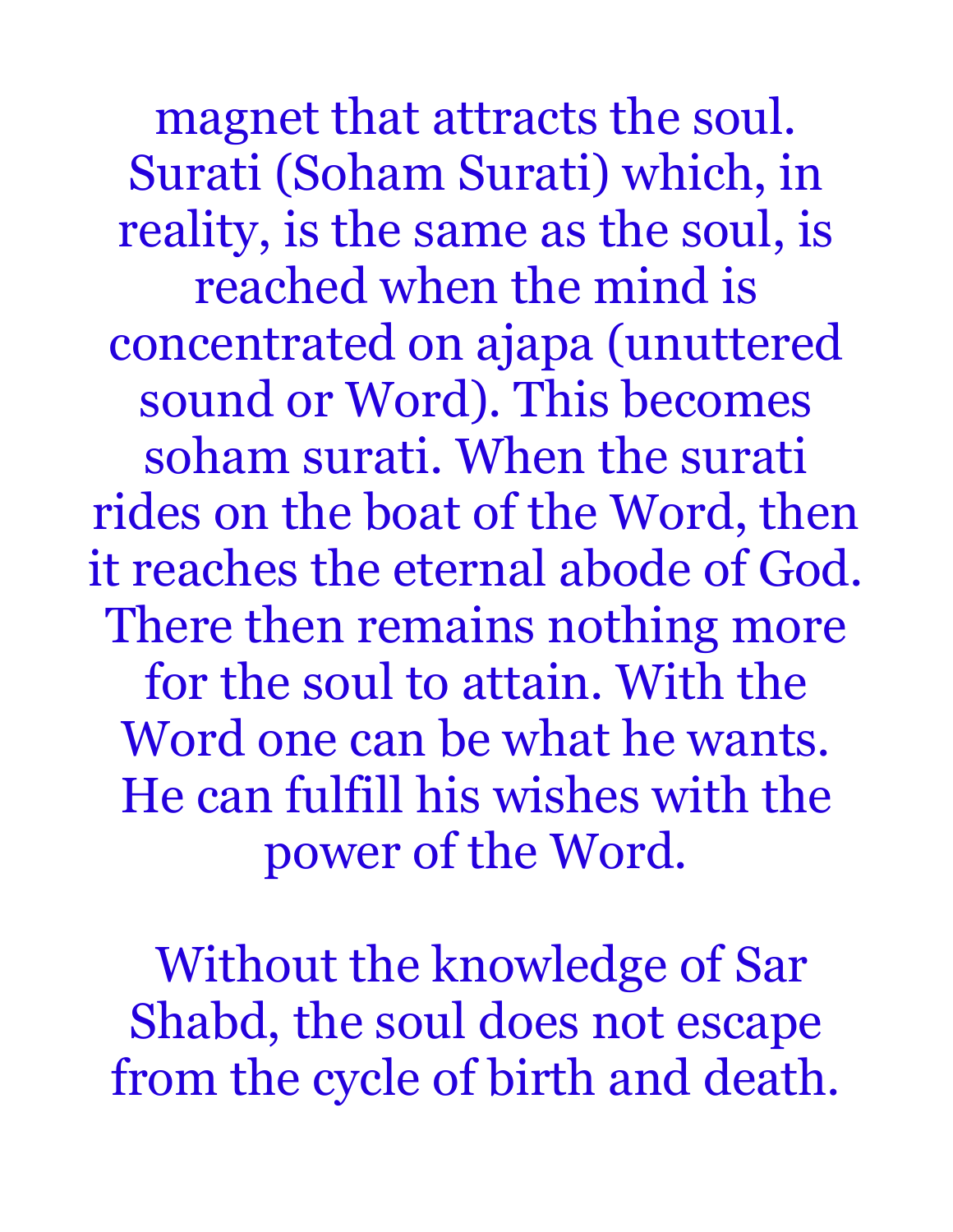The Sar Shabd is so important that it manifests eternally inside the person in a hidden or mystical way. That sound is going on all the time and has many "signs" if the person knows how to recognize them. That eternal Sound is in everyone, but dormant. One has to "awaken" it with love, devotion, recitation of the Name and meditation. That Sound is unceasing and unfathomable, and is full of bliss. It may take many lifetimes to achieve it depending upon one's spiritual development. We must understand first of all that many of us have the opportunity in this world to